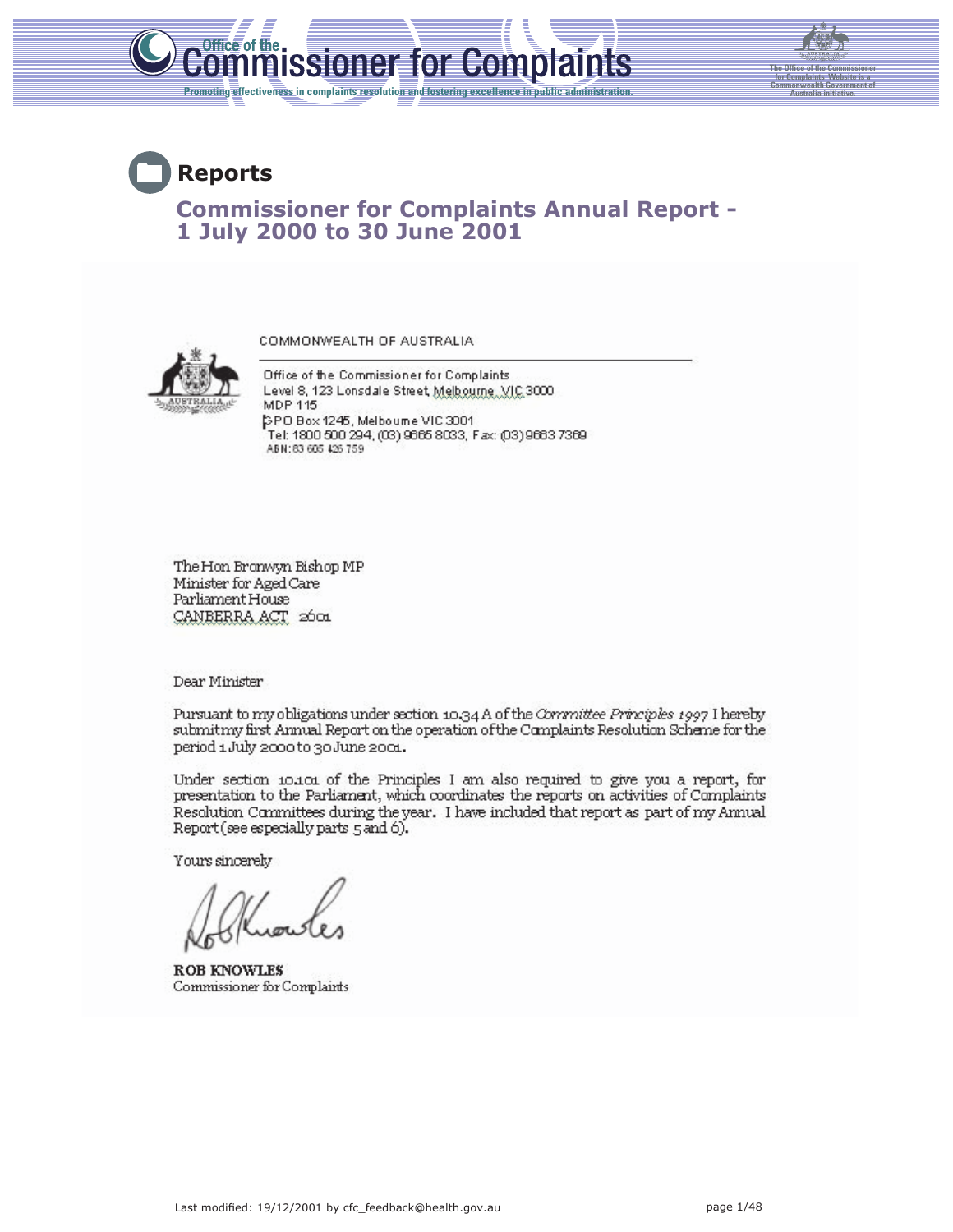# **Commissioner's Introduction**

This is the first annual report of the Commissioner for Complaints and, while the Office of the Commissioner has only been established for a period of 10 months, the report itself covers the period 1 July 2000 to 30 June 2001.

Good health and good health care are basic human rights and impact directly on the quality of life one experiences. These rights are compromised when providers and practitioners abandon the high ethical and clinical standards expected of them by their peers and the community. Consumers today are aware that they have a right to complain about the care and services offered. These expectations are a result of heightened awareness about the delivery of health, community and residential care services.

Experience shows that poor communication is one of the most common reasons for conflict. It is difficult to stimulate anything but counter attack or defensiveness from a position of anger or blame. Nonetheless, I believe it is always preferable for consumers to take their concerns directly to the service provider in the first instance.

Having read and listened to the expectations of many complainants, I believe that complainants generally desire two broad outcomes when they lodge a complaint, either with the service provider or the Complaints Resolution Scheme (the Scheme). These are firstly a validation of their grievance, that is, an acknowledgment by the provider that the complaint has justification and secondly, that having acknowledged the complaint, the provider will either fix the problem or undertake some action to try and ensure it does not re-occur.

It is essential that the consumers are able to place their absolute trust in those providing care and treatment. One way to facilitate this is for providers and practitioners alike to see themselves from the perspective of the resident, their family members and the wider community.

Good organisations want people to complain. Those organisations use the information derived from complaints, and the investigations they trigger, as a quality assurance mechanism to seek out problems and improve services. The message I have consistently taken to service providers is that the time to start practising good communication skills with others is not when they are locked in the throes of a bitter and acrimonious dispute. I have advocated that it is much easier to learn, to find common ground and to resolve any problems that may arise from a position of openness, honesty, mutual respect and authenticity.

There will, however, be occasions when access to an external complaints mechanism is both advisable and necessary. Our task is to ensure when that situation does arise that we have in place an effective and efficient mechanism using Negotiation, Mediation and Determination as appropriate to bring resolution, or at least closure, to a particular grievance.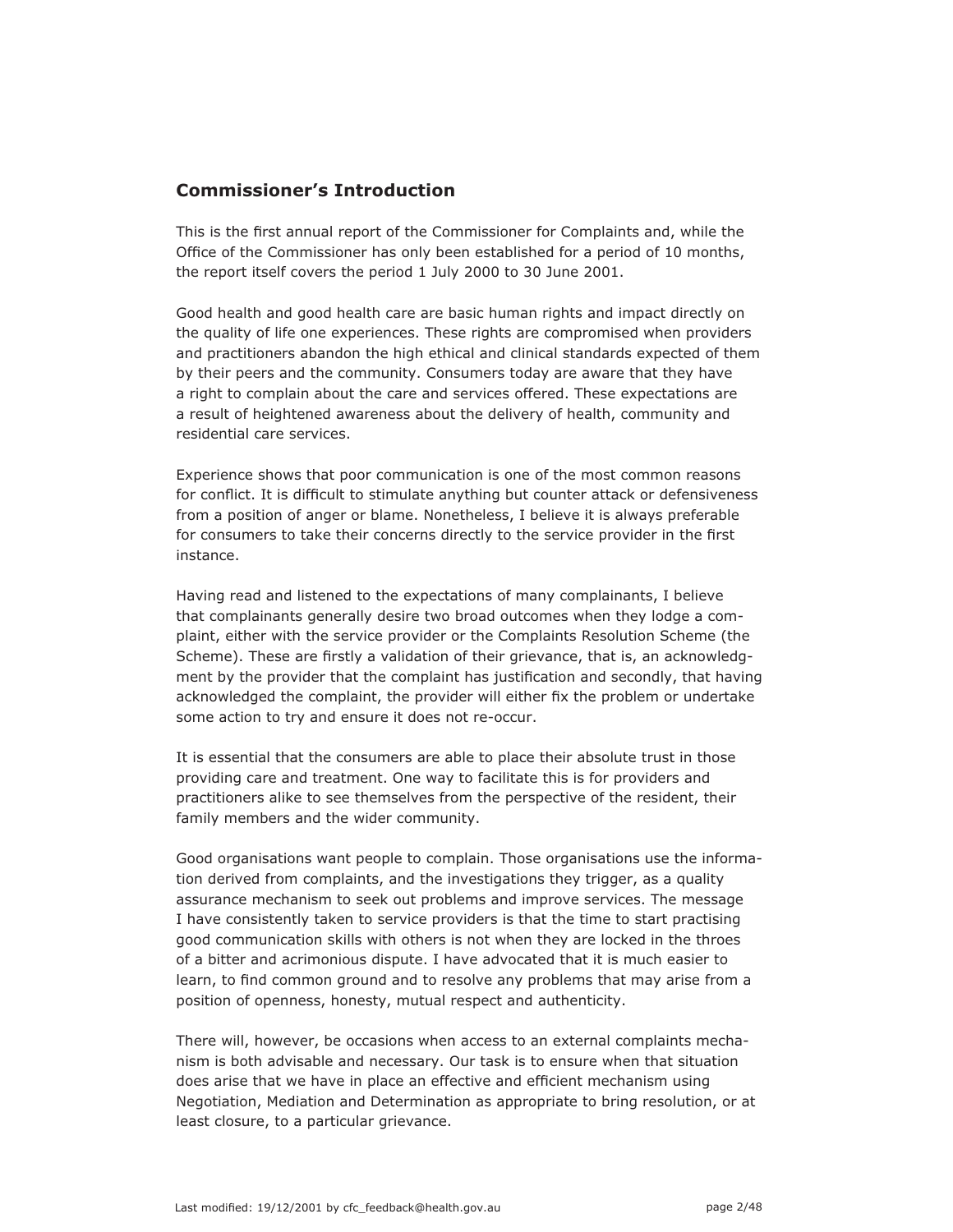The first year of operation has been an exciting but demanding one for myself and the staff of my Office. During the year the management and operation of the Scheme has continued to evolve and improve in the light of experience and review.

As a result, greater emphasis is now given to understanding the complainant's particular concern at the point of lodgement to ensure the Scheme is the most appropriate mechanism for addressing the particular grievance. It is not the function of the Scheme to punish but to uphold care standards and to protect the community. The Scheme promotes and respects the rights of all parties to the complaint and focuses on the resolution of the complaint for all parties wherever possible.

The management of complaints is complex and highly intersectoral by its nature. The successful implementation and ongoing effective operation of the Scheme will be dependent on achieving better links with key stakeholders and a continual evaluation and refinement of the protocols and processes adopted by the Scheme. I am pleased with the achievements during the first 10 months of operation.

We are constantly reviewing our practices as a result of feedback from complainants, service providers and other key stakeholders. A key challenge for my Office is to build a culture of acceptance of complaints within the aged care industry. This is important, not only to overcome longstanding feelings of fear and concerns about retaliation and the perception that complaints are viewed as a personal attack on the integrity of aged care staff, but also to build a strong platform and focus for complaints to be used as a quality assurance mechanism.

In these demanding times Complaint Resolution Officers (CROs) have worked diligently and I believe they provide a valuable community service in what can only be described as a stressful environment. I would like to acknowledge the efforts they have made working towards our vision of improving consumer service throughout Australia and to thank them for their contribution and sensitivity in addressing the complex issues raised. The support given to officers of the Scheme by the various State/Territory managers is appreciated. I would like to acknowledge the cooperation afforded to my Office by the Department of Health and Aged Care (the Department) and the Complaints and Compliance Taskforce during this establishment phase and the particular efforts of David Graham, Jane Bailey, Stephen Taylor, Stephen Goggs, Mal Gibson and Anthony Plowright.

In the course of their day-to-day work staff are required to liaise with a wide range of organisations and statutory authorities. I am most appreciative of the cooperation shown to this Office and to officers of the Scheme by those stakeholders. I would also like to acknowledge and thank the panel of Chairpersons and all Committee Members who undertake a difficult task and who assist me so willingly and so ably. I welcome the appointment of three new Committee Members in recent months and look forward to working with them during the coming year.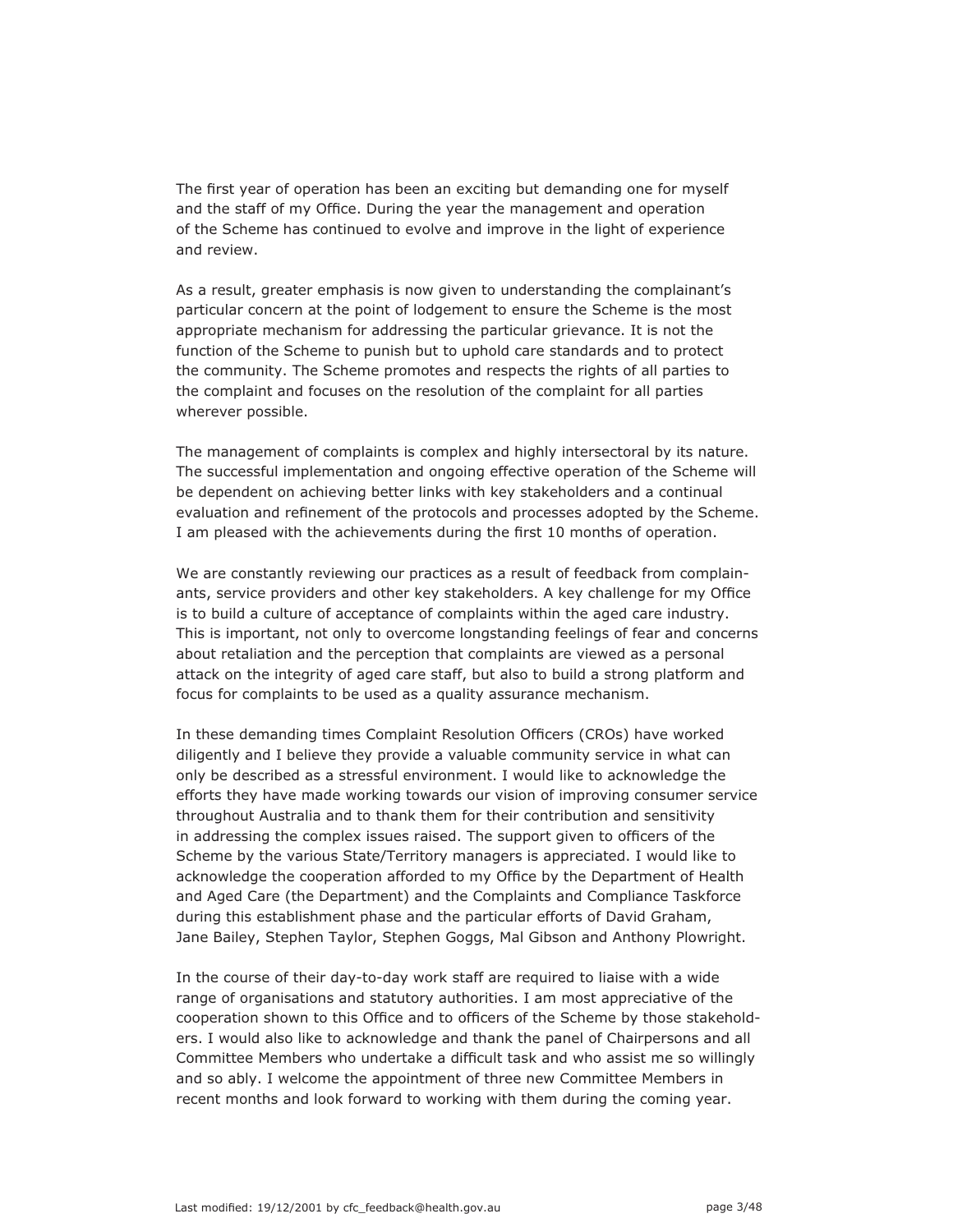My thanks also go to the staff in my Office who have provided me with the necessary support in building a relationship between the Office of the Commissioner and the Department in a way which respects the independence of the Commissioner and the expertise of the Department.

Finally, I would like to pay tribute to all complainants and service providers who have worked with the Scheme and my Office in seeking a resolution to their differences.

ROB KNOWLES Commissioner for Complaints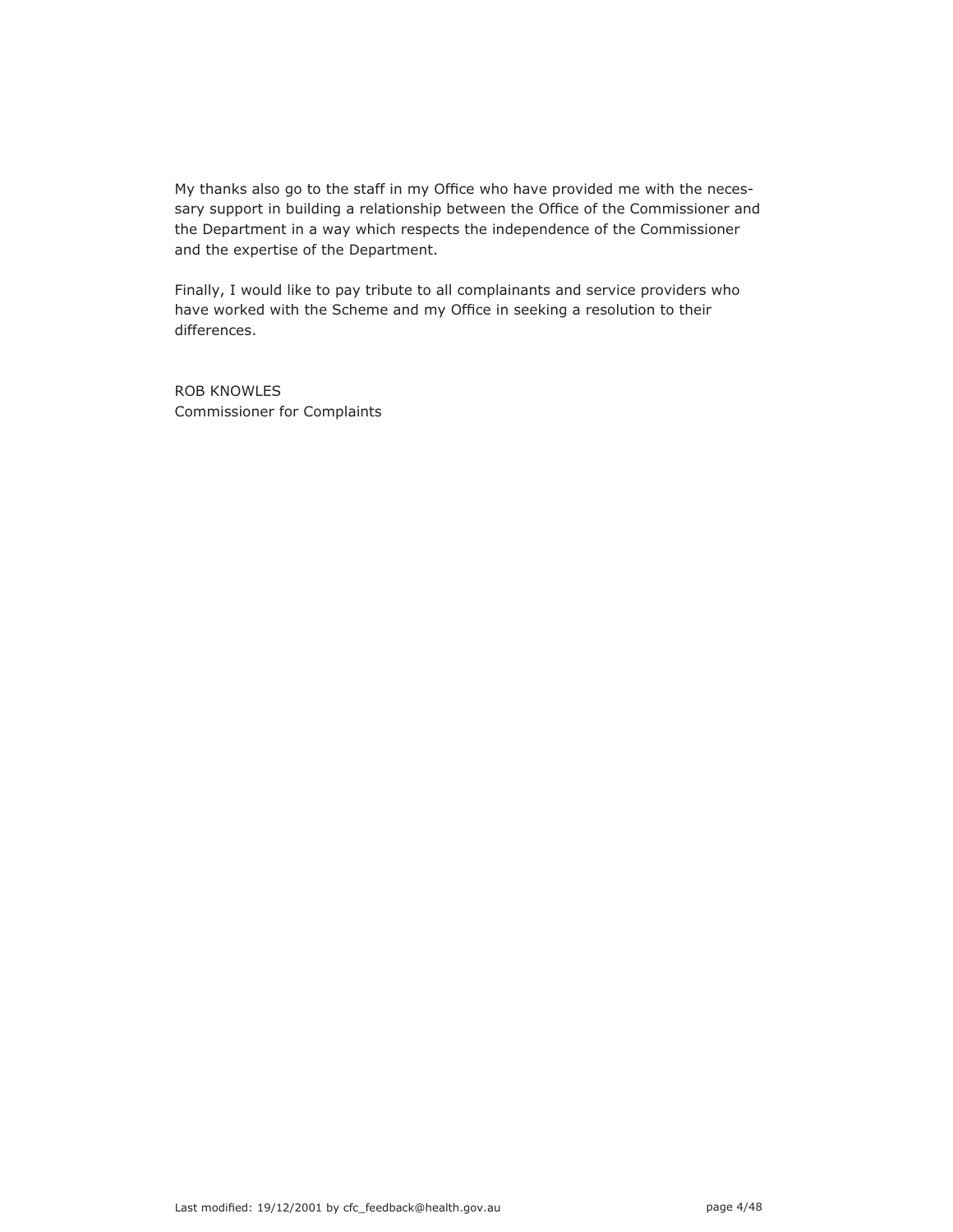# **Table of Contents**

| <b>Commissioner's Introduction</b><br>$\overline{\mathbf{2}}$ |                                                                                                                                                                                                                                                                                                                                                                    |  |  |  |
|---------------------------------------------------------------|--------------------------------------------------------------------------------------------------------------------------------------------------------------------------------------------------------------------------------------------------------------------------------------------------------------------------------------------------------------------|--|--|--|
| 1.<br>1.1                                                     | Mandate and Organisation (and all contains a series of the Mandate and Organisation<br>$\overline{\mathbf{z}}$<br>$\overline{7}$                                                                                                                                                                                                                                   |  |  |  |
| 2.<br>2.1<br>2.2<br>2.3<br>2.4                                | $\mathbf{9}$<br>Establishing the Office (Alternational Alternational Alternational Alternational Alternational Alternational A<br>Demand<br>Budget                                                                                                                                                                                                                 |  |  |  |
| 3.<br>3.1<br>3.2<br>3.2.1<br>3.3<br>3.4<br>3.5                | The Complaints Resolution Scheme<br>14<br>The Objectives of the Complaints Resolution Scheme 14<br>The Role of Complaints Resolution Officers  15<br>Staff recruitment and training  16<br>The Role of Mediators<br>The Role of Complaints Resolution Committees 18                                                                                                |  |  |  |
| 4.<br>4.1<br>4.2<br>4.3                                       | Quality Assurance (and all and the contract of the contract of the contract of the contract of the contract of<br>20<br>Database                                                                                                                                                                                                                                   |  |  |  |
| 5.<br>5.1<br>5.2                                              | 22<br>Legislative framework and Committee Selection [1, 1, 1, 1, 1, 22]                                                                                                                                                                                                                                                                                            |  |  |  |
| 6.                                                            | Determination Reviews  26                                                                                                                                                                                                                                                                                                                                          |  |  |  |
| 7.<br>7.1<br>7.2<br>7.3<br>7.4<br>7.5<br>7.6<br>7.7<br>7.8    | 28<br>Security of tenure<br>Entry to residential care <b>contact to the Carlo Contract Carlo Contract</b> 29<br>Younger people with disabilities [1, 1, 1, 1, 1, 1, 1, 1, 1, 1, 29]<br><b>Advocacy Services</b><br>Complaints Resolution Scheme referral [1, 1, 1, 1, 1, 1, 1, 1, 1, 1, 31]<br>Complaints Resolution Scheme processes [1, 1, 1, 1, 1, 1, 1, 1, 31] |  |  |  |
| <b>Concluding Remarks</b><br>33                               |                                                                                                                                                                                                                                                                                                                                                                    |  |  |  |
|                                                               | Office of the Commissioner for Complaints<br>34                                                                                                                                                                                                                                                                                                                    |  |  |  |
| Appendix 1: Satisfaction Survey Statistics for the period     |                                                                                                                                                                                                                                                                                                                                                                    |  |  |  |
|                                                               |                                                                                                                                                                                                                                                                                                                                                                    |  |  |  |
|                                                               | 35                                                                                                                                                                                                                                                                                                                                                                 |  |  |  |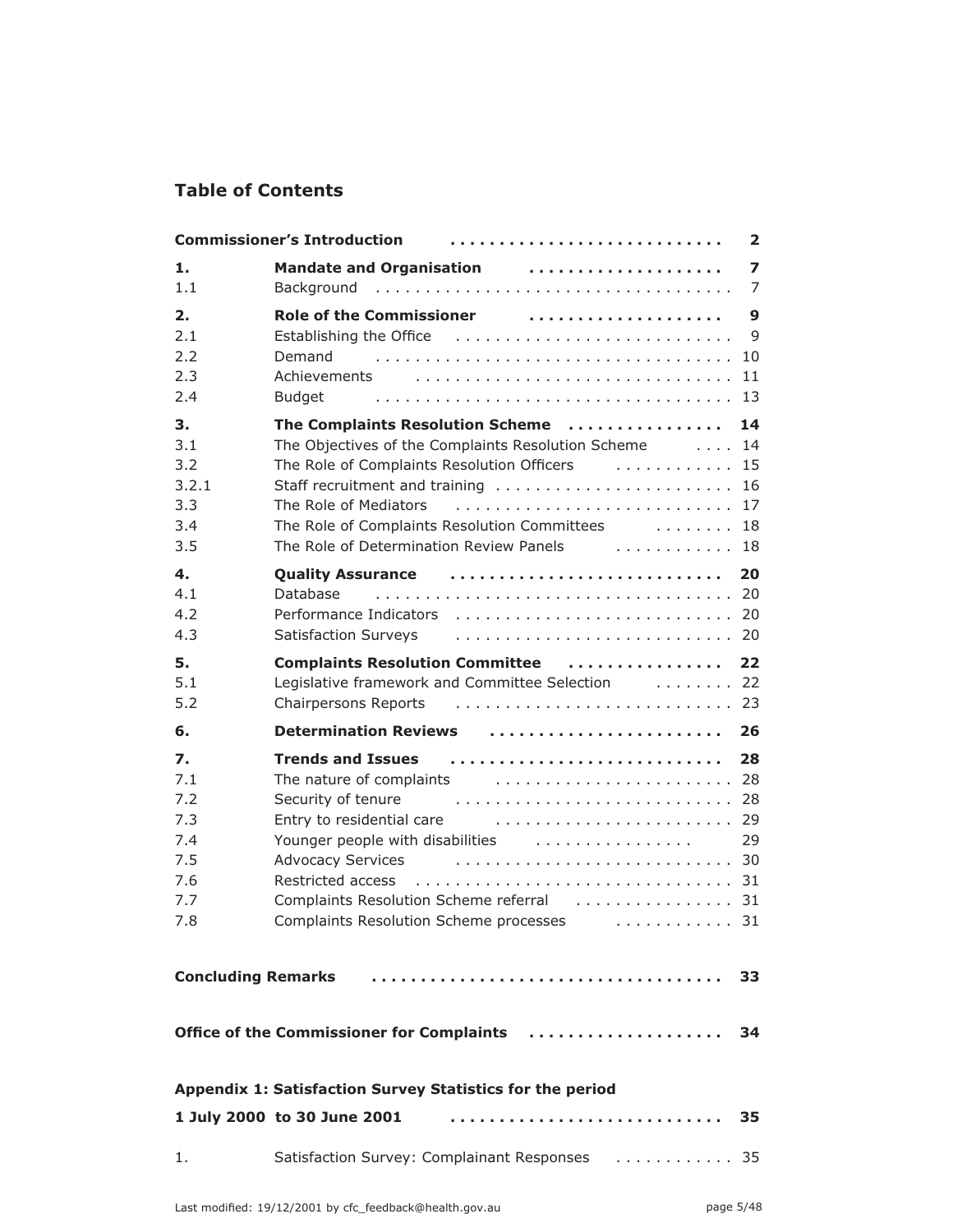| Satisfaction Survey: Service Provider Responses | . 38 |  |
|-------------------------------------------------|------|--|
| Opportunities for improvement                   |      |  |

# **Appendix 2: Complaints Resolution Scheme: Statistics for the period**

| 1.  |      |
|-----|------|
| 1.1 | - 43 |
| 1.2 |      |
| 1.3 |      |
| 1.4 |      |
| 1.5 |      |
|     |      |

| <b>Appendix 3: Glossary</b> |  | 46 |
|-----------------------------|--|----|
|-----------------------------|--|----|

## **List of Figures**

| Figure 2: Determination Reviews (exercise contained a set of the set of the set of the set of the set of the s                                                                                                                 |
|--------------------------------------------------------------------------------------------------------------------------------------------------------------------------------------------------------------------------------|
|                                                                                                                                                                                                                                |
|                                                                                                                                                                                                                                |
| Figure 5: Complainant reasons for unresolved complaints [1, 1, 1, 1, 1, 1, 1, 1, 37]                                                                                                                                           |
| Figure 6: Complainant suggestions for improvement<br>. 37                                                                                                                                                                      |
| Figure 7: Service provider overall level of satisfaction<br>. 38                                                                                                                                                               |
| Figure 8: Service provider reasons for unresolved complaints  39                                                                                                                                                               |
| Figure 9: Service provider suggestions for improvement containments and the service of the state of the state                                                                                                                  |
| Figure 10: Total number of complaints  42                                                                                                                                                                                      |
| Figure 11: Issues priorities entertainment contracts of the set of the set of the set of the set of the set of the set of the set of the set of the set of the set of the set of the set of the set of the set of the set of t |
|                                                                                                                                                                                                                                |
| Figure 13: Complaint Issues - Administration                                                                                                                                                                                   |
| Figure 14: Complaint Issues - Level of Care                                                                                                                                                                                    |
| Figure 15: Complaint Issues - Consumer Rights                                                                                                                                                                                  |
| Figure 16: Complaint Issues                                                                                                                                                                                                    |
| Figure 17: Case Status - National Data                                                                                                                                                                                         |
| Figure 18: Finalised Cases - Averages                                                                                                                                                                                          |
| Figure 19: Cases Received and Finalised                                                                                                                                                                                        |
| Figure 20: Total Number of Calls                                                                                                                                                                                               |
| Figure 21: Total Calls Registered                                                                                                                                                                                              |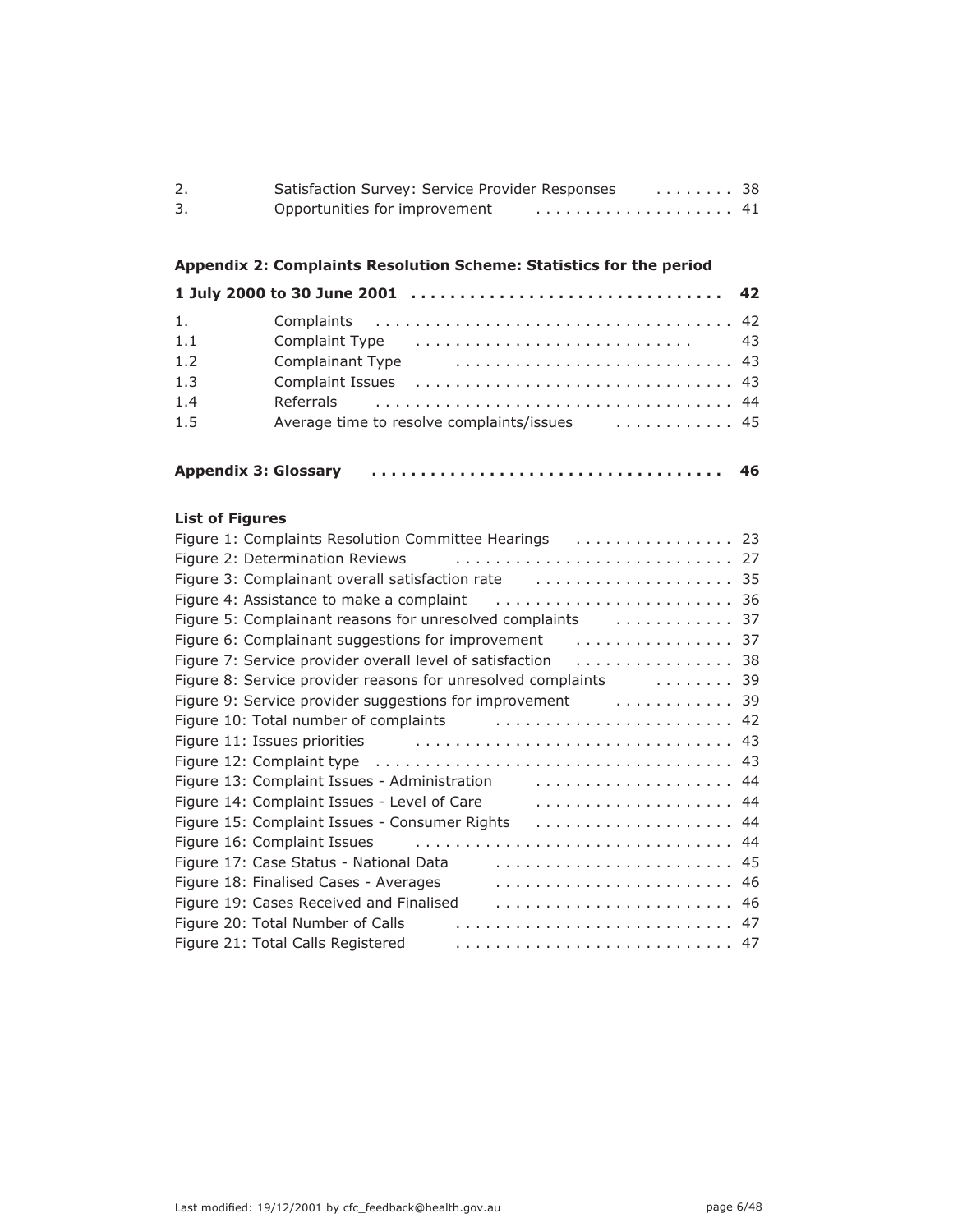# **1. Mandate and Organisation**

### **1.1 Background**

The provision of quality care is one of the most important and emotive issues facing government and the community. Our aged population is growing both in absolute numbers and as a proportion of the population. History shows that as the population profile alters and becomes more diverse our expectations change. The industry that provides support services to the aged must also necessarily change in order to meet the needs and expectations of the community.

The *Aged Care Act 1997* (the Act) and *Committee Principles 1997* (the Principles) provide a package of measures designed to improve the quality of care and services in Australia's Aged Care service system. As part of this package, in 1997-1998, residential aged care was restructured. The previously two separate residential categories, nursing homes and hostels, were combined in the single concept of a 'residential aged care service'. This allows for facilities to offer the full continuum of care and enables older people to 'age in place', removing the necessity for older people to face a disruptive move to another service as their care needs change. People with both low and high care needs can now be accommodated within the one service. This has meant that couples with different levels of dependency can now continue to live together within the one facility. Care recipients and their families are no longer faced with the distressing situation where partners of long standing were required to live in different facilities, often separated by great distances, which made visiting difficult if not impossible.

At 1 July 2000 there were 3,007 residential aged care services, providing 141,237 places, available throughout Australia. The majority of residential care beds (64 per cent) are provided by charitable, not-for-profit, organisations. Private (for profit) organisations provide 24 per cent and the remainder are provided by State Governments. Commonwealth funding is provided for each resident on a needs based model, known as the Residential Classification System (RCS), where the individual care needs of residents are assessed by nursing, personal care and allied health staff. Residents also pay fees, which contribute to the ongoing and capital costs of residential care. In addition to these facilities a total of 18,149 Community Aged Care Packages (CACPs) were provided and a number of Extended Aged Care at Home (EACH) pilots, Multi-Purpose Services (MPSs) and services receiving flexible funding under the Aboriginal and Torres Strait Islander Aged Care Strategy in operate across Australia. The mandate of the Commissioner and the Scheme is confined to these services and is limited to the period following the commencement of the Act and the Principles in October 1997.

Almost half of the care recipients accommodated in residential aged care services are aged 85 years and over, however, residents in the Northern Territory and other rural and remote areas tend to have a younger age profile. Across Australia approximately 4.5 per cent of all residents are aged less than 65 years. The average length of stay in residential care is approximately 32 months for high care and 23 months for low care.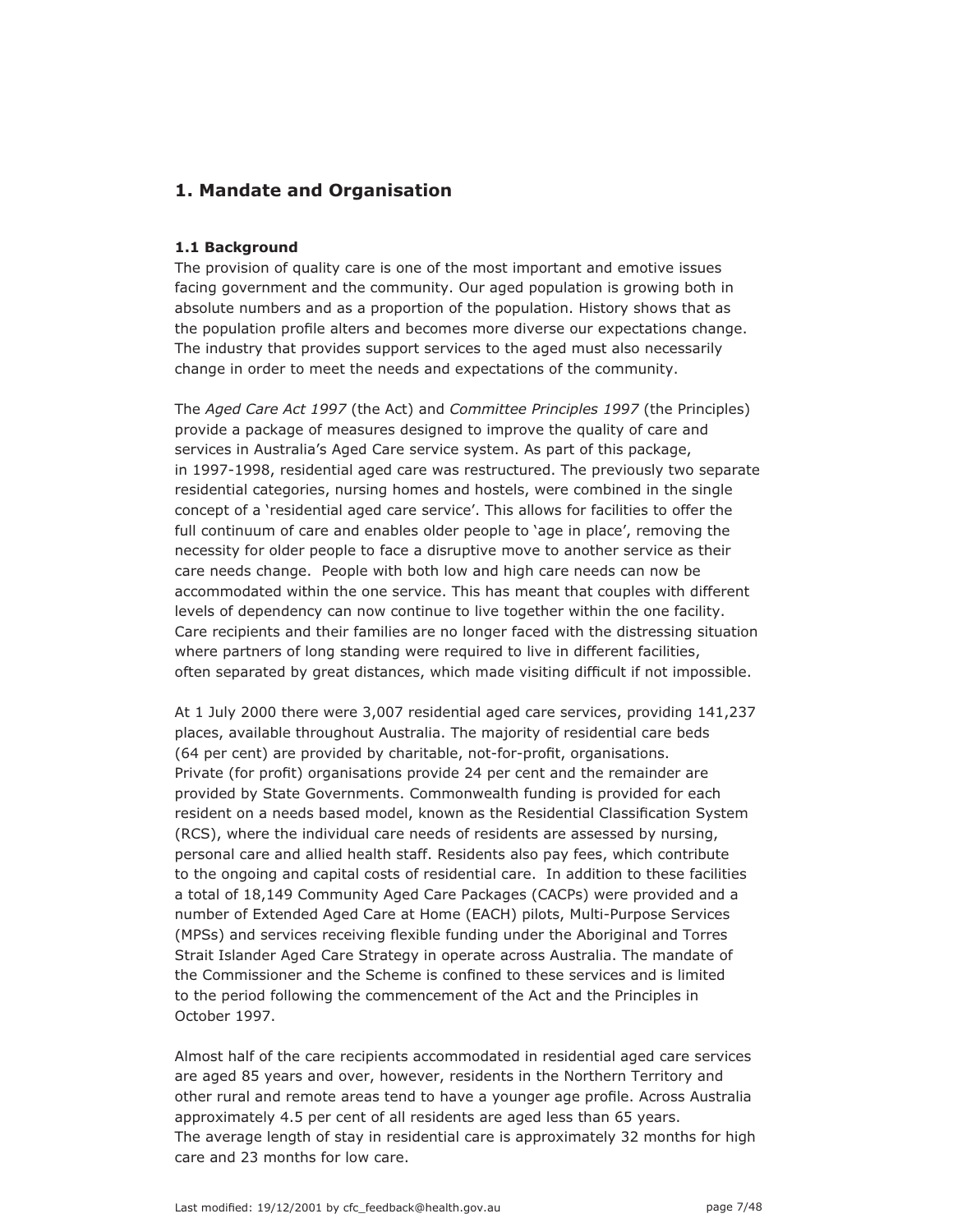The aged care industry is a major employer. It is estimated that over 100,000 people are employed in the residential care area alone. The vast majority of the aged care sector is well managed, provides good quality care and is committed to continuous improvement. Nonetheless, the industry is facing many challenges in order to meet the demand for high quality services.

Accreditation Standards (the Standards) were also introduced in 1997. In addition to a primary focus on care the Standards present an increased concentration on continuous improvement, education and staff development. To be granted accreditation status each facility must demonstrate high quality personal care and meet management, living environment and lifestyle standards.

The responsibility for assessing aged care homes against the Standards lies with the Aged Care Standards and Accreditation Agency (the Agency).

As part of these new arrangements, all aged care services were required to establish an internal system for dealing with comments or complaints from residents and/or their family and friends. In addition, the right to complain about any aspect of care or services is prescribed within the Charter of Resident Rights and Responsibilities. Anyone experiencing difficulties with care and accommodation issues is encouraged to approach the service provider in the first instance and many complaints are resolved at this level. However, for a range of reasons, some people prefer to access a complaints system external to that offered by the service provider. For this reason, the Scheme was established, on 1 October 1997, to assist people who express concern about any aspect of the care or services provided by residential aged care services, CACPs and flexible care services.

The Scheme allows anyone to make a complaint about any issue that affects a person who is, or was, eligible to receive Commonwealth funded aged care services. Complaints can be made orally or in writing and can be dealt with on an open, confidential or anonymous basis. A national toll free telephone number is available to ensure people throughout Australia have access to the Scheme.

In addition to dealing directly with complaints, the Scheme has the capacity to refer issues to other appropriate investigative and regulatory bodies. For example, where systemic issues are identified these are referred to the Agency; other matters may be referred to Medical and Nursing Registration Boards, Police, Coroner, and to Health Service Complaints Commissioners as appropriate, in each State and/or Territory.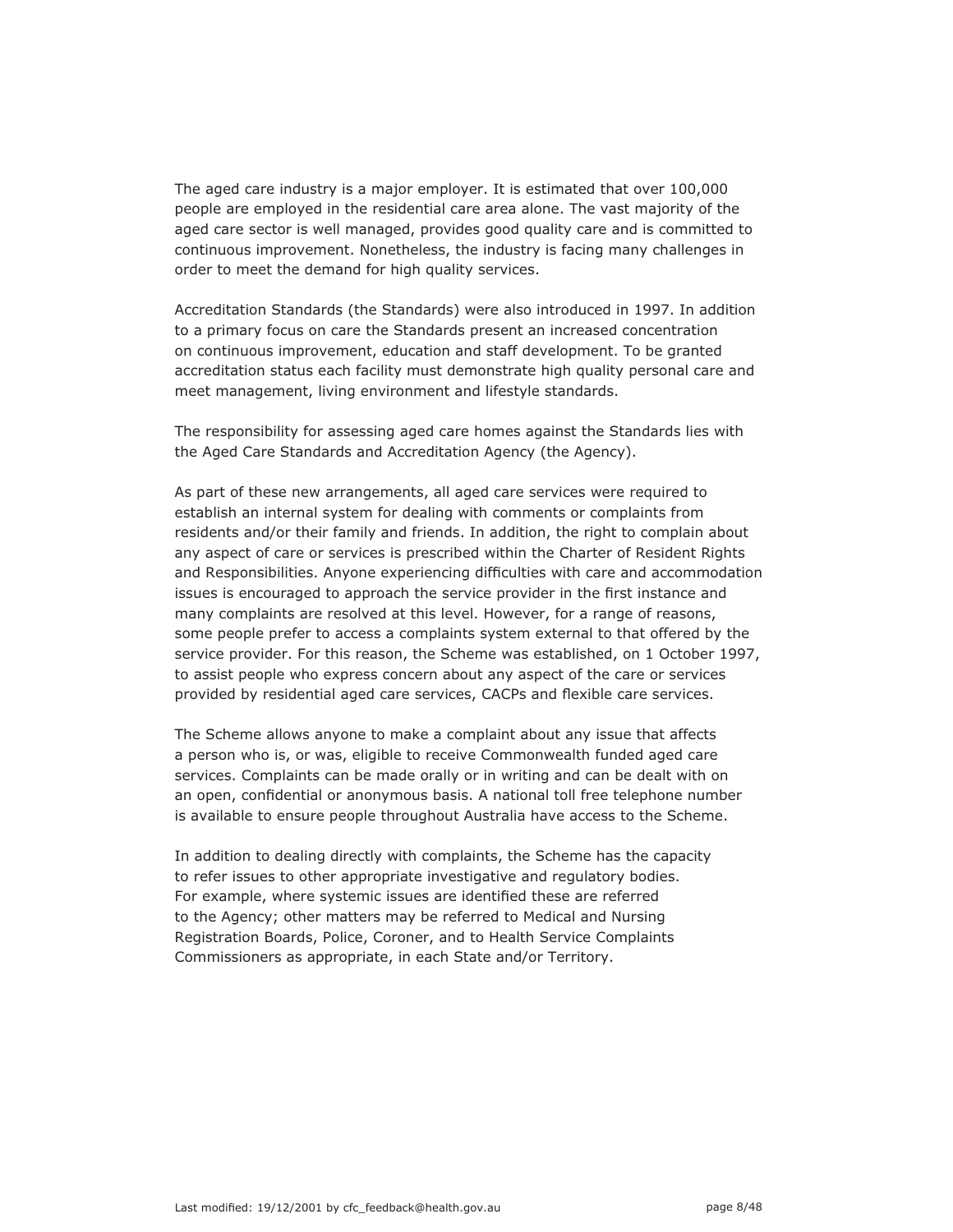# **2. Role of the Commissioner**

Legislation to establish the statutory role of the Commissioner for Complaints (the Commissioner) was made on 31 August 2000. The Commissioner's role is set out in the Committee Principles 1997 as follows:

10.34A The Functions of the Commissioner for Complaints

- (1) In addition to chairing Committees, the Commissioner's functions are:
	- · to supervise the chairpersons and other members of the Complaints Resolution Committees;
	- · to coordinate and review complaints received by;
	- · to oversight the effectiveness of the Scheme;
	- · to deal with complaints about the operation of the Scheme ;
	- · to manage the Determination process, including reviews of Determinations;
	- · to promote an understanding and acceptance of the Scheme;
	- · to advise the Minister for Aged Care (the Minister) on matters relevant to the operation of the Scheme;

(2) The Commissioner's functions also include the following:

- · to give regular reports to the Secretary to the Department of Health and Aged Care (the Secretary) and the Minister about issues arising out of complaints dealt with under the Scheme;
- · to annually review, and report to the Minister about the operation of the Scheme;

Additionally, the Commissioner is required to nominate Chairpersons and Committee Members to hear particular matters, to coordinate all Committee reports for the financial year and to give the reports to the Minister for presentation to the Parliament. The Commissioner is also required to provide advice to the Secretary in instances where an application to reconsider the non-acceptance of a complaint has been received.

## **2.1 Establishing the Office**

The Office of the Commissioner for Complaints was established in September 2000. The initial 10-month period has been a challenging time. As the first announcement that there was to be a Commissioner for Complaints was made in July 2000, it was essential that the Office of the Commissioner become operational as quickly as possible and to accommodate the Government's desire and public expectations with respect to the availability of an independent Commissioner.

The success in getting organised so speedily was largely due to the cooperation received from officers of the Department, Complaints and Compliance Taskforce and the Accommodation Manager, of the Department's Victorian Office. In order to meet the legislative requirements established for the role of the Commissioner, a broad work plan was developed and agreed between the Office and the Department. This document then became the basis for the development of a detailed three year strategic plan for the Office of the Commissioner.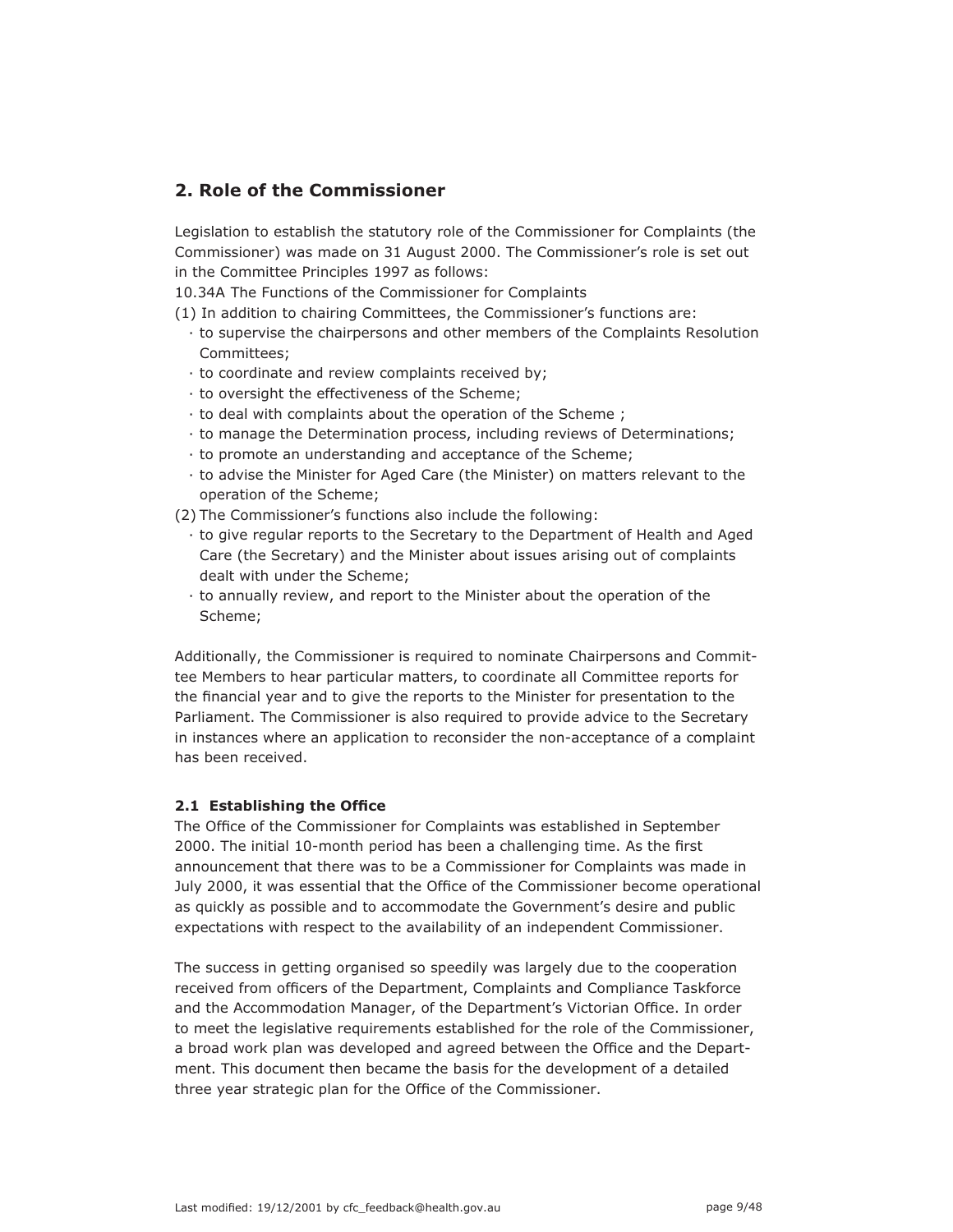In establishing the Office consideration has been given to a range of important factors, including the need to:

- · establish transparent and unambiguous strategic directions to ensure the high goals of the Office are achieved;
- · establish simple, rather than complex processes to meet the needs of complainants and providers while maintaining the Commissioner's standing amongst government, academic, medical, nursing and other policy agencies;
- · provide education and information through appropriate public relations mechanisms, within the legislation framework;
- · balance public protection and individual resolution;
- · encourage feedback as a method of improving service quality;
- · balance the inherent conflicts around the Commissioner's responsibilities to maintain and administer the rights of consumers and forming impartial opinions on any breaches of those rights;
- · accept that the consumer watchdog role will not always be popular and remain aware of the inherent difficulties in maintaining staff focus and morale in this environment.

Temporary accommodation was found initially at 140 William Street. The Office moved to permanent premises at 123 Lonsdale Street Melbourne on 29 January 2001.

#### **2.2 Demand**

As the legislation announcing the appointment of the Commissioner preceded the establishment of the Office, staff had little opportunity to organise the Office on a gradual basis. A number of early complaints originated from people already known to the Scheme who had a particular interest or issue and who saw the Office as another venue to pursue their issue. This aspect of the workload has not diminished and there has been a small but steady influx of enquiries and complaints from people dissatisfied with the operation of the Scheme.

Since September 2000 this Office has received 53 contacts about the operation of the Scheme. Some contacts involved complaints about the operation of the Scheme. However, a number of issues were resolved through the provision of further information. One complainant corresponded with both the Commissioner and the Commonwealth Ombudsman to outline a complaint about the operation of the Scheme. Following consultation with the Office of the Commonwealth Ombudsman, agreement was reached for an in depth investigation of the management of this complaint to be conducted by the Office of the Commissioner. The examination of this complaint is still in progress.

In addition to these matters the Office has regularly interrogated the database (see Part 4.1 below) on a random basis and has scrutinised a number of complaints to establish whether the Scheme has followed due process in the management of those complaints. The Commissioner has also examined a range of matters including the provision of services by general medical practitioners to a particular nursing home in South Australia and has met with the Australian Medical Association to discuss the identified issues. In all instances the investigation of these complaints has been resource intensive.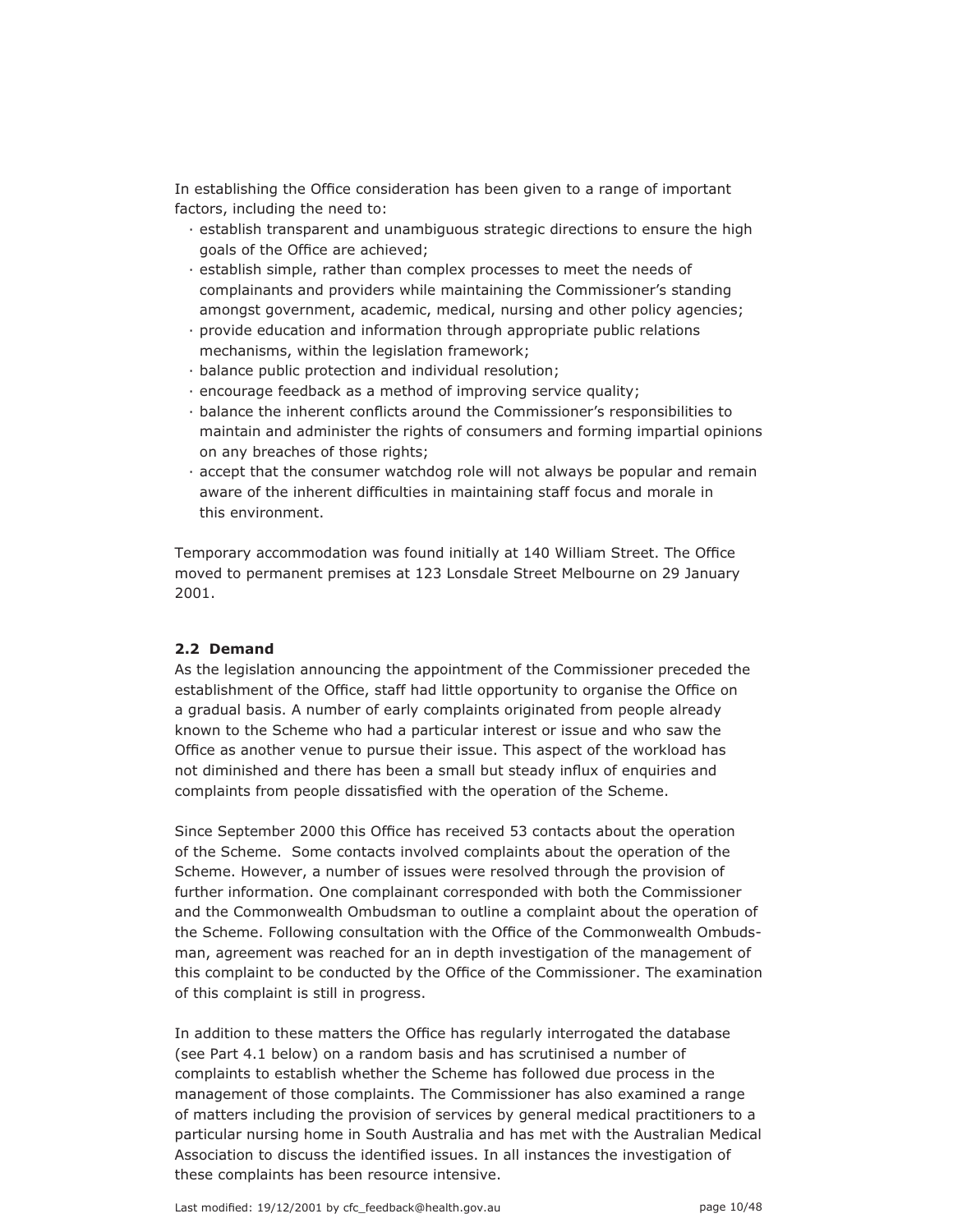In many instances the Commissioner was seen primarily as a promoter of the rights of consumers rather than an independent investigator of complaints about the operations of the Scheme, or even alleged breaches to the Act or the industry code of practice. A range of strategies have been adopted to improve interagency understanding and rapport. The Commissioner has met with advocacy services and a range of industry representatives and statutory authorities.

### **2.3 Achievements**

From the time the Office was established the staff have worked hard to reinforce the status of the legislation and the effectiveness of the Office. All strategies have been pursued through effective action plans and over this time a number of achievements have been recorded:

The Office is gradually establishing a public profile and presence with providers and consumers of aged care services. In order to improve knowledge and give a better understanding of both the Scheme and the role of the Commissioner a number of speaking engagements have been undertaken.

A number of small but significant changes have been introduced to improve the effectiveness and operation of the Scheme. These changes include:

- · ensuring there is a stronger focus on identifying complaints and compliance issues and referring appropriately;
- · providing a letter of acknowledgment to all complainants prior to acceptance of their complaint or otherwise;
- · conducting face to face visits with service providers as soon as possible after receipt of a complaint in order to better assess the complaint;
- · conducting spot checks in those instances where the issues outlined in the complaint suggests that there may be a serious risk to care recipients;
- · establishing protocols to ensure the monitoring and reporting of the implementation of Determinations.

In addition the Department has taken steps to implement recommendations arising from the July 2000 Own Motion Report of the Commonwealth Ombudsman. These include:

- · amending the Complaints Resolution Scheme Procedure Manual;
- · providing a 3-day training course for all CROs;
- · supporting the involvement of senior managers in reviewing complaints handling in their respective jurisdictions;
- · amending the Principles departmental officers no longer participate on Determination Review Panels;
- · enabling the tape recording of Committee Hearings;
- · ensuring letters to complainants and service providers from the Scheme advise of the availability of both the Commissioner and the Ombudsman.

A quality assurance strategy has been developed. The strategy includes the:

- · preparation of performance indicators for the Scheme;
- · development of guidelines for the use of Complaints Resolution Committees;
- · preparation of a range of fact sheets providing advice to interested parties;
- · critical analysis of previous Determinations and random case studies;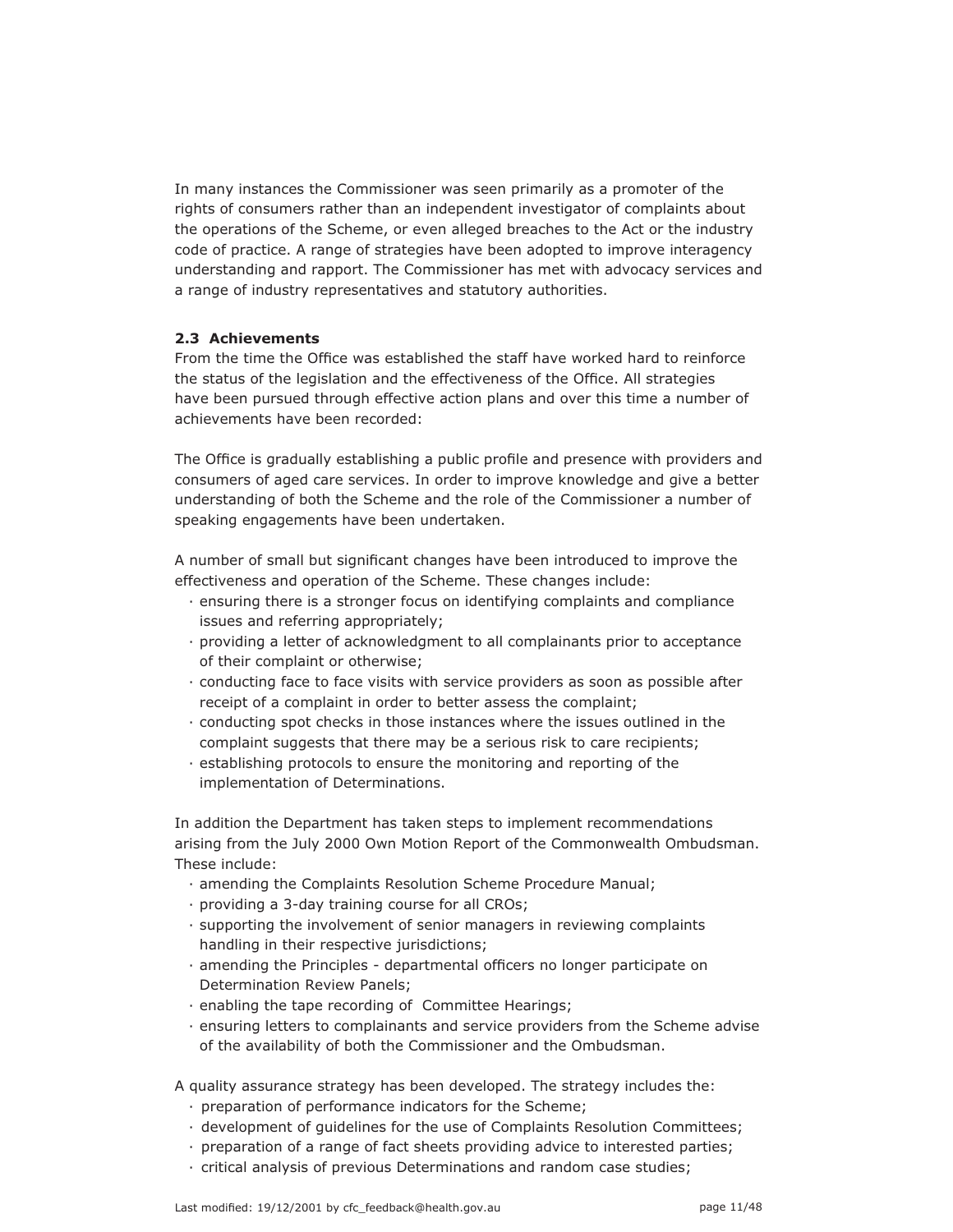- · development of a comprehensive satisfaction survey database and the collation, analysis and reporting of structured satisfaction surveys for both complainants and service providers;
- · establishment of protocols between the Commissioner and Department Compliance Section to report the implementation of Determinations;
- · development of a project brief and training manual.

Apart from the ongoing contact necessary in the conduct of Hearings and Reviews, the Commissioner has met with Chairpersons on a quarterly basis and has met with Committee Members in each State/Territory in order to discuss matters of policy and practice. An orientation for new Committee Members was provided. Additional resources have been provided to assist Committees in their role, including a manual outlining guidelines for the conduct of Hearings and the writing of Determination Reports. Briefing sessions for Committee Members will be conducted over the coming months.

The distribution of a quarterly newsletter from the Commissioner's office has been instigated. The newsletter is designed to keep all Committee Members informed and up to date with events in aged care and the Scheme.

The Office of the Commissioner has had input into policy and procedural development. Consultation has been sought on the development of a National Service Plan, Complaints Resolution Scheme Procedure Manual, Complaints Kit and a training program for Scheme staff. The Commissioner participated in each of the 3-day educational programs conducted.

Agreement was reached between the Department and the Commissioner that the Department, through its Compliance arm, will monitor the implementation of Determinati0ns made. Agreed protocols have been established to enable the reporting of this monitoring activity to the Commissioner.

As part of a quality assurance program for the Scheme, the Commissioner reached an agreement whereby all completed Satisfaction Surveys from 1 January 2001 would be returned to his Office. Subsequent to that agreement the development of a database to collate and analyse satisfaction surveys from both complainants and service providers was finalised. All surveys received from 1 January 2001 have been analysed and details are recorded in this report.

An objective set of performance indicators have been developed for the Scheme and are currently the subject of a consultation process. It is anticipated that, following agreement, the current database will be modified to enable the routine collation and reporting of these performance indicators.

A project brief, preparatory to the development of website, has been prepared and initial discussions with webmasters will occur in the coming weeks. The website will be an important avenue for the provision of information and as a further means of obtaining feedback. A range of fact sheets, which present consumer friendly information, have been prepared and will be posted on the website once completed.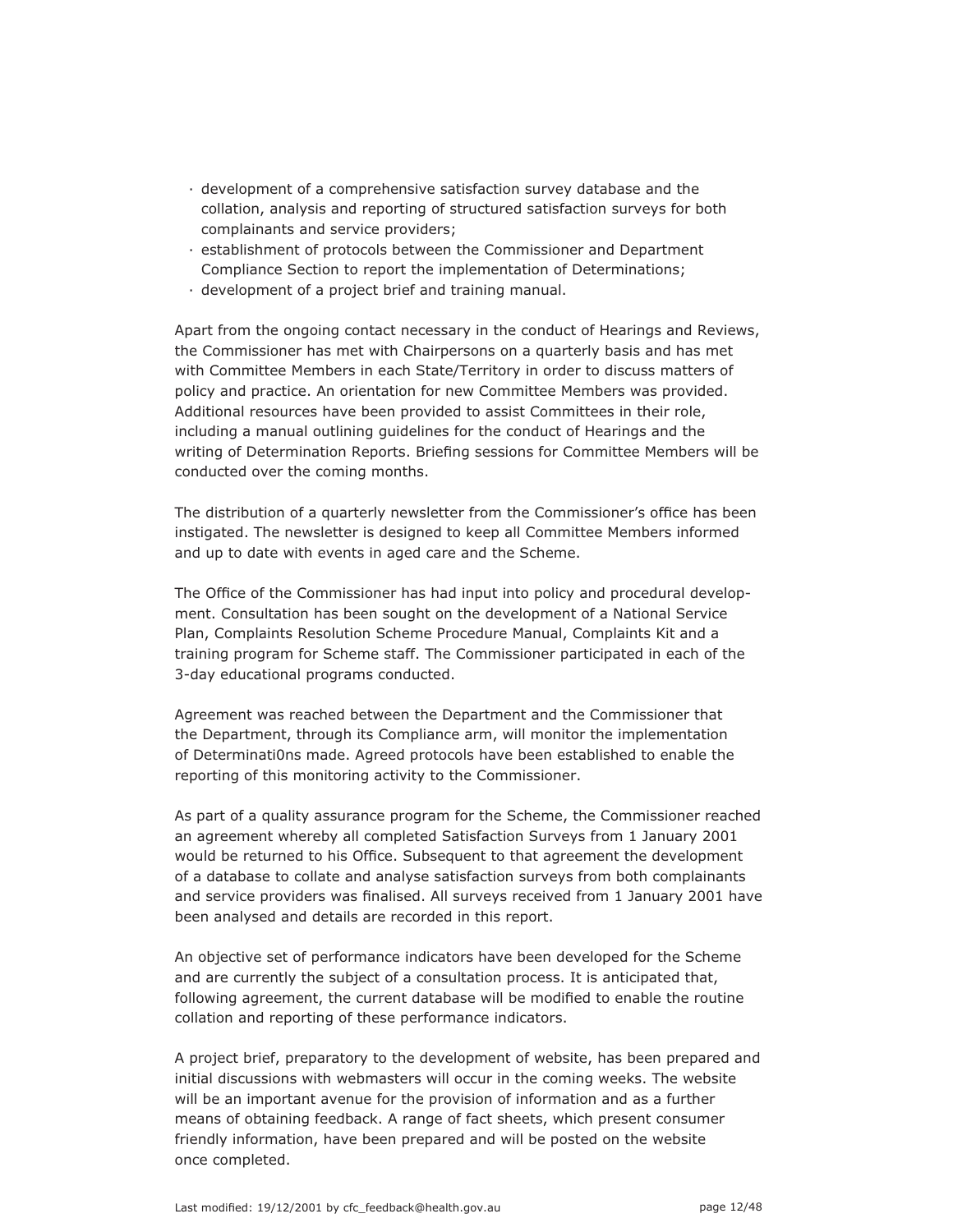A culture base around commitment and productivity has been established within the Office and internal procedures have been developed to handle the reception, referral of inquiries, the intake of complaints and computerise record keeping. A toll free number was installed to provide members of the public with easy access to the Office and a discrete GPO Box number has been established.

## **2.4 Budget**

An indicative salary and operational budget of \$997,500 was allocated to support the establishment and operation of the Office of the Commissioner for Complaints. The salary for the Commissioner was set by the Remuneration Tribunal and is included in the budget allocation for salaries and on costs. The allocation for operational costs in this financial year included an amount for one off establishment costs which will not be applicable in future years. The Complaints and Compliance Taskforce currently meets the legal costs and costs incurred through the operation of the Committees. While the Office has a discrete budget allocation, during the 2000-2001 financial year these funds have been authorised and managed by the Complaints and Compliance Taskforce.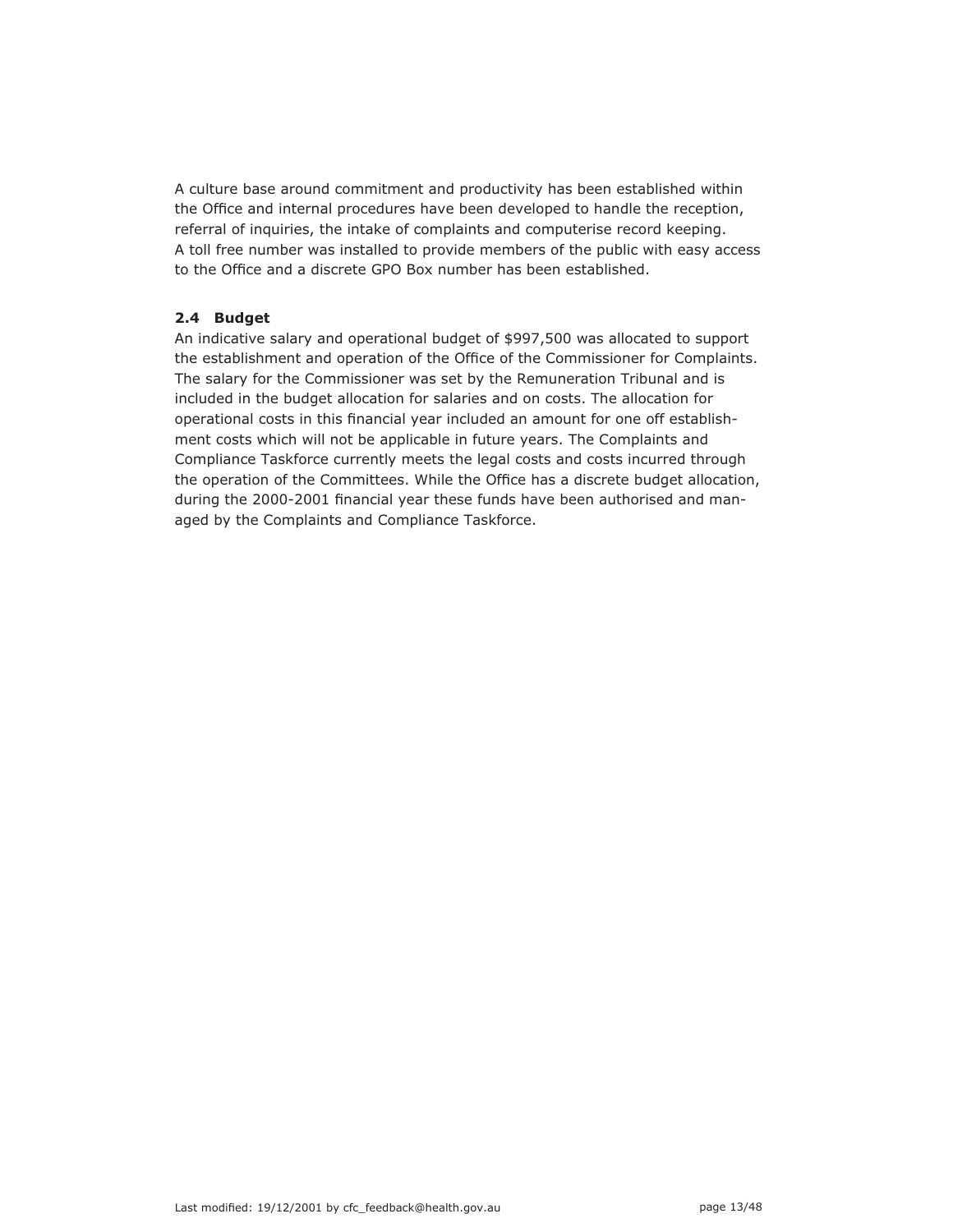# **3. The Complaints Resolution Scheme**

The Act and the Principles provide a package of measures designed to improve the quality of care and services in Australia's Aged Care service system. As part of these arrangements, the Standards require all aged care services to establish an internal system for dealing with comments or complaints from residents and/or their family and friends. As part of a comprehensive quality assurance program an effective internal complaint mechanism has the potential to provide a valuable source of feedback to providers. It also offers both parties the opportunity to address a grievance in such a way that enhances or rebuilds the relationship between the provider, the care recipient and their family that is so necessary in any ongoing association.

The whole philosophy of the Scheme is to provide a framework for resolving grievances within a context of encouraging the rebuilding of a relationship that often has become very strained or in some cases completely broken down. Since its inception the Scheme has received in excess of 5,000 complaints. Approximately 1 per cent of complaints are finalised via a Determination by a Committee, 2-3 per cent through Mediation by an independent Mediator, a similar number are withdrawn, and the balance (approximately 95 per cent) are dealt with by Negotiation and/or referral by the CRO.

There are four separate but inter-related elements within the Complaints Resolution Scheme that underpin the resolution process: Negotiation, Mediation, Determination and review.

- · Negotiation (including preliminary assessment) is handled by the CROs;
- · Mediation is conducted by qualified mediators;
- · Determination is conducted by Committees, which are constituted of independent members with skills in aged care and complaints resolution; and
- · Determination Review and oversight of the Scheme is the responsibility of the Commissioner.

## **3.1 The Objectives of the Complaints Resolution Scheme**

The objective of the Scheme is to attempt to resolve complaints about Commonwealth funded services. The Scheme strives to:

- · foster a positive view of complaints as opportunities to reconsider and enhance the delivery of aged care services and programs;
- · be free and accessible with the paramount consideration being to resolve complaints for complainants;
- · encourage the resolution of complaints at the service level;
- · promote and respect the rights of parties to the complaint including confidentiality;
- · ensure that it keeps parties to a complaint informed;
- · ensure that it allows all parties the opportunity to comment on, and complain about, its operation;
- $\cdot$  ensure that it includes appropriate measures to ensure and specifically remind parties that all parties to a complaint should be free from victimisation or intimidation; and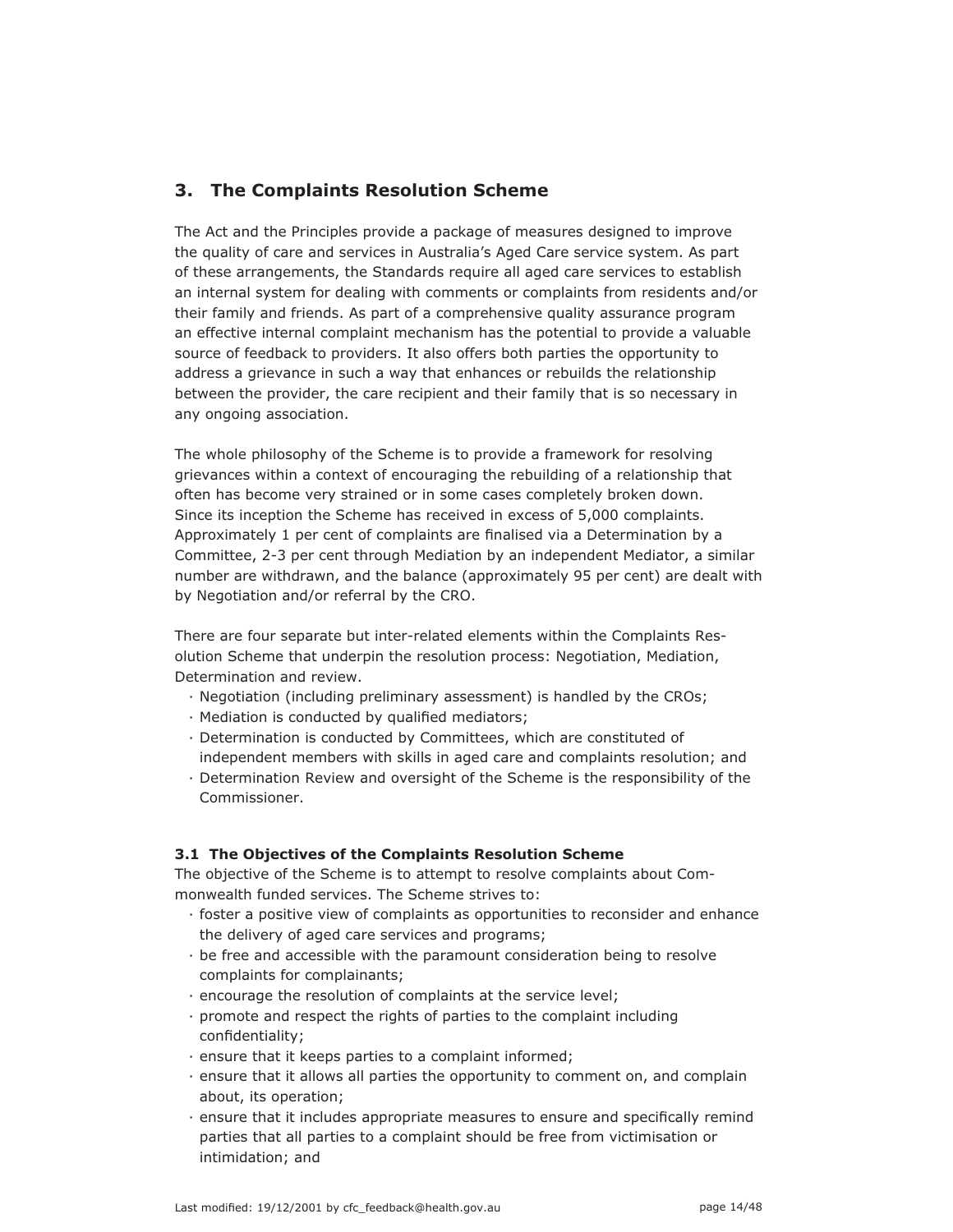· ensure that, in appropriate cases, issues are referred to other relevant agencies.

The draft National Service Charter identifies that the aim of the Scheme is to provide consumers with a high level of assistance and support when complaints are made and sets out the Scheme's commitment to consumers and to improving work services. The Charter puts forward the following service standards, identifying that the Scheme will:

- · acknowledge your complaint in writing within 7 working days;
- $\cdot$  give you the name of the CRO in the office who will handle your complaint;
- · agree with you on a time frame for the resolution of your complaint;
- $\cdot$  treat confidential information with privacy and respect;
- · use language that is clear and easy to understand;
- · discuss the options available to you, including your preferred solutions;
- · inform you about other appropriate avenues for resolving your complaint;
- · provide you with regular, accurate updates about the progress of your com plaint and information about your rights and entitlements in the process;
- · explain the reasons for any decision made;
- $\cdot$  ask you within 6 weeks of your complaint being finalised if the actions taken by the CRO were satisfactory and, if necessary, inform you about other appropriate avenues to address any issues you are still concerned about.

### **3.2 The Role of Complaints Resolution Officers**

The role of CROs is to:

- · apply the requirements of the legislation;
- · work within the requirements of administrative law;
- · work within the delegated powers vested in the Secretary;
- · receive inquiries which could become complaints;
- · explain to the inquirer the roles and responsibilities of the Scheme and the rights of all parties involved in the process if a complaint is made;
- · liaise with complainants, service providers, and any other party to a complaint;
- · determine the issues which may form the basis of a complaint and decide which issues can be handled by the Scheme and which issues can be referred elsewhere;
- · gather further information, if required, in relation to issues in order to assist in their resolution;
- · be independent and impartial when attempting to resolve complaints through Negotiation;
- · resolve complaints through Negotiation, or where not able to do this, prepare complainants and the other parties for possible Mediation;
- · refer, as required, complaints to the Committees for Determination;
- · provide, as required, Determination information to the Panels for Review; and
- · be accountable for ensuring that decision-making and the progressing of complaints occurs in a timely and efficient manner.

A number of States/Territories have now adopted an approach whereby the Scheme staff visit the facility during the assessment phase, as soon as practicable, after the complainant's initial contact with the Scheme. This approach has been welcomed by complainants and service providers alike and is seen by both parties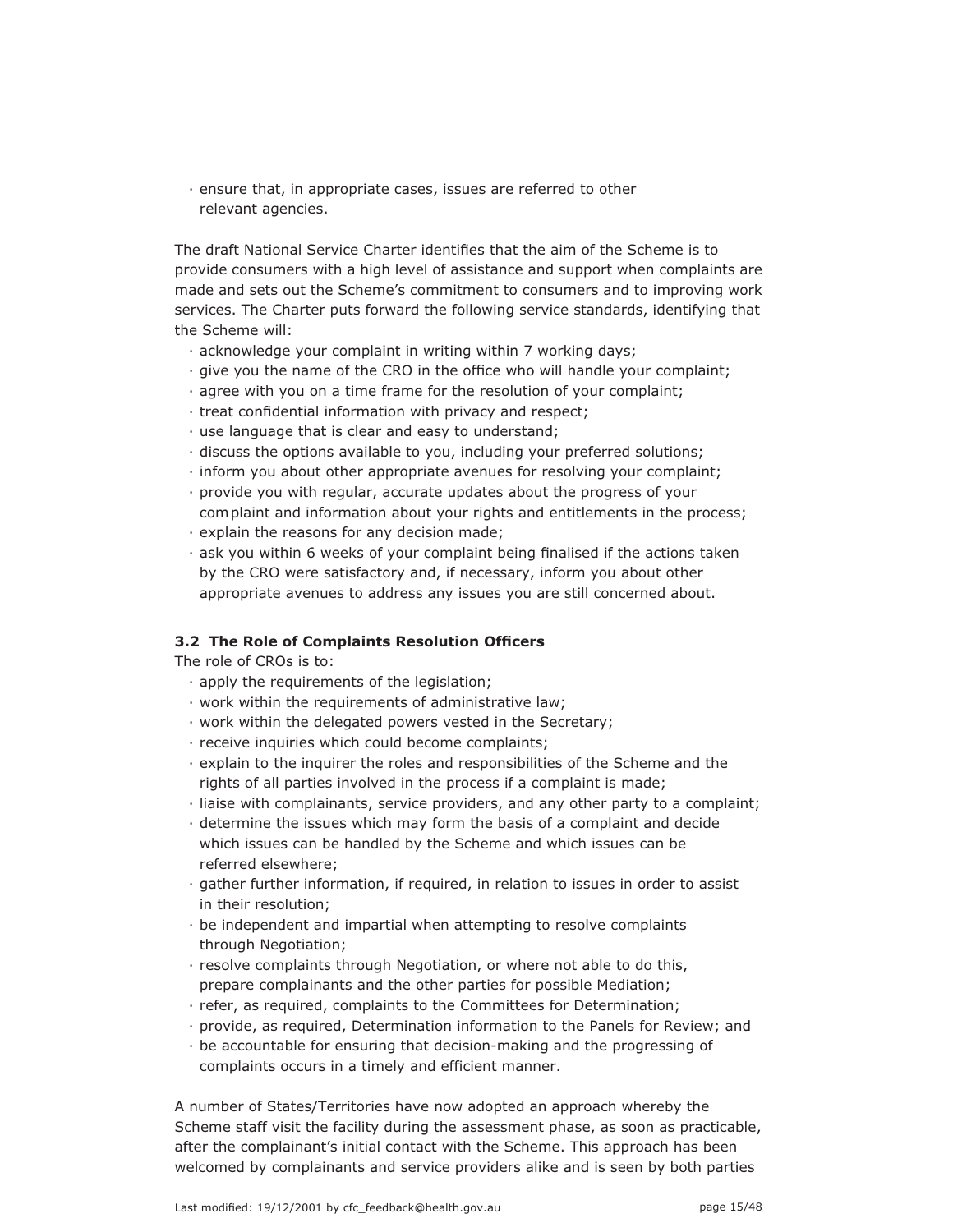as a willingness on the part of the Scheme to examine the issues and establish the legitimacy of the complaint, or otherwise, at the outset.

Not all complaints are accepted by the Scheme. A complaint may not be accepted if it is considered that:

- · the complaint is frivolous, vexatious, or not made in good faith;
- · the subject matter has been or is the subject of legal proceedings;
- · there is an alternative way of dealing with the subject matter of the complaint and the complainant agrees to have the matter dealt with in that way;
- · the complaint is not a complaint that the complainant is entitled to make or should not be accepted for another reason.

In the event that their complaint is not accepted by the Scheme, complainants have the right to ask the Secretary, in writing, to reconsider the decision made. In these circumstances the Secretary must refer the request to the Commissioner for advice. After due consideration the Commissioner will recommend that the decision either be confirmed, or set aside and the complaint accepted.

During the reporting period a total of 4 requests for reconsideration have been lodged. Of these the Commissioner recommended that the decision to not accept the complaint be confirmed in 2 cases. In the other 2 cases the Commissioner recommended that the decision be set aside and that the complaint be accepted by the Scheme.

#### **3.2.1 Staff recruitment and training**

To ensure people throughout Australia have access to the Scheme, offices have been established in each State/Territory and some 50 officers are currently employed. A prerequisite to effectiveness is adequate resources and the importance of recruiting, training, supporting and retaining staff cannot be underestimated. The Scheme promotes high standards for public administration, but resources have not always been sufficient to allow for a consistent and comprehensive review of all complaints received. In order to guarantee that capacity exists for an effective program, staffing issues must be addressed. To this end steps have, and are being, taken to ensure that staff are well trained and supported in the roles they undertake.

Individual staff are probably the most important factor in ensuring that the Scheme is responsive to consumers. If consumers feel that the staff member dealing with their complaint is competent, knowledgeable and effective, they are more likely to be satisfied with the complaint handling system overall.

The position requires a variety of character traits, skills, and experience including:

- · Problem solving ability.
- · Skill in handling tense, stressful, and multi-task situations.
- · Strong sense of responsibility and commitment.
- · Good communication (including listening) skills and voice clarity.
- · Writing skills.
- · Knowledge of aged care and relevant processes.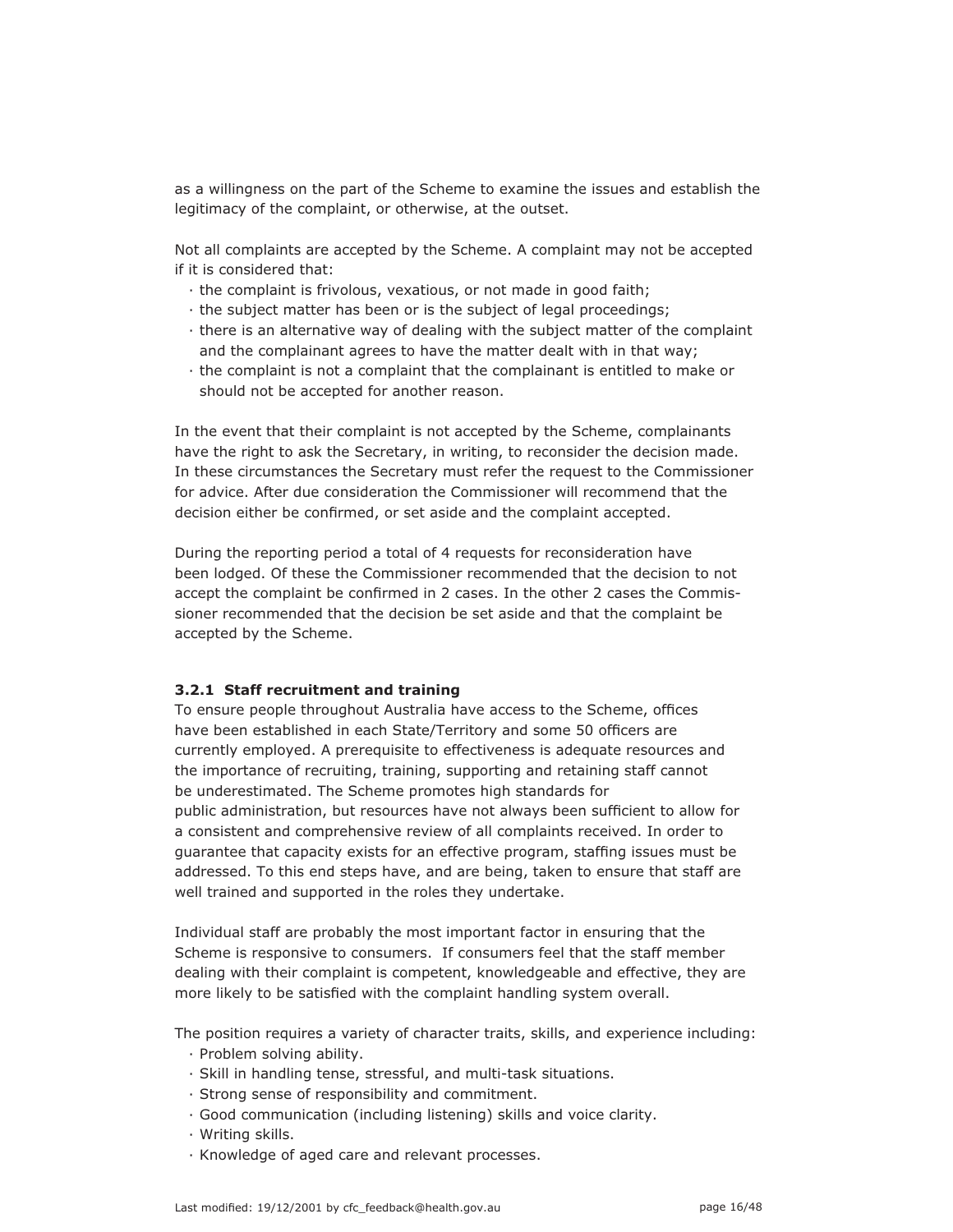- · "People skills" with consumers and co-workers.
- · Compassionate, consumer-oriented attitude, tempered with an ability to retain a neutral and unbiased position.
- · Computer skills or aptitude.
- · Health professional qualifi cations are desirable and sometimes required.

The Department commissioned a Skills Analysis of the Scheme. The consultants reported in December 2000 and recommended that the Scheme:

- · develop and implement a standard, structured induction program;
- · establish a national continuous improvement role with state-based equivalents;
- · create a set of references (paper and/or electronic);
- · develop training in house as much as possible;
- · arrange for all staff to meet at least once a year for a national conference;
- · conduct regular manager and team leader meetings;
- · conduct peer review sessions on a regular basis;
- $\cdot$  conduct specific training for senior officers.

The consultants met with a number of staff who clearly articulated the skills necessary to undertake various roles within the Scheme. It is important that management note the conclusions in this report to not only provide the necessary education and support but also to use the findings to develop clear selection criteria for future staff employment within the Scheme.

Following this report, and that of the Commonwealth Ombudsman (July 2000), significant progress has been made in the development of structured national programs. The Complaints Resolution Scheme Procedure Manual has been substantially modified in order to provide greater role clarity and a consistent approach to the management of complaints. All staff from the Scheme participated in a 3-day training program in March 2001 and plans are under way to provide an induction program, database training and other educational/training programs at a national level. Other recommendations have been adopted and readily implemented at the State/Territory level.

Officers in the Scheme operate in a climate of continuous improvement and have indicated their interest in ongoing education. It is anticipated that training in the use of the complaints database will occur in the second half of the 2001 calendar year. The appropriate recording and collection of complaints requires enhanced listening skills with an ability to identify the precise issues of the complaint while at the same time developing a rapport with the complainant and putting them at ease. The enhancement of these skills is vital in the ongoing development of staff. Staff have also requested training including administrative law, advanced Negotiation, Mediation, conflict resolution and risk assessment skills.

## **3.3 The Role of Mediators**

Where Negotiation has been unsuccessful in resolving a complaint the Scheme utilises the services of external, independent qualified mediators. In each State and Territory there is a panel of mediators who may be called on to assess whether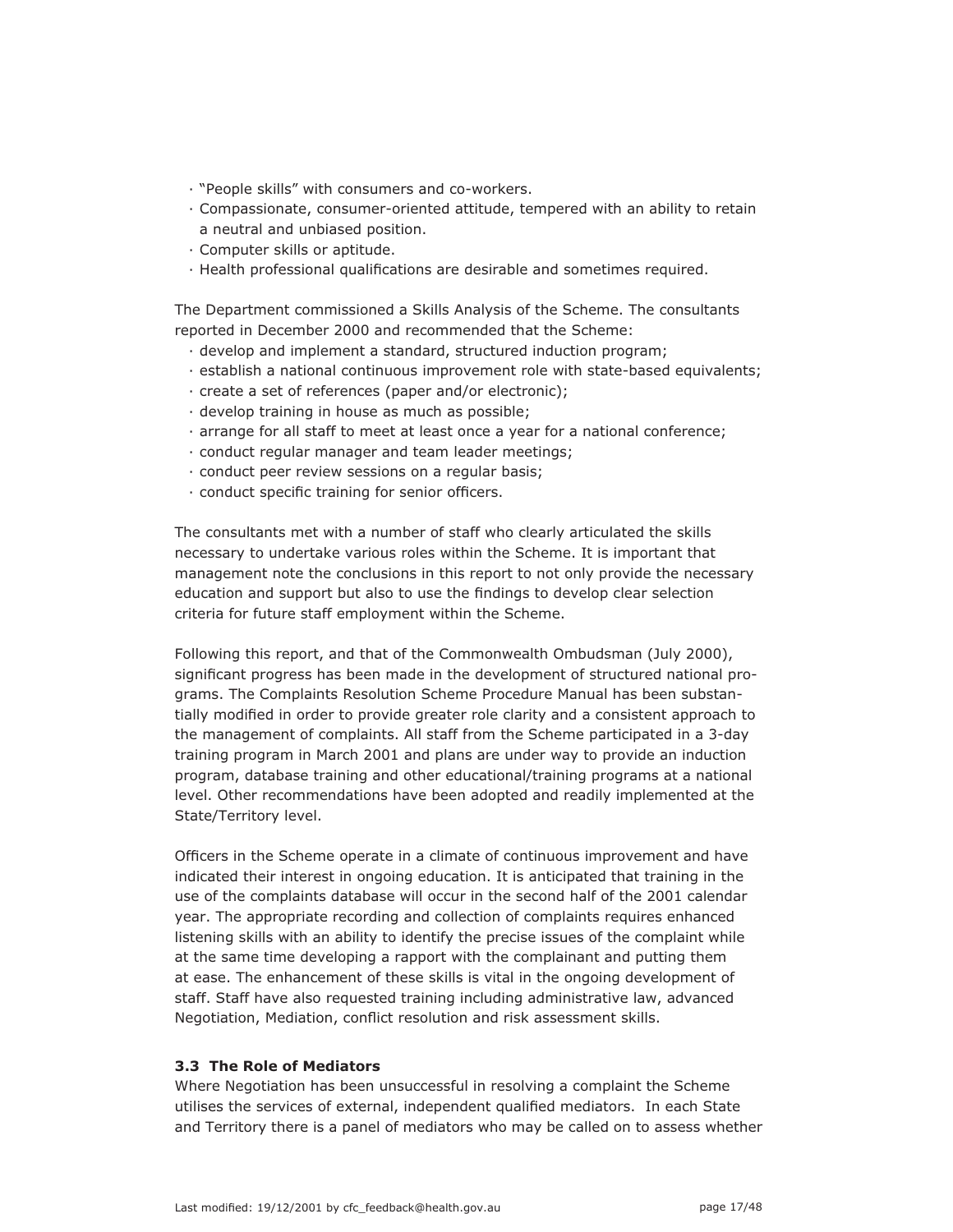Mediation is an option and if so make a recommendation to proceed to Mediation. Where Mediation is not assessed to be practical or feasible the complaint may proceed directly to a Determination hearing by a Committee.

Mediation is a cooperative, rather than an adversarial process and offers a constructive method for resolving differences between individuals and organizations. Participation in Mediation is voluntary and will only be successful if the parties enter the process in a cooperative spirit and with a willingness to communicate their individual needs and capacity to compromise on important issues.

Anecdotal evidence suggests that Mediation between parties often uncovers 'new' issues that have not previously been raised with the Scheme and this can be an issue if Mediation fails to resolve the conflict and the matters are referred to a Committee for Determination. The database currently records those cases/issues that have been referred for Mediation and are finalised at that point. What is not known is what percentage of mediated agreements remain in place in either in the short or longer term. It is clear that there are a percentage of mediated agreements which do break down and consumers express a level of discontent when they are informed that these agreements are between the parties, outside the departmental jurisdiction and are therefore not enforceable under the Act.

#### **3.4 The Role of Complaints Resolution Committees**

A Complaints Resolution Committee (the Committee) is an independent committee that has the power to make Determinations about complaints that cannot be resolved through Negotiation or Mediation. A Committee comprises a State Chairperson and two other members drawn from a panel of potential Committee Members.

A Committee is independent of the Department and is not directed by the Department in carrying out its functions. Committees have a wide range of functions as set out in the Principles. One of their main functions, however, is to conduct hearings on complaints that have been referred for Determination. A Committee must finalise a complaint by making a Determination. The Determination may set out a course of action that an Approved Provider must follow to address the issues raised in the complaint and to ensure compliance with their responsibilities under the Act and Principles. Approved Providers have a responsibility under the Act to comply with Determinations and follow-up occurs approximately 6 weeks after the date of the Determination.

#### **3.5 The Role of Determination Review Panels**

If a party wishes to seek review of a Determination, the Commissioner must receive an Application for Review of a Determination within 7 days after the day the person or organisation is provided with a copy of the Determination. The application must state the reason why the review is being sought, other than mere dissatisfaction with the outcome of the Determination, and must be supported by additional information.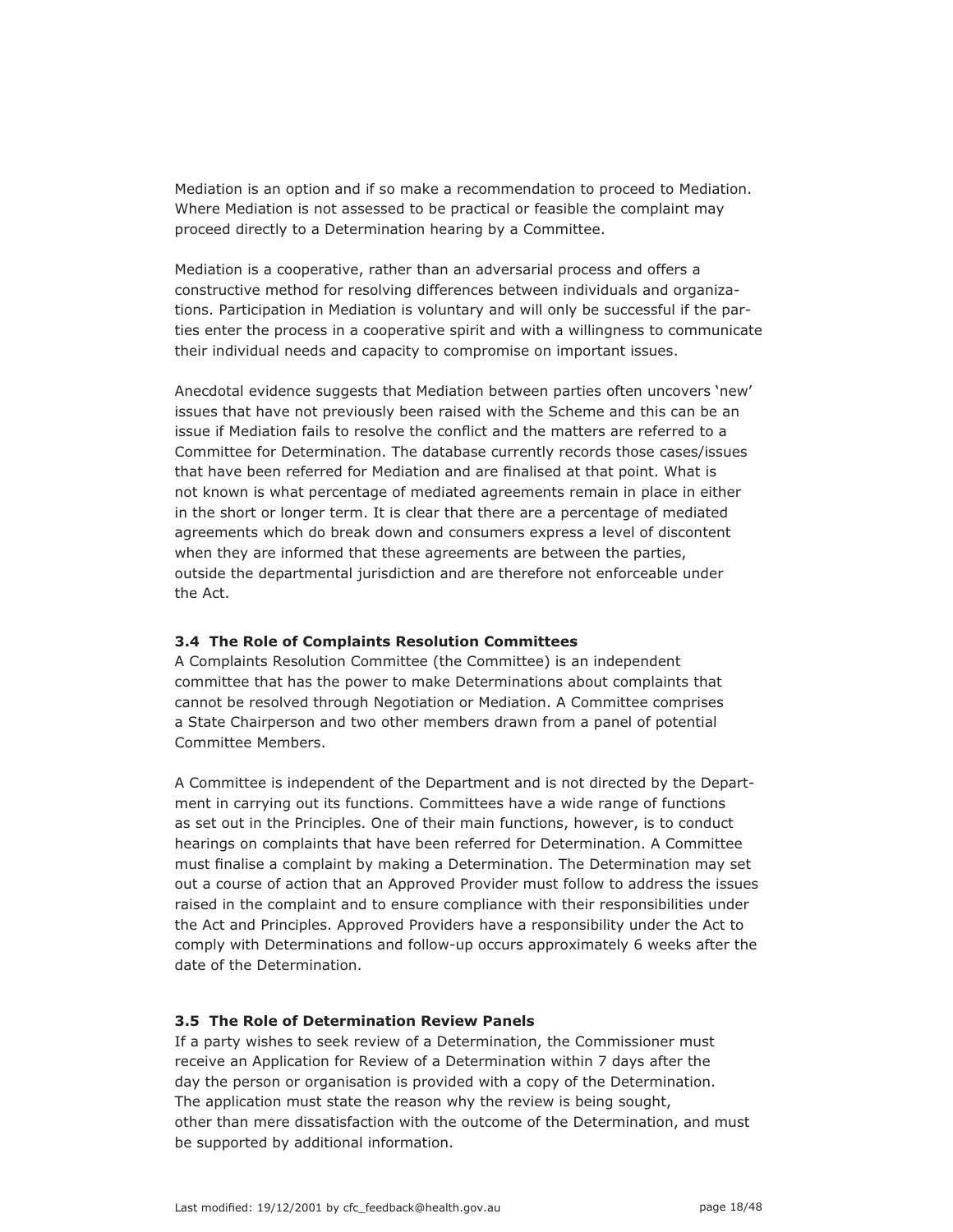Determination Review Panels (the Panel) are constituted under Section 10.72 of the Principles and comprise the Commissioner as Chairperson and a panel member, appointed by the Commissioner from the panel of potential Chairpersons. The Review must be made on the basis of the Committee's reasons for the Determination and any evidence before the Committee when it made the Determination, as well as the Application for Review and any written submissions made by a party to the complaint. The Panel is required to either confirm or vary the Determination or to set the Determination aside. If the Panel confirms or varies the Determination, the Panel's decision has effect as if it were a Determination made by a Committee. If it sets the Determination aside, the Panel must refer the matter back to a new Committee for a fresh Determination.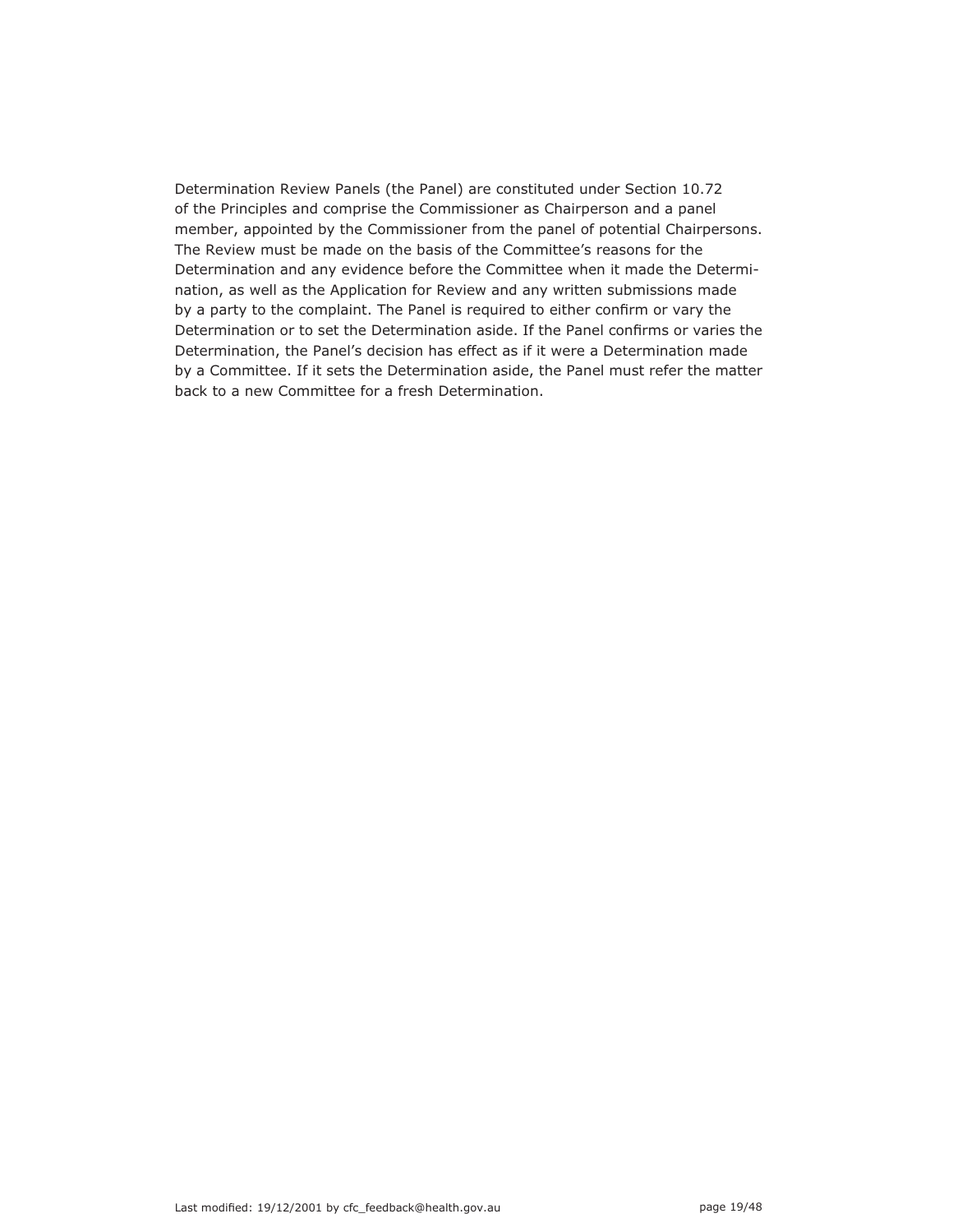# **4. Quality Assurance**

### **4.1 Database**

Technology utilisation is critical in complaint handling systems. A comprehensive database has been developed for the Scheme. A wide range of statistical reports, complaint and trend information can be generated from the database. This means that the database is a useful adjunct in the consideration of all quality assurance issues and that in the medium to longer term, the Scheme is in a better position to align services to meet consumer expectations.

Notwithstanding this, there are a number of gaps and limitations in reporting the available data and care needs to be exercised when interpreting the statistics provided. The Department is currently undertaking a major review of the data capture and reporting capabilities for the Scheme and is trying to address the needs of a diverse range of stakeholders. It is anticipated that identified problems will be addressed within the foreseeable future.

#### **4.2 Performance Indicators**

Monitoring what is taking place and measuring results is the only reliable way of differentiating success from failure. Performance indicators are an extremely useful management and quality assurance tool and are designed to measure the quality of services or processes provided and to highlight those areas requiring further development. The development of performance indicators is an evolutionary process and it is recognised that, over time, measures will change as goals are met and improvements are made.

The Office of the Commissioner is currently consulting on an initial set of 16 objective performance measures that have been developed for the Scheme. It is envisaged that once agreement is reached the database will be modified to allow the routine and regular reporting of indicators from 1 January 2002.

#### **4.3 Satisfaction Surveys**

Satisfaction Surveys can point the way to understanding the root causes of consumer problems and help an organisation target core processes that need improvement. Satisfaction survey forms have been developed by the Scheme to elicit relevant information from both complainants and service providers. Survey forms have been collected since the commencement of the Scheme in October 1997. Satisfaction Surveys are forwarded to complainants and service providers when a complaint is finalised through Negotiation, Mediation or Determination and is accompanied by a pre-paid envelope.

From 1 January 2001, as part of the quality assurance program established for the Scheme, all completed forms are returned directly to the Office of the Commissioner for Complaints. A database has been developed to enable the collation, analysis and reporting of the data. It is proposed that, in the foreseeable future, the structure of the satisfaction survey forms will be modified and the database redeveloped. However, it will be necessary to consult with the users of the Scheme before this can occur.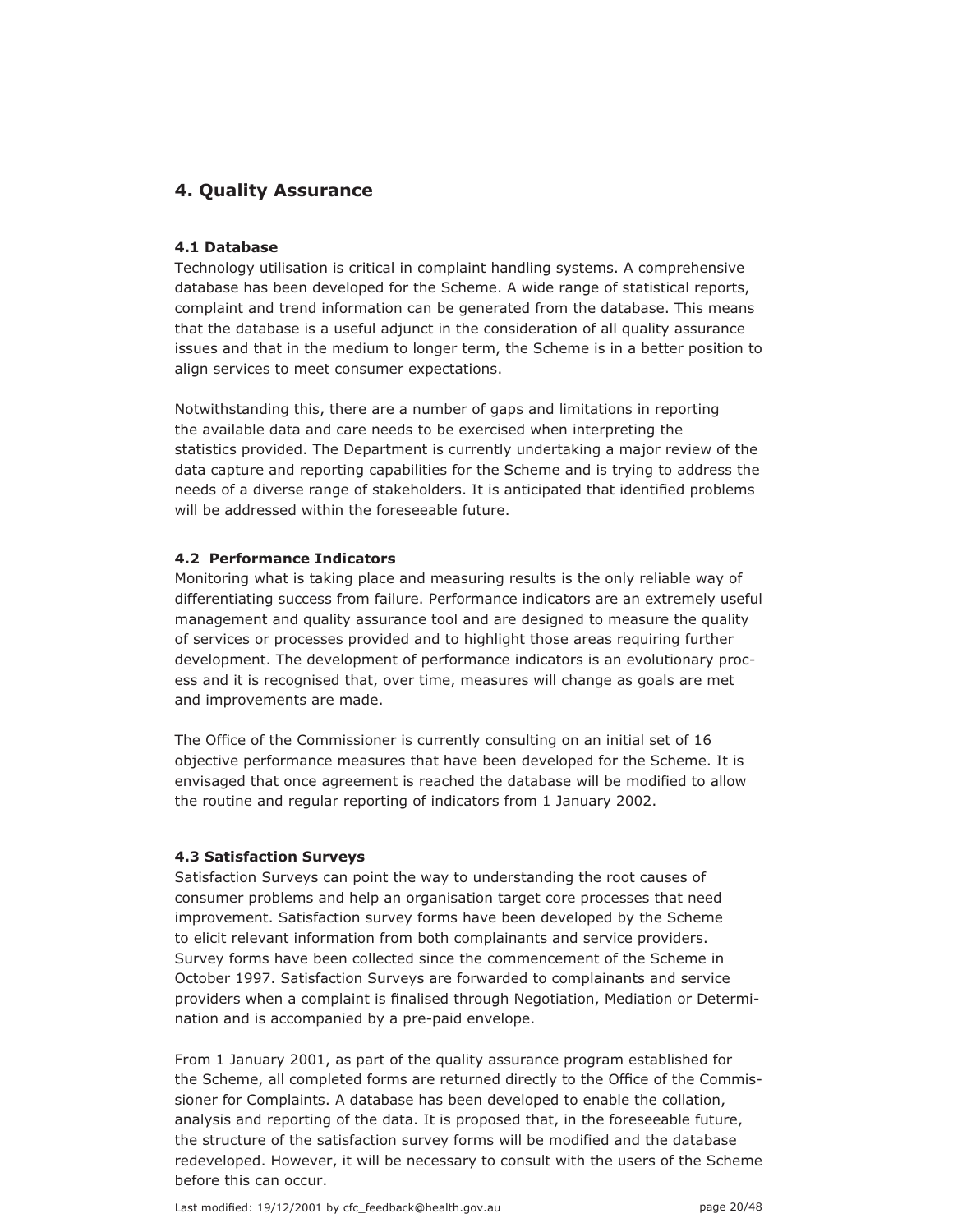This report covers those Satisfaction Surveys received from the period 1 January 2001 to 30 June 2001. The objective of this report is to capture data relating to the perceptions of complainants and service providers regarding the service delivery of the Scheme. It is also intended to use this analysis, along with other input, as a platform for the development of an instrument to further measure factors fundamental to effective service delivery.

Between 1 January 2oo1 and 30 June 2001 a total of 161 Satisfaction Surveys were received from complainants and a further 189 forms were received from service providers. Of the 161 complainants, 92 per cent expressed some level of satisfaction compared to 95 per cent of the 189 service providers. This means that 93.5 per cent of participants in the Scheme who have returned satisfaction surveys have expressed a level of satisfaction with the Scheme.

A number of complainants and service providers gave unsolicited written comments relating to the professional, courteous and helpful service provided by individual CROs. These expressions of support for the service provided by the Scheme are significant both as a measure of satisfaction and endorsement of practice, as well as being valuable recognition and feedback for the individual.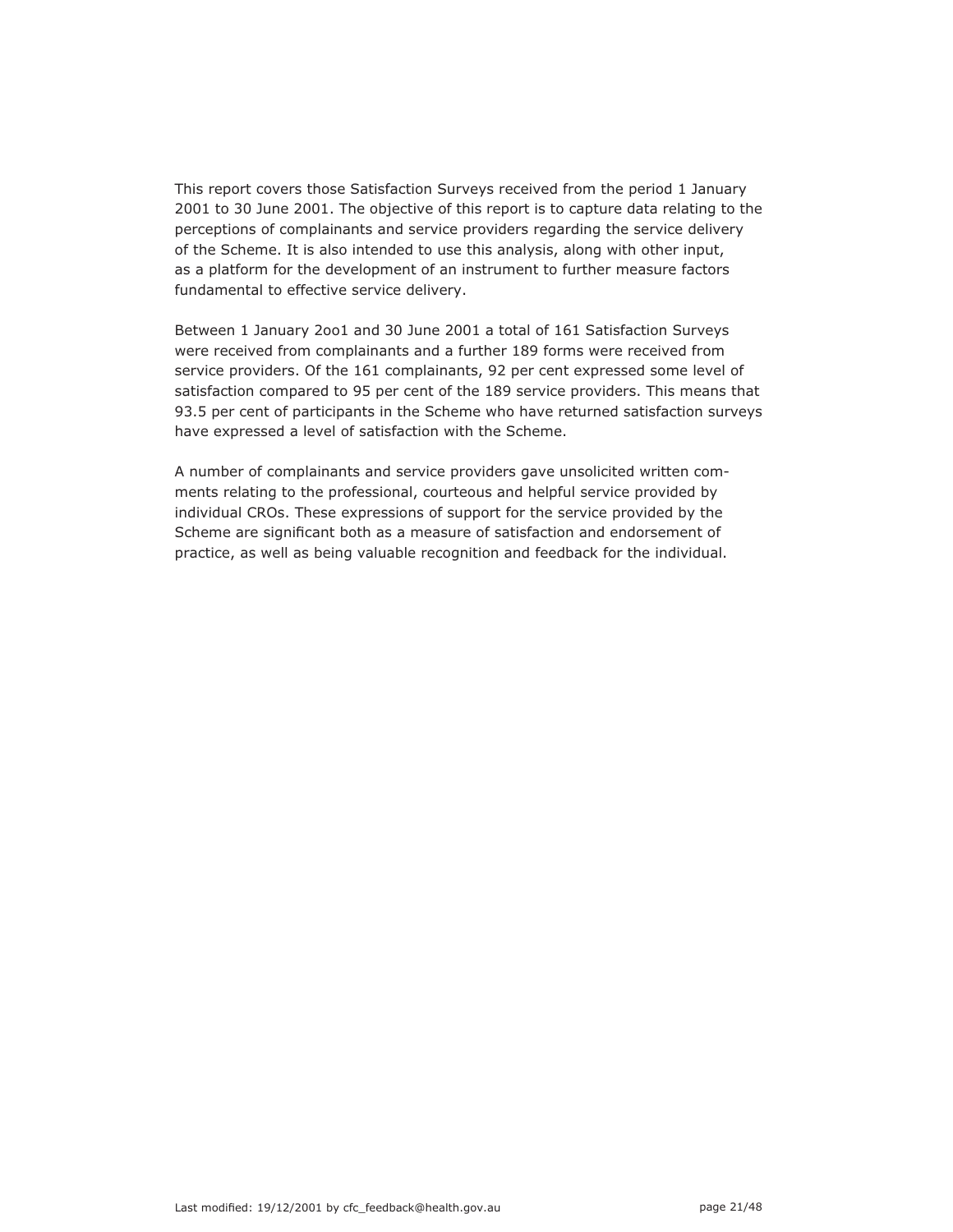# **5. Complaints Resolution Committee**

### **5.1 Legislative framework and Committee Selection**

Committees are established under the Act to review complaints received by the Scheme. The Committees have the power to make Determinations about complaints that cannot be resolved through Negotiation and/or Mediation.

The Principles provide for the Secretary to appoint persons to each of two panels, one for potential Committee Chairpersons and another for potential Committee Members.

A national selection process was undertaken in 1998 to select Chairpersons and Committee Members. All applicants were assessed against the eligibility criteria specified in the Principles and additional administrative selection criteria. The current term of appointment of Chairpersons and Committee Members is until March 2002 and August 2002 respectively.

At the time individual complaints are referred by the Secretary for Determination, separately constituted Committees are convened by the Commissioner to hear them.

Committees comprise a Chairperson and two Committee Members. In performing its functions the Committee is required to act with as little formality and as quickly as the requirements of the Principles and a proper consideration of the issues before the Committee allow. Committees are not bound by the rules of evidence and may receive information or submissions orally and/or in writing. Parties are not entitled to legal representation at hearings.

A person may complain about any matter that may be a breach by an Approved Provider of its responsibilities under the Act or the Principles, and which the complainant thinks is unfair or makes the affected care recipient dissatisfied with the service.

Following a hearing the Committee provides a written Determination. In most instances where the Committee finds that a service provider has breached a statutory responsibility, the Determination sets out a course of action for the service provider to follow to address the issue.

The Commissioner initially met with Chairpersons on an informal basis soon after the Office was established. The first formal meeting with State/Territory Chairs was conducted over two days on 27 and 28 November 2000. The second meeting occurred on 2 May 2001. The Commissioner sought approval for the appointment of additional Committee Members in New South Wales and Western Australia and a schedule of meetings with Committee Members in each State/Territory has been established.

At the end of each financial year the Chairperson is required to prepare a report on the Committee's activities during the year. Those reports have been consolidated and are included here.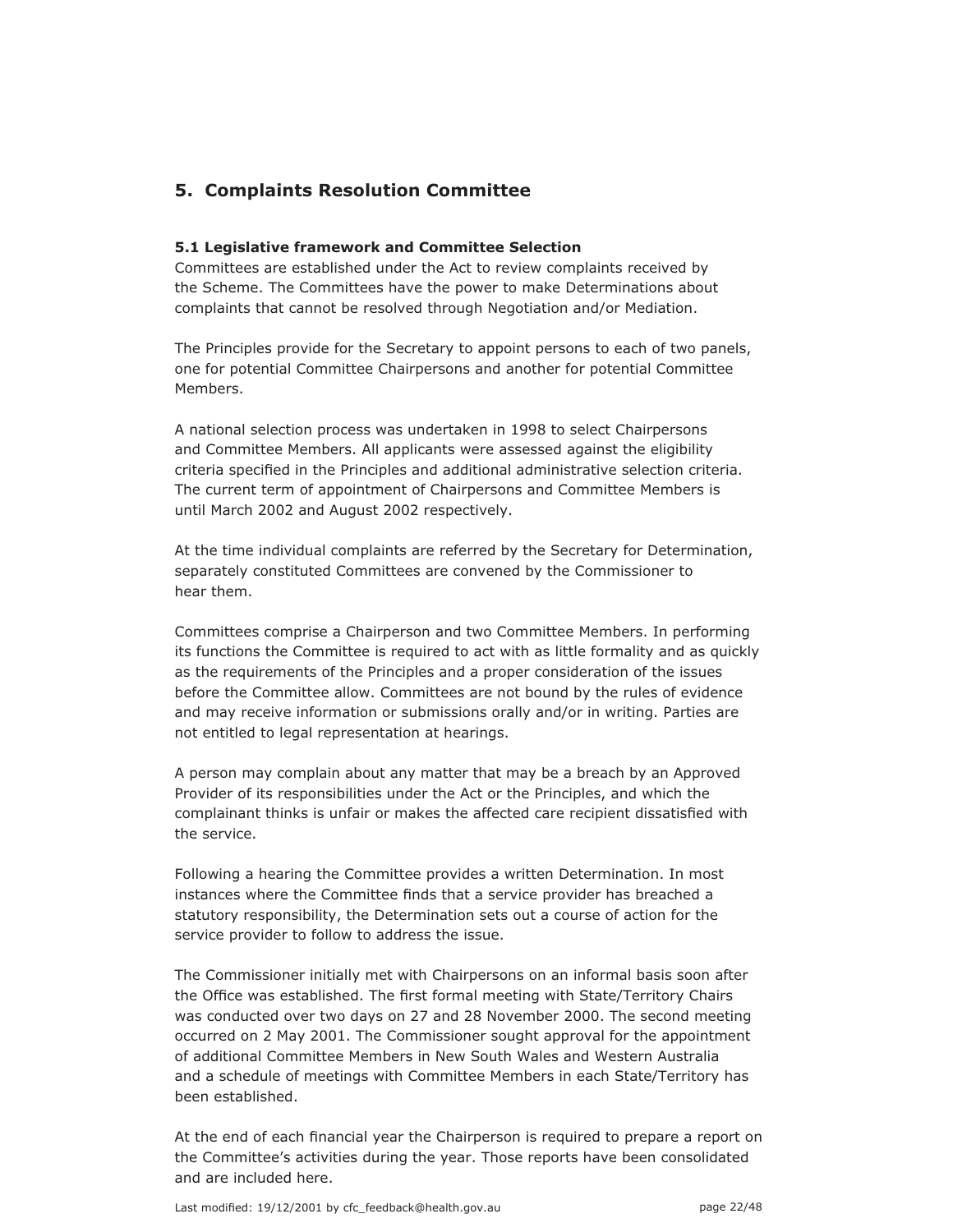### **5.2 Chairpersons Reports**

Committees heard a total of 30 cases during the 2000-2001 financial year. The majority of these cases were convened in New South Wales. All but one case related to care and services provided in residential care facilities, with the remaining case relating to the provision of services through a CACP. The cases heard included level of care, consumer rights, environmental and administration issues.



#### **New South Wales and the Australian Capital Territory**

There were 12 Hearings conducted in relation to complaints received by the Scheme. Of these, 2 were conducted in rural regions and the remaining 10 took place in the metropolitan area. None of the cases related to services located in the Australian Capital Territory. All but one case related to aged residential care services. Seven cases involved services within the private sector and 5 were from the voluntary/charitable sector. The matters before the Committees predominantly related to care, administration and communication issues. A total of 67 issues were heard. The number of issues in each case ranged from 2 issues in one case to 13 in another. The average time between referral from the Scheme to the Committee Hearing was 4 weeks. This 4-week period allows 2 weeks for parties to prepare a written submission, in some cases with the assistance of the Advocacy Service, and 1 week to allow all parties, including the Committee to become familiar with the substance of the submissions. The average time between the Hearing of the case and finalisation of the report is 30 days.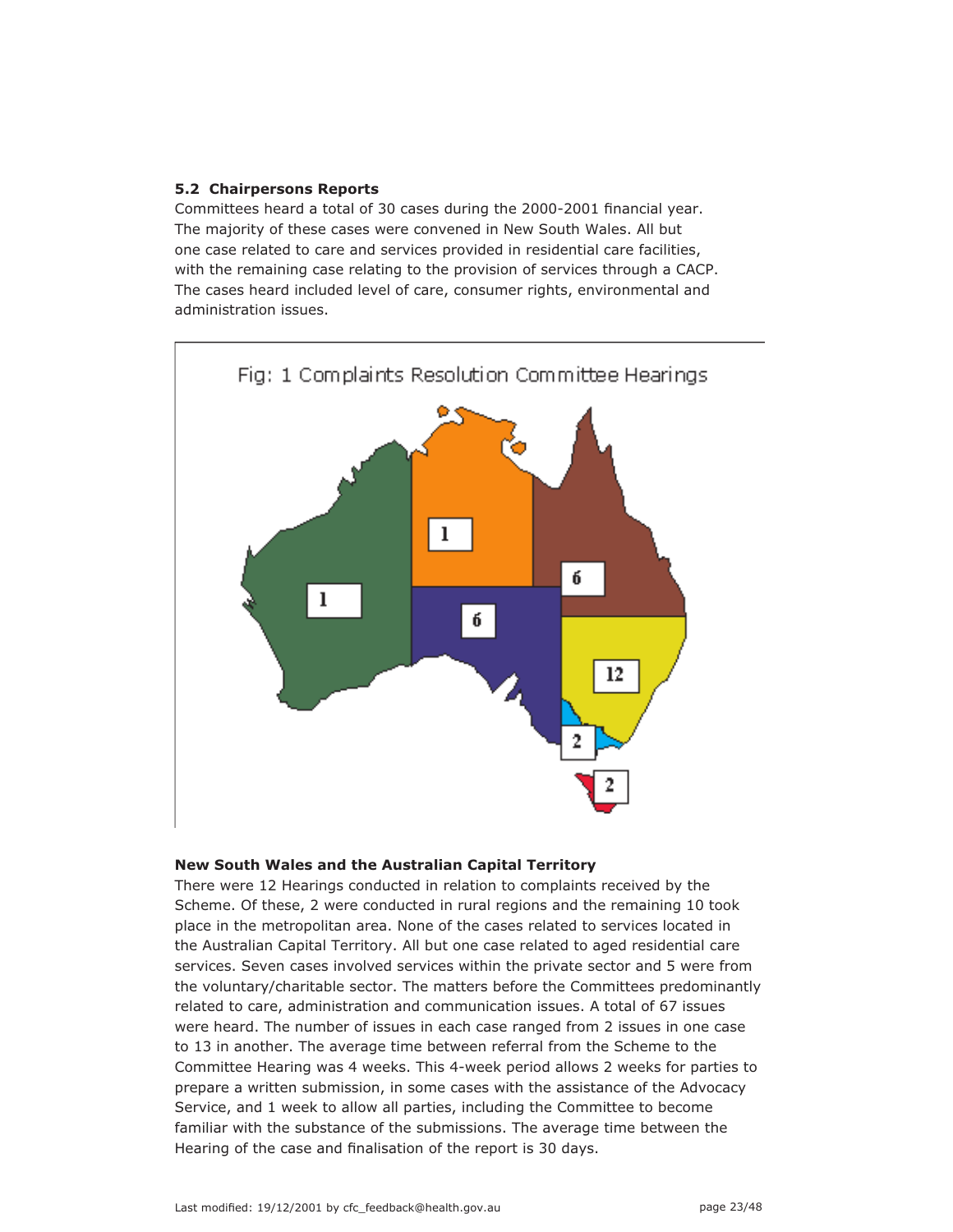Three cases in New South Wales related to the care provided to younger disabled and brain injured people accommodated in aged residential facilities. In all 3 cases these care recipients were not in receipt of large compensation pay outs and were reliant on the aged care system for their care.

#### **Victoria**

Two hearings were conducted in Victoria. Both Hearings were conducted in the metropolitan area and both were from the voluntary/charitable sector. The matters before the Committees included care, communication and fees. One Hearing was held over several months and resulted in the finalisation of all complaints. The second case was heard on 5 December 2000 and the Determination report was finalised on 18 December 2000.

#### **Queensland**

A total of 6 cases were heard in Queensland, 5 of which were finalised during the period. A total of 17 issues were put before the Committees. All cases except one dealt with issues related to care and communication. The remaining case related to a resident's right to use a motorised wheelchair. Five cases were heard in Brisbane and 1 case took place in rural Queensland. All cases related to facilities in the private sector. The average time between the date of referral to the Committee and the Hearing was approximately 6 weeks and the average time between the Hearing date and finalisation of the Determination was 5 weeks.

The emerging trends in Queensland appear to encompass complex and emotive issues related to the care residents are receiving and the ensuing breakdown in communication between service providers and the residents/residents' families. From a procedural aspect it appears that approved providers are appearing before the Committees represented by their administration only and not calling staff to give evidence but relying on the residents' progress notes to support their case.

During the year the Chairperson was represented by a Committee Member who participated at the annual Aged Care Queensland conference.

#### **Western Australia**

The 1 case heard in Western Australia concerned the restricted access of a visitor to a nursing home. The visitor in this case was not related to any resident accommodated at the facility. The case was heard in the metropolitan area and involved a voluntary/charitable sector provider. The time between referral to the Committee and the hearing was 2 months. The case was heard on 21 June 2001 and the matter was finalised the same day. Parties to the complaint were provided with the Determination Report on 6 July 2001.

#### **South Australia and Northern Territory**

Seven cases were referred to Committees in South Australia and Northern Territory. Six of the 7 cases related to services in South Australia and 27 issues were heard overall. The matters heard related to care, security of tenure, infringement of rights, fees and administration issues. One case was conducted in Alice Springs and the remainder were heard in Adelaide. Three providers were from the private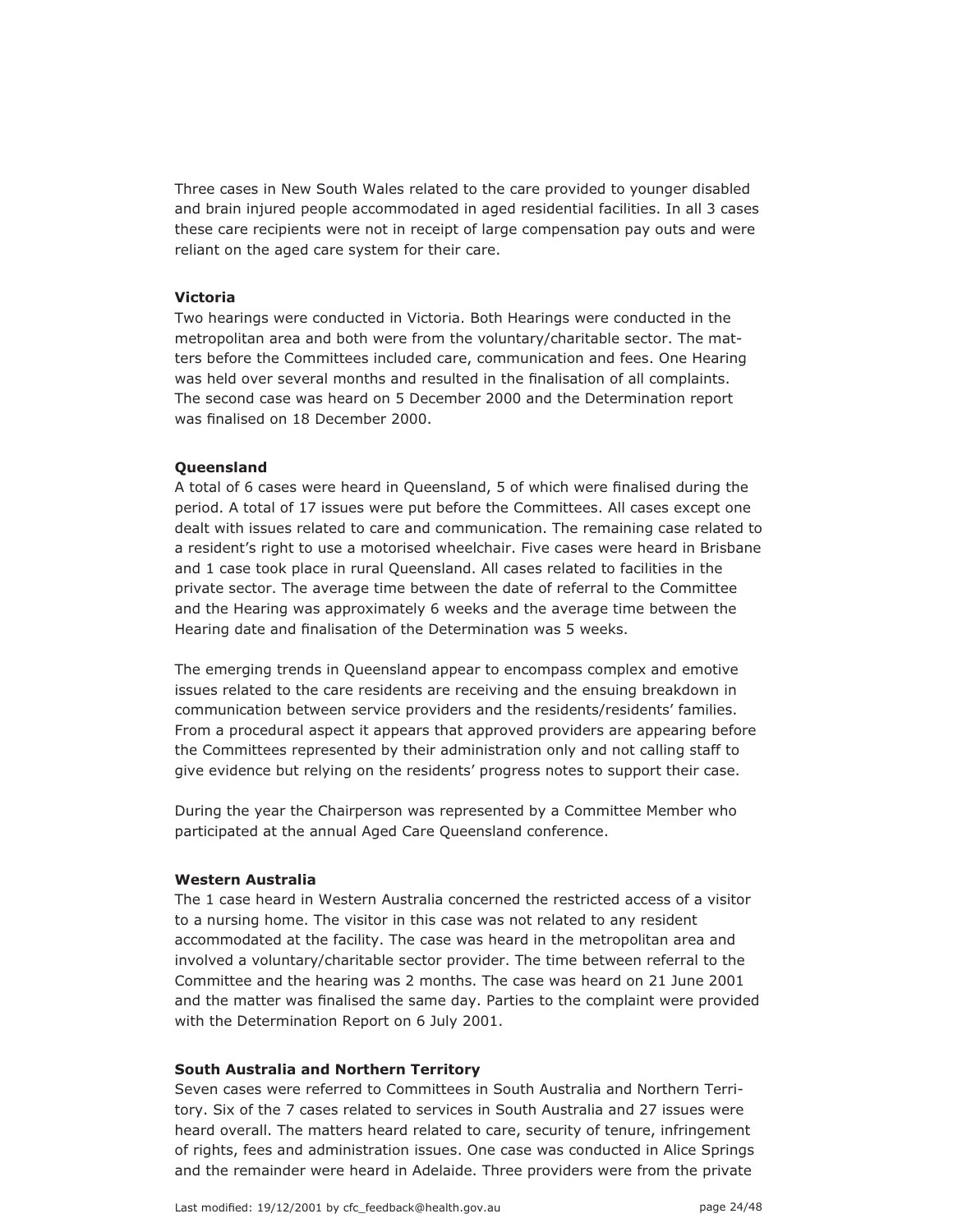sector and 4 were from the voluntary/charitable sector. The average time between referral to the Committee and the Hearing was 50 days. The average time taken between the Hearing and the finalisation of the Determination report was 10 days.

It has been noted that in most of the complaints heard in these jurisdictions, the supporting submissions forwarded by both complainants and approved providers have been very limited (in 2 cases no submissions were forwarded) and all parties were not well prepared for the Determination Hearing. With one exception, care documentation maintained by the approved provider and examined during the Hearing was overly complex and this made documentation a poor source of evidence. Generally speaking, complaints relating to care issues were not well substantiated but complaints regarding management processes and communication were found to be legitimate.

#### **Tasmania**

Two cases were referred to Committees in Tasmania. One case was conducted in a regional city, the other in a regional town. A total of 11 matters were heard and related to care, administration and safety issues. One facility is private and the other in the voluntary/ charitable sector.

The average time between referral to the Committee and the Hearing was approximately 3 weeks and the average time between Hearings and the finalisation of the Determination report approximately 30 days. These averages apply because one report was compiled over the Christmas/ New Year period. During the financial year the Chairperson accepted 6 speaking engagements.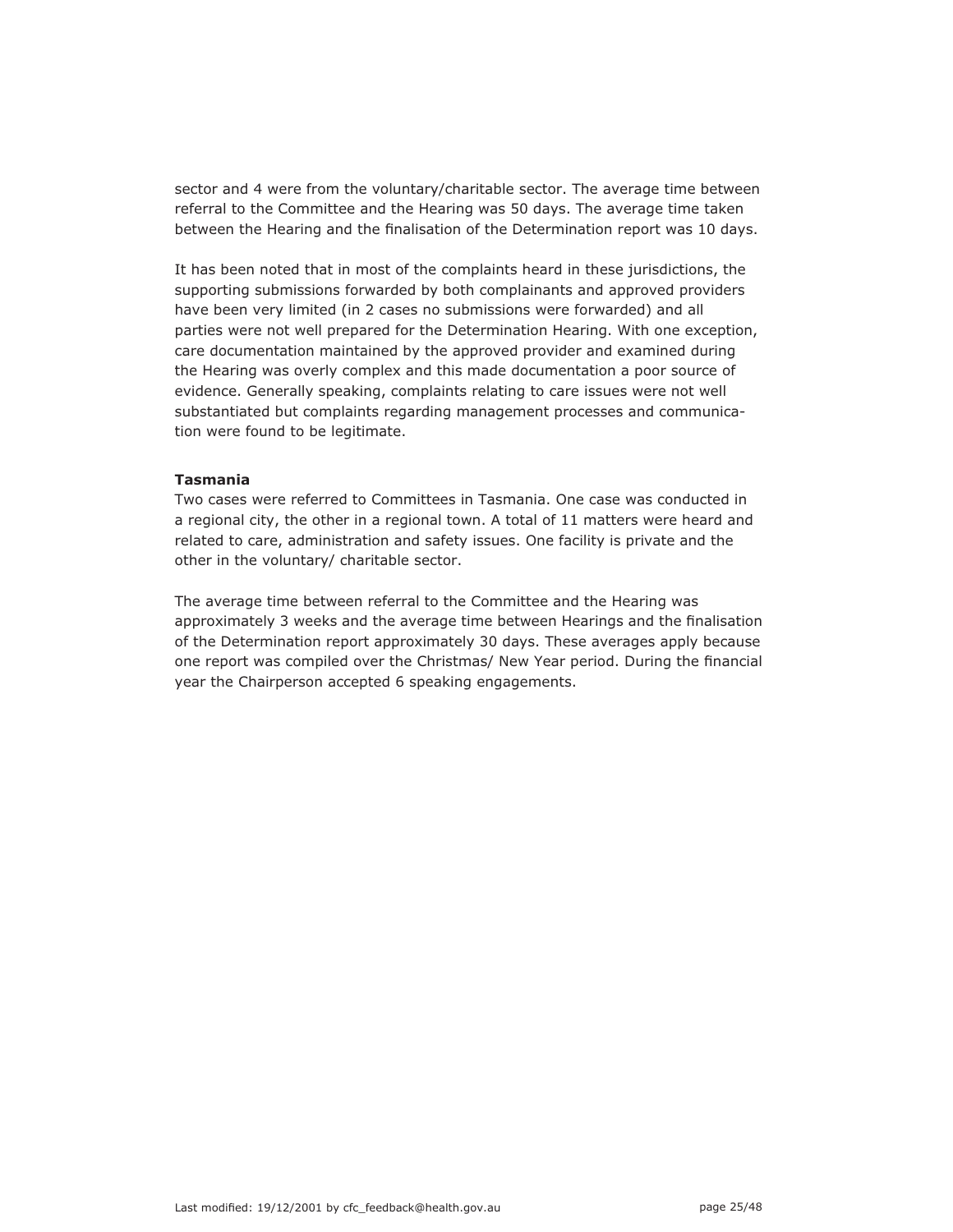# **6. Determination Reviews**

Should an approved provider, the complainant or the affected care recipient be dissatisfied with a Determination, they can make application in writing to the Commissioner for a review of the Determination by a Panel.

The Panels are constituted as the need arises and usually comprise the Commissioner and one Chairperson from the Panel of Chairpersons. Panels are constituted differently for each Review. The composition of the Panel takes into account workload issues and a need to ensure that there is no conflict of interest and that Panel members have not previously been involved in the case.

The Panel reviews the Determination on the basis of the Committee's reasons for Determination, any evidence before the Committee when it made the Determination, the application for review and any written submissions made by a party to the complaint. The Panel is appointed under the Principles and may confirm the Determination, vary the Determination, or set the Determination aside.

Applications for review are exchanged with the parties to the complaint who are then invited to make a written submission to the Panel. The Panel does not hold a hearing, although if it decides to set the Determination aside, a different Committee would then hold a new Hearing into the matter. The Panel's decision is set out in writing and includes the reasons for the decision. The Review Notice also specifies the date on which it comes into effect.

A total of 11 reviews have been conducted.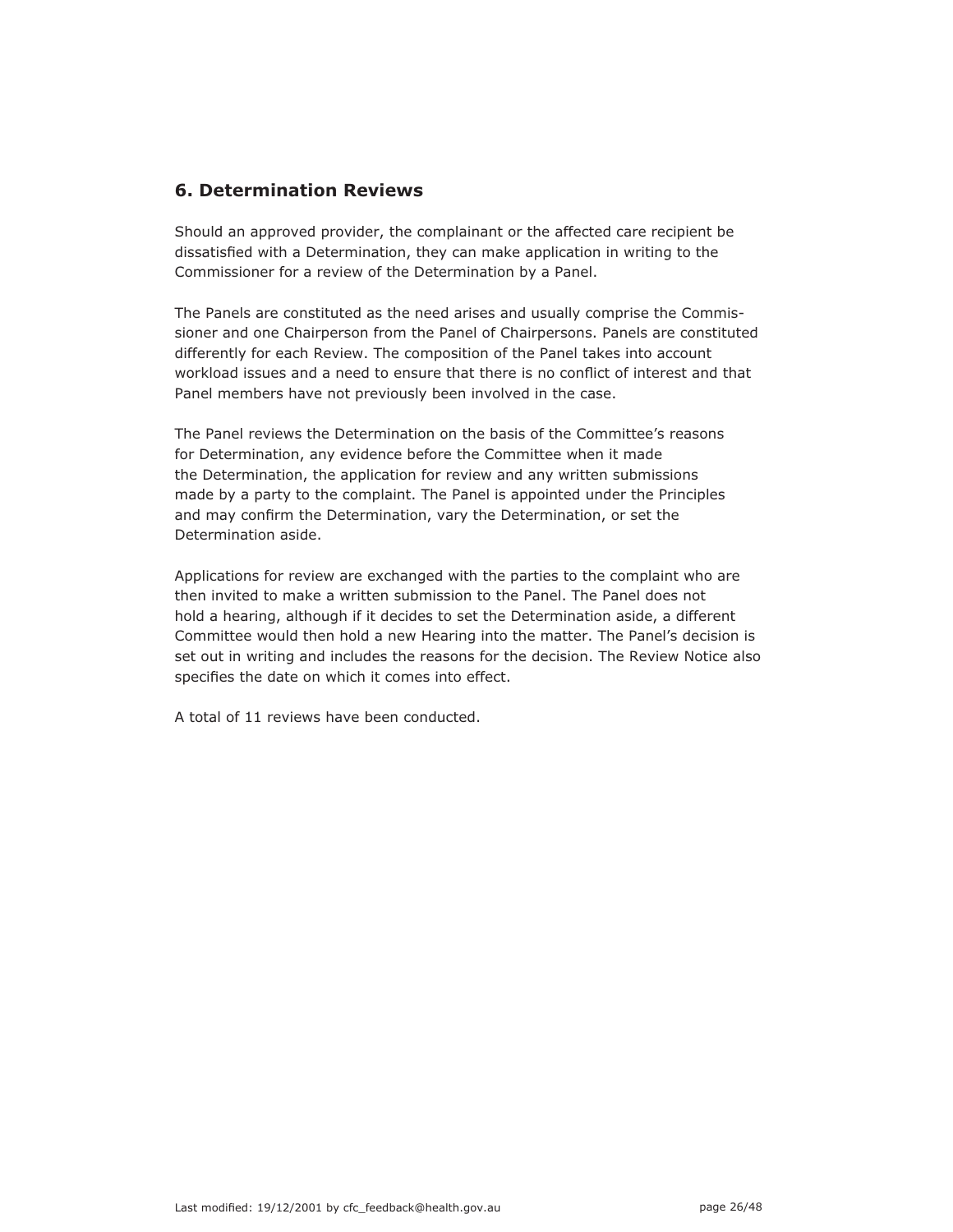

In 4 cases an Application for Review was received from both the complainant and service provider, in 6 cases the application was made by the complainant and in 1 case by the service provider.

During this financial year 3 Determinations were confirmed in New South Wales by the Review Panel, 2 were varied and 1 was set aside. The Determination in the case originating in Victoria was confirmed. The Committee's Determination in the matter heard in Western Australia was varied and of the cases originating in Queensland 2 Determinations were confirmed and 1 was varied.

The average time between receipt of the Application for Review and conduct of the Review was 35 days. This allows for the exchange of information between the parties and the preparation of submissions. The average time between the Review and the provision of the Review Notice to all parties was 21 days.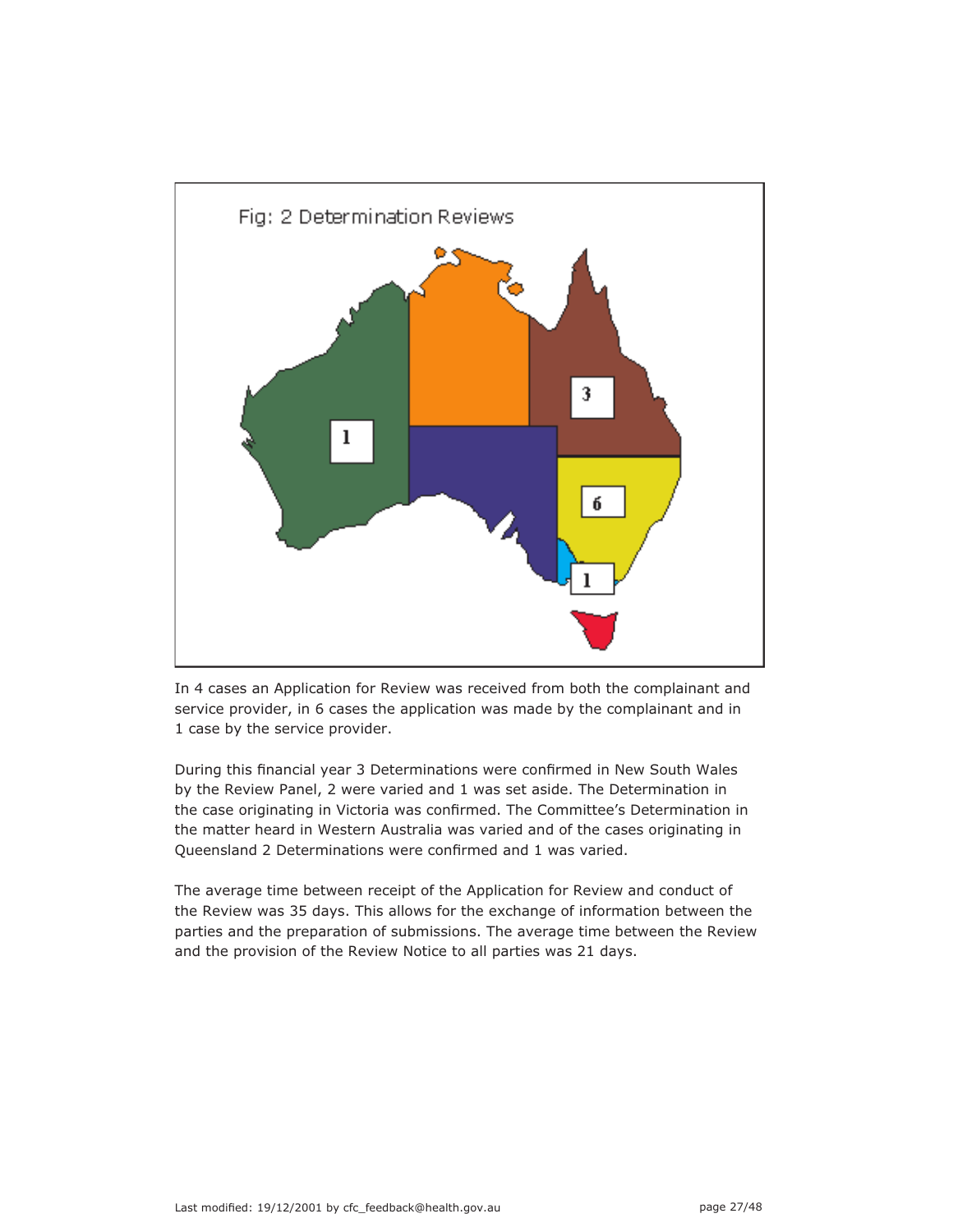# **7. Trends and Issues**

#### **7.1 The nature of complaints**

All complaints are serious to the individual concerned and all are handled with diligence. For management purposes, however, complaints or each issue identified within a complaint are initially assessed as urgent, complex or minor. The classification of the complaint can be changed in the event that there is a change in the circumstances. Examples of things that require urgent attention are allegations of assault, harassment, a threat to security of tenure, care and safety issues that pose a threat to the well being of the residents. A complex complaint involves exploring a number of issues or one very complicated single issue or where the issues require detailed negotiations with a number of parties. A complaint is classified as minor if it is a single issue without complexity. In recent times the trend has been for the Scheme to receive more complaints of a complex nature, that is, complaints with multiple issues, most of which are of a serious character, and a significantly reduced number of complaints that could be described as minor.

Complaints are recorded as open, confidential or anonymous. The majority of complaints are open, that is, the details about the complainant can be released to other parties to the complaint. A confidential complaint is one where the CRO knows the name and contact details of the complainant and care recipient, but the complainant has requested that these details are not passed on to the service provider or any other party. Confidential complaints cannot go beyond the Negotiation phase. A complainant may also make an anonymous complaint. In these circumstances the identity of the complainant is unknown and the issue may only be approached on broad systemic level. Anecdotal evidence is that some service providers believe that the Scheme should not accept anonymous complaints and feel that some complaints are vexatious and lodged by disgruntled staff or past employees. There is a need, however, to allow people (staff, residents, relative and or visitors) who may fear retribution to lodge a complaint. Each complaint received needs to be assessed on an individual basis and the current practise of introducing face to face visits as part of the assessment phase should assist in alleviating the concerns of service providers.

## **7.2 Security of tenure**

'Ageing in place' was instituted by the Commonwealth to allow aged care residents to receive increasingly high levels of care within the one facility. Consumers use the term to refer to freedom of choice in terms of living arrangements. For older people it means that they are able to stay in a familiar environment, close to friends, and with access to age appropriate activities.

'Ageing in place' has also meant that couples with different levels of need can now be accommodated within the one facility. It should also mean that older people no longer have to fear transfer and dislocation at a time when they are feeling frail and vulnerable.

However, some complainants have advised that, notwithstanding a facility's agreement to adopt the 'ageing in place' concept, there are occasions where the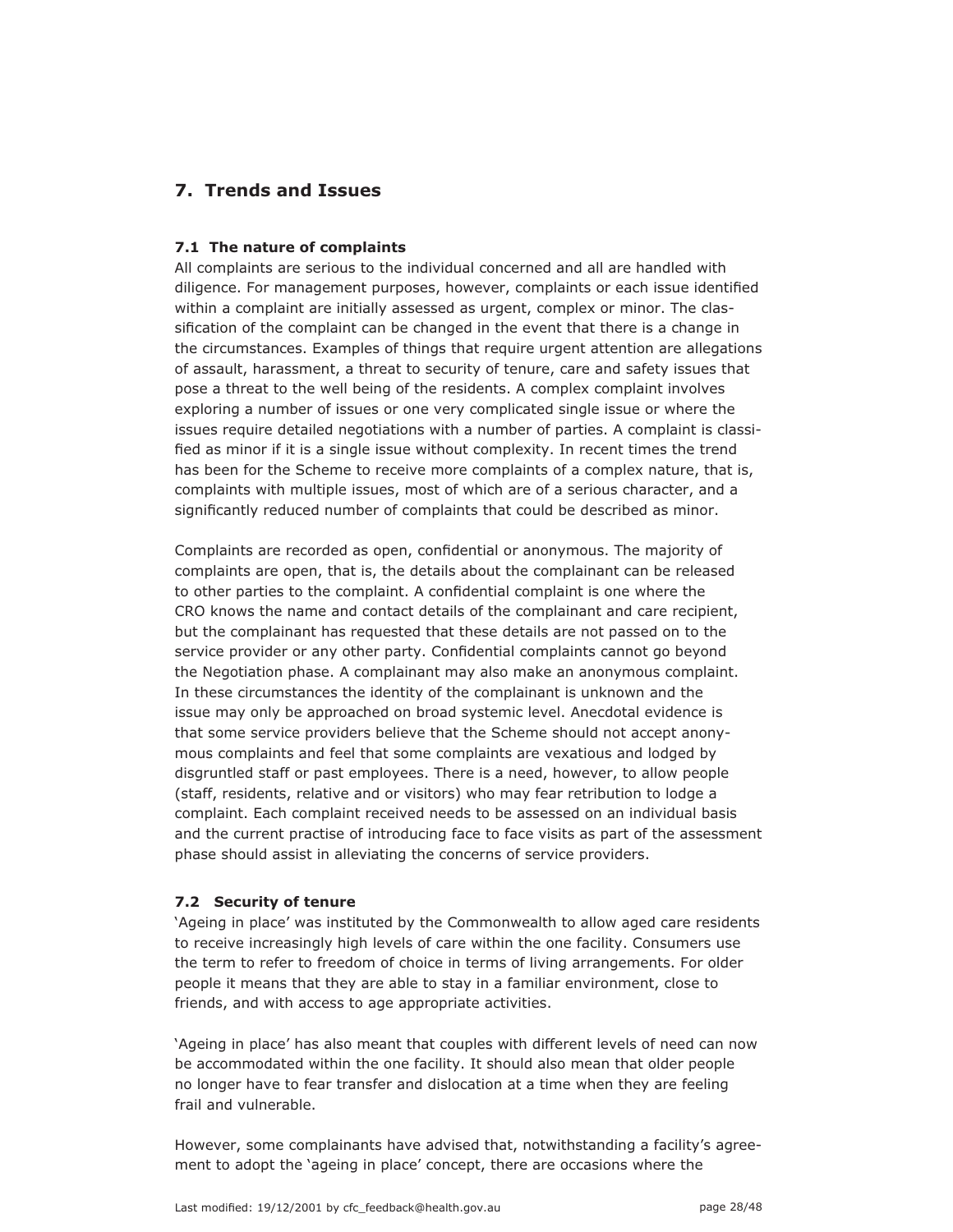facility seeks to relocate residents when general care needs increase or behaviour becomes more difficult to manage. Complainants have reported that an admission to hospital has been suggested, or in fact taken place, without a valid reason. That is, there has been no acute illness or dramatic change in health status to warrant hospital admission. Complainants have advised that the facility has then stated that the care recipient will not be accepted back to the facility on the pretext that they can no longer meet the care needs and in some instances another resident has been admitted to the facility. This problem appears to arise in situations where the resident has high care needs, often at RCS level 1/2 or where the resident has dementia and associated intractable behavioural problems. In a number of instances it would appear that the facility has not initiated or investigated other treatment options and/or support measures, nor have attempts been made to assist the family to find alternative accommodation, but the provider has taken the easier option of transfer to hospital. While this might not be a new issue within the aged care industry it is much less defensible in the current environment.

#### **7.3 Entry to residential care**

Most families are actively involved in the decision making process to seek residential care and in the selection of the facility. Others have these decisions foisted on them by unexpected circumstances, such as a sudden deterioration in health either of the care recipient or themselves as carers. The choice is always a difficult one and complainants frequently state that, when seeking accommodation, thinking about an internal complaint mechanism is not at the forefront of their considerations.

Complainants present various scenarios that cause concern. The first is that despite the availability of information on websites, through brochures etc, they have little knowledge of the roles of Aged Care Assessment Teams (ACAT) and the requirement that the eligibility for residential care must first be assessed by an ACAT. While information is generally available as to the accreditation status of the facility, information relating to the location, design, resident mix and staffing structures of facilities is not easily obtained. Some relatives have been critical that there is no readily available assistance (case management) in placing their relatives. This is particularly difficult for those families who work full time as a matter of necessity. Another scenario is that the assessment takes place in a hospital setting without their knowledge or input or that their relative has been assessed very early in the recovery process and has not been afforded the opportunity for rehabilitation. Others have complained that the decision making process has been complicated by an overload of information, and they are required to understand financial implications and the rights and responsibilities of all parties at a time when they are feeling pressured either to find suitable accommodation or to accept an offer.

#### **7.4 Younger people with disabilities**

The Commonwealth Disability Discrimination Act 1992 and comparable State/ Territory legislation recognises that people with disabilities have the right to equality before the law. Within the framework of the Commonwealth/State Disability Agreement, State Governments took responsibility for community based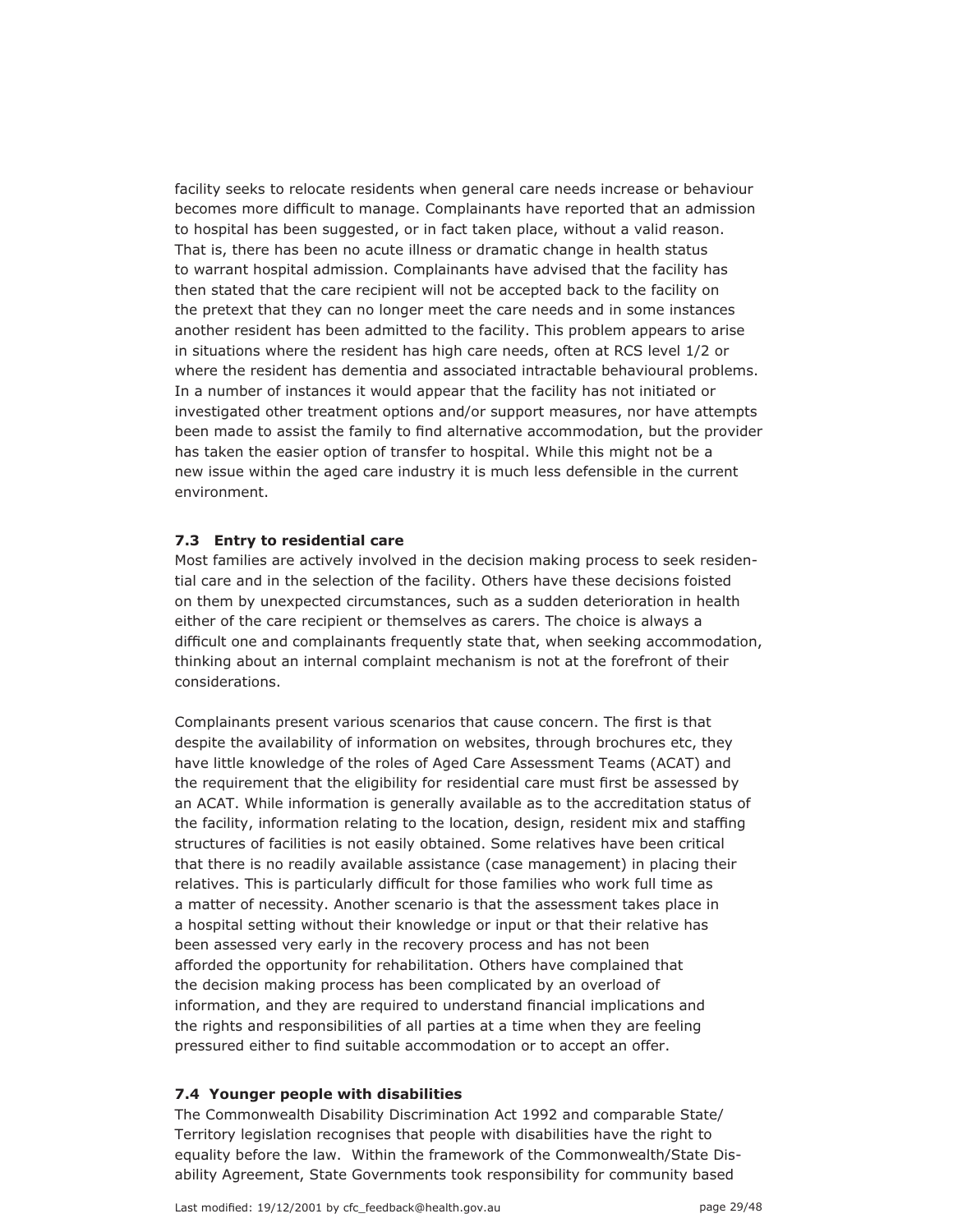accommodation and support for people with disabilities, while the Commonwealth Government took responsibility for funding of aged care facilities.

Currently 4 per cent of aged care nursing home residents in Australia are younger people with a disability (generally defined in the literature as people aged less that 60 years). This group includes people with a long term physical disability or a more recent severe physical and/or brain injury.

Widespread consumer perceptions are that nursing homes do not provide age appropriate activities for younger people with disabilities who tend to be isolated by age from other residents. It is considered that aged care facilities provide few opportunities for interaction with same age peers and offer limited choices in regard to daily living. Some people contend that aged care facilities do not encourage people to take control of their own lives and are limited in their capacity to provide a home-like environment. Others contend that aged care facilities do not welcome the involvement of family members in the provision of care. Many people argue that the staff employed tend not to be trained to work with people with disabilities and are dominated by the culture of an aged care milieu that contrasts with the rehabilitation culture of the disability field or sub acute environment.

Today, younger people with a disability and their families are perhaps more aware of their rights and are prepared to argue for those rights. There has been an increase in the number of complaints involving younger disabled residents in nursing homes whose placement in these facilities has become necessary owing to the absence of more suitable accommodation. In reviewing a number of these cases it is apparent that the lack of more appropriate service models is the source of much grievance and this may be an issue that the Commonwealth would wish to pursue with the States and Territories.

#### **7.5 Advocacy Services**

In any service delivery system, human mistakes, lapses in service standards or differing expectations of what constitutes good care, will inevitably occur from time to time. An effective internal mechanism to address the consequential grievance experienced by the care recipient and/or their family, friend or advocate is vitally important if the ongoing relationship between the provider and the care recipient and their family is to be a healthy and respectful one.

Conventional wisdom is that self-advocacy by consumers is perhaps the most desirable solution to many problems consumers face, but it is important to acknowledge that frail elderly people and their families may not be able to advocate for themselves when confronted with systems that are complex or fear retribution.

Of course, even the best internal complaint resolution process will not be able to address all grievances and therefore access to a cost free and impartial Complaints Resolution Scheme has been an important component of the Aged Care Reform Program. Along side this program the Commonwealth also funds Advocacy Services in each State/Territory. (Advocacy Services are deemed an effective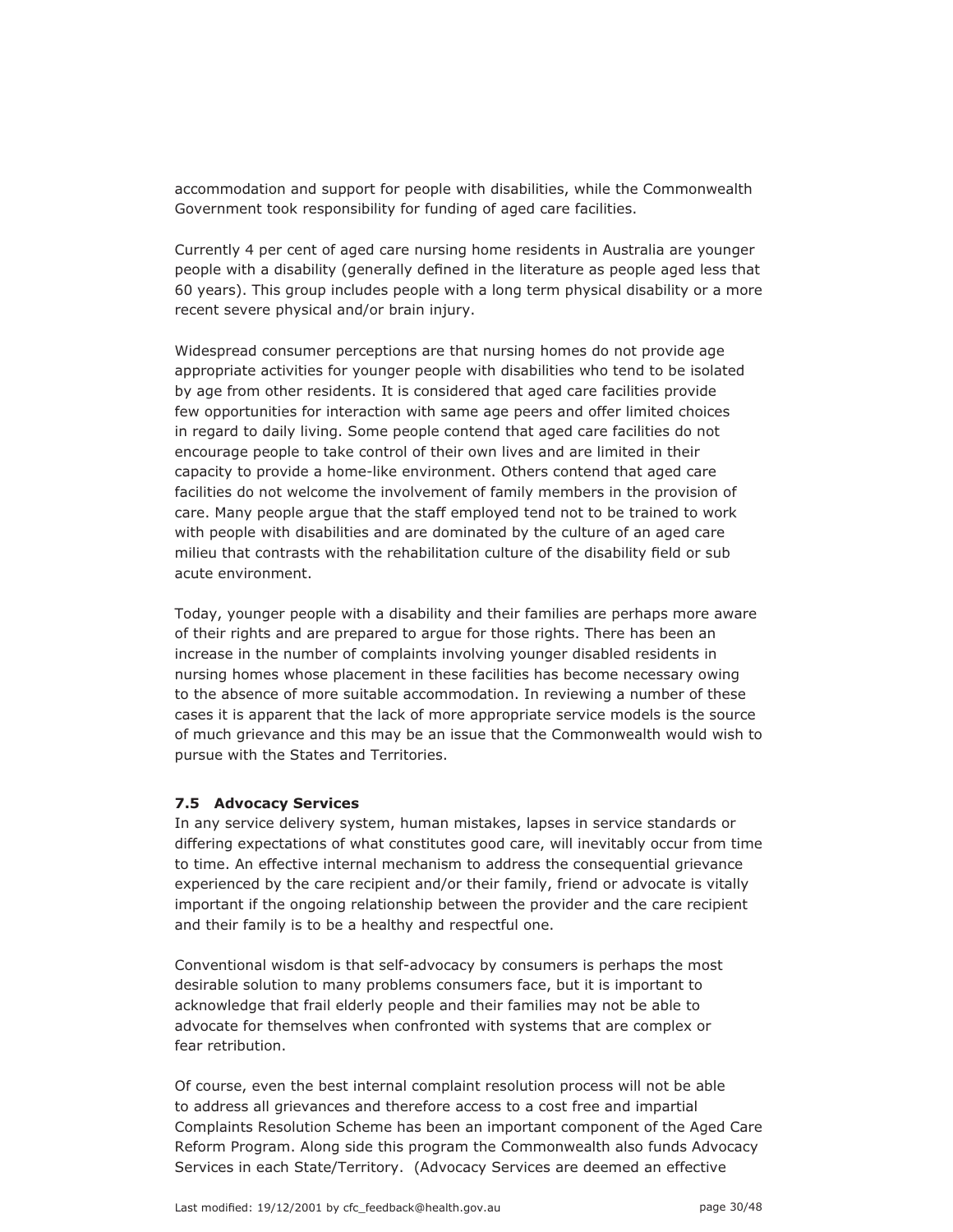means for frail residents and families to be provided with support to advocate on behalf of the resident to the service provider.)

While the Scheme does not directly refer consumers to Advocacy Services, staff do advise consumers of the availability of these services and actively encourage contact, particularly in those cases where complainants present as frail, vulnerable, without resources and other support mechanisms. It appears that as the result of this encouragement more complainants are seeking the support of advocacy services.

#### **7.6 Restricted access**

There has been an increase in the number of complaints related to restricted access. Where these complaints have progressed to Determination the Committee must consider the rights of the resident while taking into account the interests of other possibly affected care recipients, the proprietary rights of providers and the occupational health and safety issues that may confront the approved provider. The Scheme is unable to accept complaints where the approved Provider has initiated legal action and taken an 'apprehended violence order' against a particular visitor to the home.

#### **7.7 Complaints Resolution Scheme referral**

In addition to dealing with complaints the Scheme has the capacity to refer issues to other bodies with the capacity to more appropriately deal with the matter. Where systemic issues are identified within a facility these may be referred to the Agency. Other matters may be referred internally within the Department, for example to Compliance or to the sections that deal with fees or fraud. External referral can be to a range of statutory authorities: for example, issues involving criminal matters are referred to the police; suspicious death to the coroner; and where professional misconduct is alleged issues are referred to the appropriate registration body and or the Health Services Commissioners/ Health Rights Commission.

As the result of these referrals there are two issues facing the Scheme. The first is the capacity of the Scheme to actually finalise the complaint or issue upon referral to another organisation and secondly, the willingness or otherwise of these external agencies to provide the Scheme with feedback as to the actions taken and the outcome of those actions. Memoranda of Understanding between the Scheme and these external organisations have been developed and implemented with varying degrees of success.

#### **7.8 Complaints Resolution Scheme processes**

Issues such as timeliness and perceived bias continue to be raised by people who interact with the Scheme. The increasing complexity of complaints continues to impact on workloads and while more emphasis is currently being placed at the front end of the process, that is assessment, it is difficult to demonstrate either the benefits derived or the level of staff time involved. Since its inception, the management and operation of the Scheme has continued to evolve and improve in the light of experience and review. It is likely that the outcome of the recently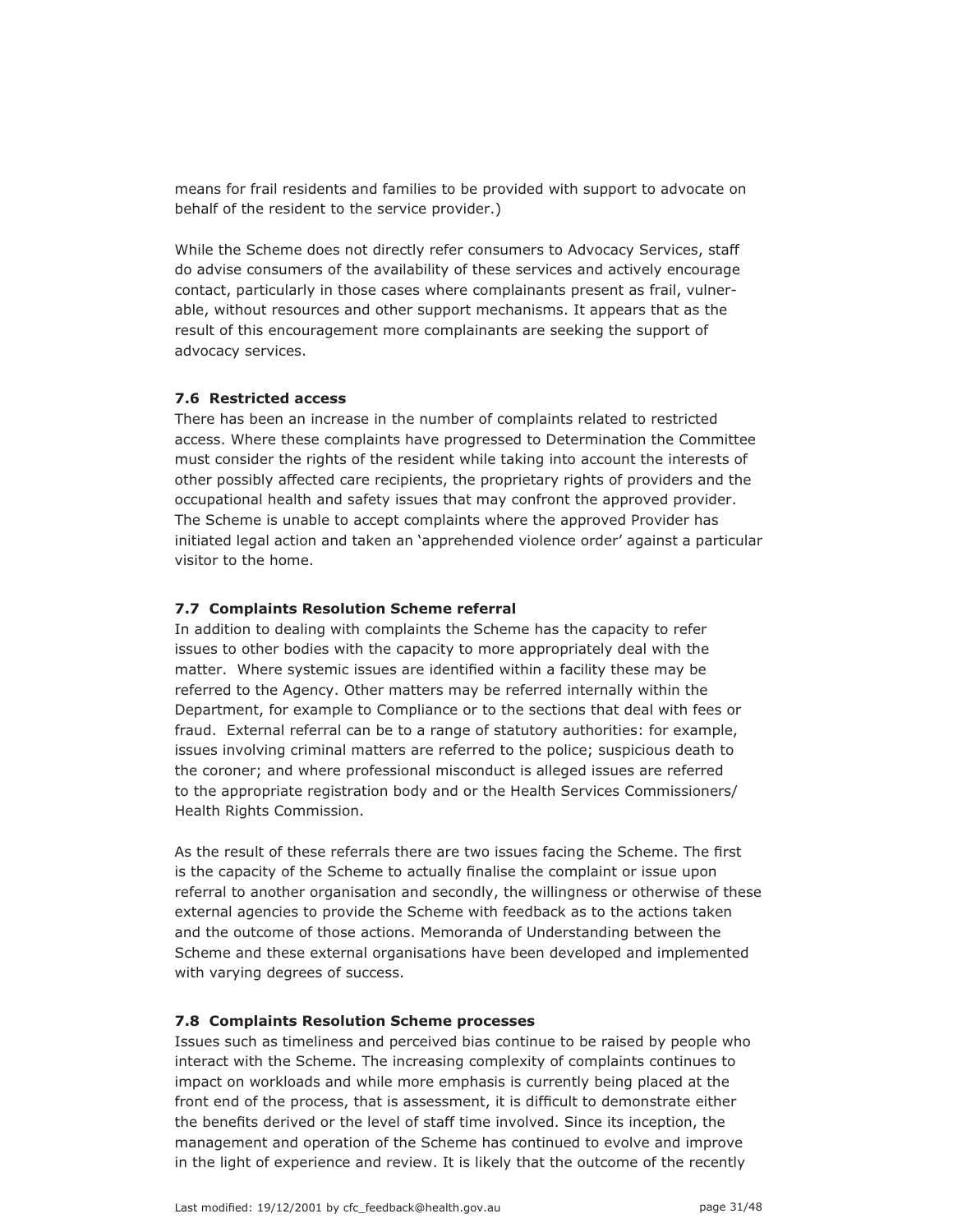introduced practices that focus on improving the assessment of each complaint will see an increase in the number of complaints not accepted by the Scheme. This in turn will give rise to a growth in the number of appeals lodged. There has also been an increase in the number of cases referred to Committees. This is thought to be due in part to the increased complexity of the issues raised but also because the Scheme has no capacity to enforce agreements between parties that are made at either the assessment phase or through Mediation.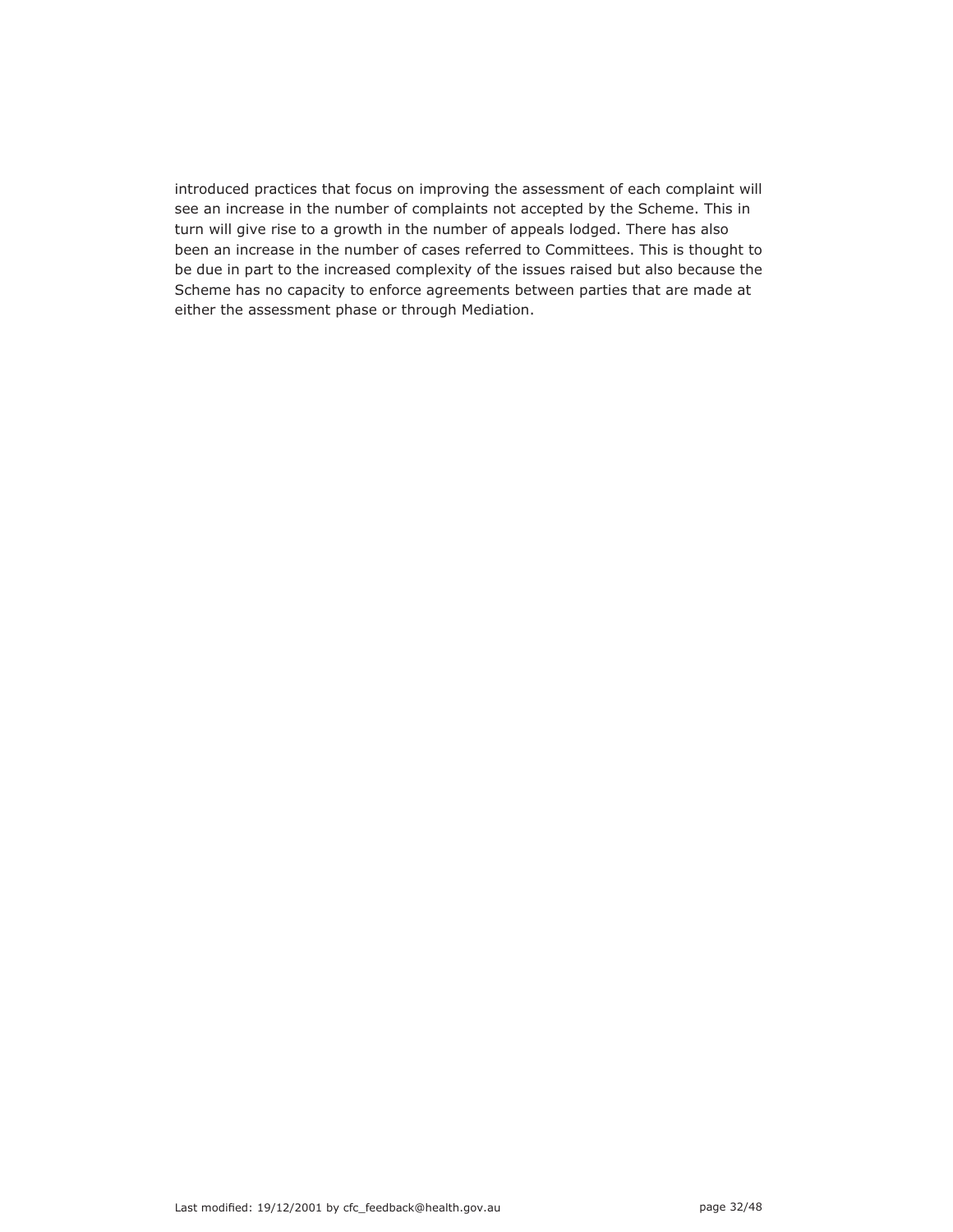# **Concluding Remarks**

The Complaints Resolution Scheme was established in October 1997 and since that time has provided a valuable community service. The effectiveness of the Scheme has improved over time and continues to be modified in the light of knowledge and experience.

The information available to me through consultation with key stakeholders does not indicate a level of unmet demand or access issues and the reported overall level of satisfaction of both complainants and service providers is gratifying. However, I am very much aware that there are issues that need to be addressed if the efficiency and effectiveness of the Scheme is to be improved further.

In overseeing the effectiveness of the Scheme I have drawn attention to procedures that are unacceptable and areas where improvement is required and have called for greater direction to, and support of, officers in the handling of complaints. However, I have also found practices that are exemplary and a genuine commitment and willingness on the part of staff to embrace any change that will lead to an overall improvement in the Scheme.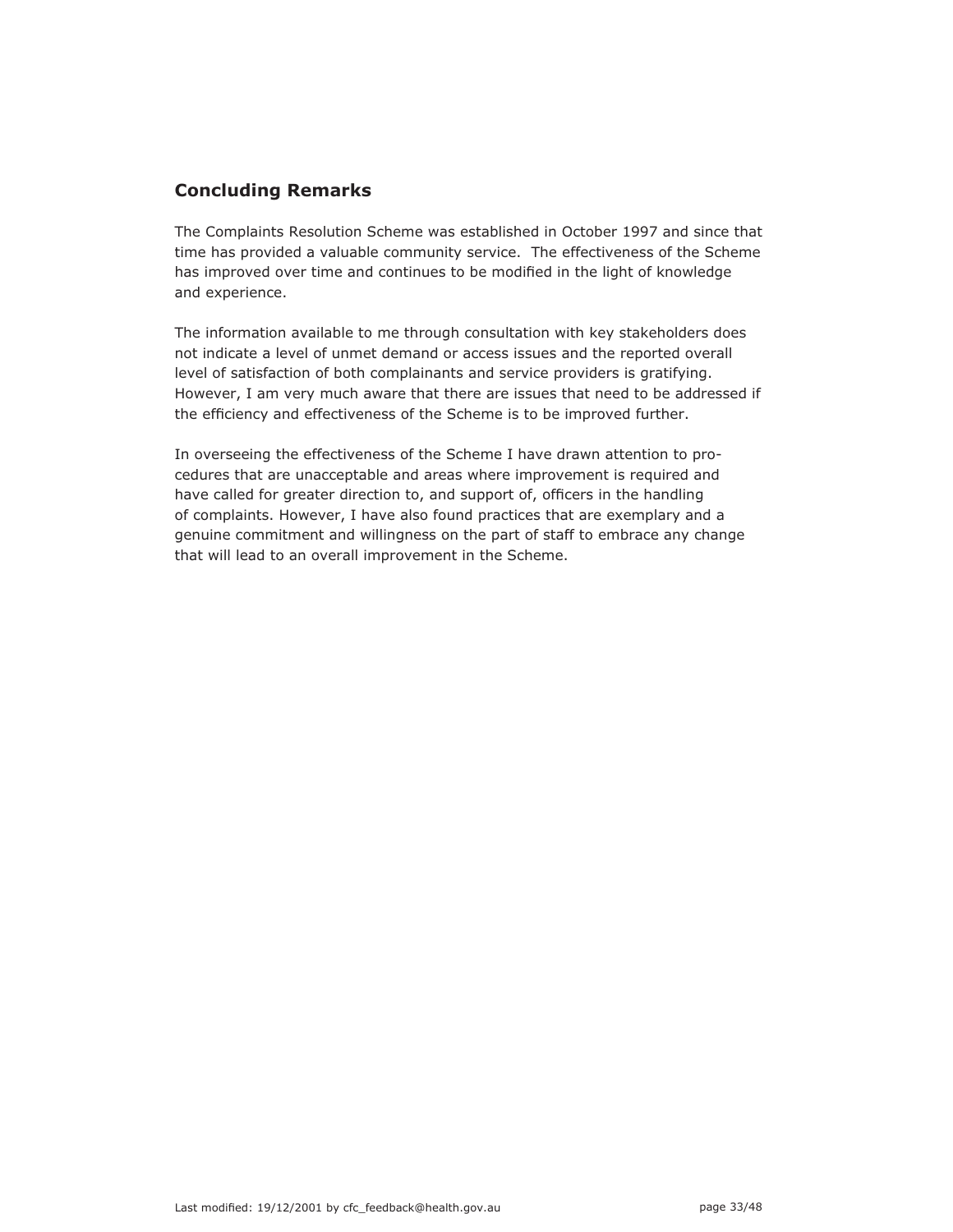# **Office of the Commissioner for Complaints**

| <b>Hon Rob Knowles</b>        | Commissioner             |  |  |
|-------------------------------|--------------------------|--|--|
| <b>Ms Jennifer Theisinger</b> | Director                 |  |  |
| <b>Mr Grant Davies</b>        | Principal Review Officer |  |  |
| <b>Ms Meg Parris</b>          | Review Officer           |  |  |
| <b>Ms Maria Cioccia</b>       | Services Manager         |  |  |

### **Panel of Chairpersons**

Mr George Amarandos Mrs Averil Fink AM MBE Ms Margaret Lothian Professor Charles Mulvey Professor Alan Pearson Mr Roger Valentine OAM

## **Panel of Committee members**

| Ms Vivienne Anderson  |
|-----------------------|
| Ms Wendy Brown        |
| Mr Dennis Chugg       |
| Ms Margaret Halsmith  |
| Ms Marjorie James OAM |
| Mr Allen Martin       |
| Ms Pauline Pallister  |
| Mr Phillip Pusey      |
| Ms Marie Steiner      |
| Mr Tan Watkins        |
| Ms Julie Wilksch      |

Professor Derek Anderson Ms Mandy Beylacq Mr Ian Campbell Mr Antony Carpentieri Mr Jim Colville Ms Sharon Davies Mr John Jameson Dr Malcolm Lovegrove Ms Alma Martin Ms Diana Noack Ms Judith Paxton Mr Quentin Proctor Ms Linda Savage-Davis Ms Beverley Stehn Ms Helen Storer Mr Chris Townsend

Ms Marie Heaton Ms Katherine Henderson Ms Judith Whyte Ms Jacqueline Woodhead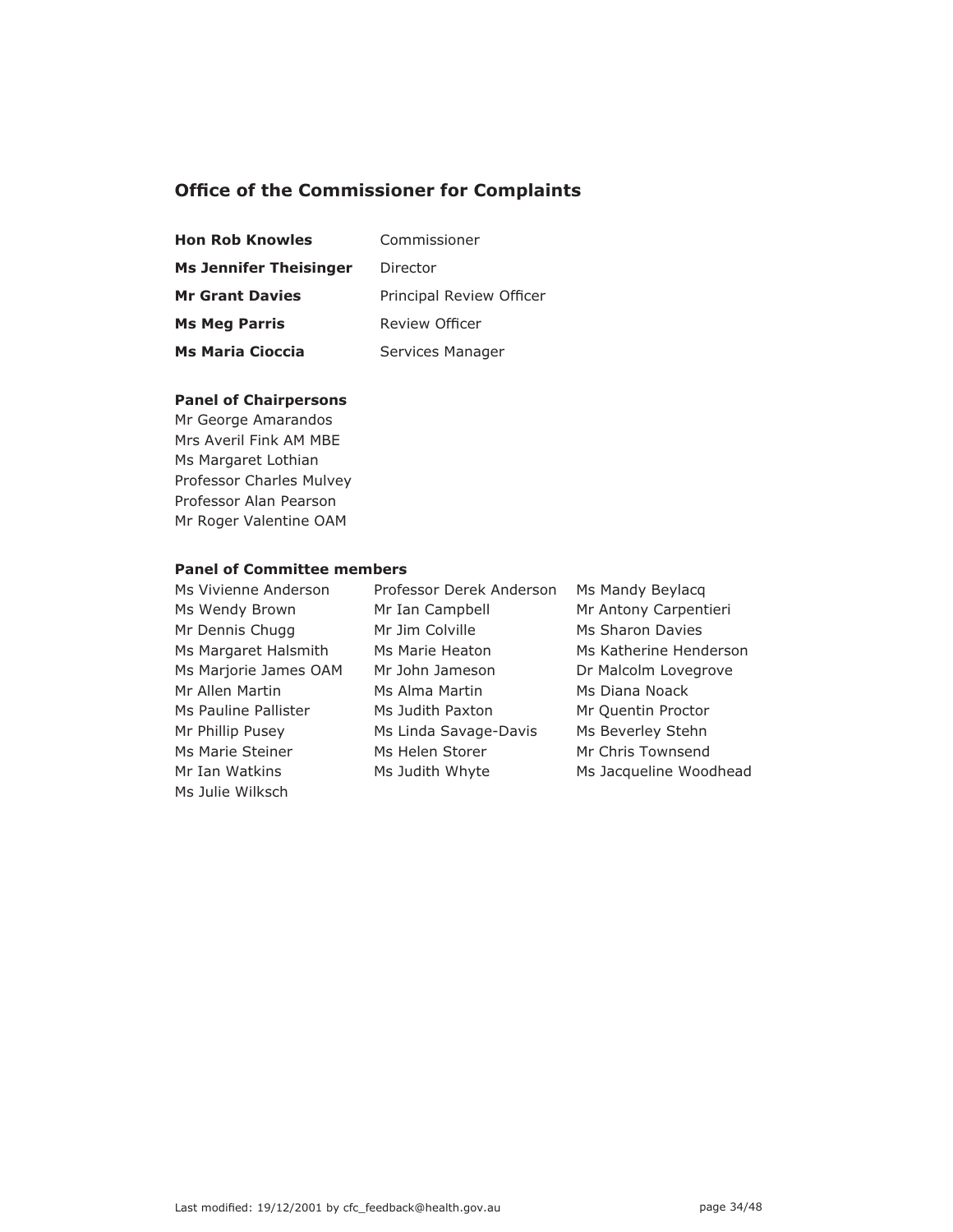# **Appendix 1: Satisfaction Survey Statistics for the period 1 July 2000 to 30 June 2001**

This report considers each set of data independently and then compares results between the two data sets. It should be noted, however, that the percentages provided in this report are based on the number of complainants/service providers who responded to each question, not the overall number of Satisfaction Surveys that were received during the reporting period.

The Satisfaction Survey forwarded to complainants comprises 8 questions and that to service providers 9 questions. Respondents are asked to either provide a yes/no answer, or rate their response according to an accompanying scale. Questions 2, 7 and 8 of the complainant Satisfaction Survey invite further written comment as does Questions 7,8 and 9 of the service providers' form and a range of categories and key words have been established in order to record and analyse these responses. The forms also allow room for respondents to provide the facility name and complainant details, however, the essential facts are those that convey information as to the State/Territory and the date of completion of the survey.

# **1. Satisfaction Survey: Complainant Responses**

| 1. Overall Satisfaction         | Satisfied67%    | Mostly satisfied21% | Minor satisfaction4% | Not satisfied8%     |
|---------------------------------|-----------------|---------------------|----------------------|---------------------|
| 2. Assisted to make a complaint | Yes86%          | No6%                | To some extent8%     |                     |
| 3. Scheme helpful               | Very Helpful77% | Helpful20%          | Not Helpful3%        |                     |
| 4. Kept informed                | Always68%       | Mostly20%           | Sometimes7%          | Never <sub>5%</sub> |
| 5. Wishes respected             | Always73%       | Mostly18%           | Some8%               | Never1%             |
| 6. Informed regarding rights    | Yes83%          | N <sub>0</sub> 5%   | To some extent12%    |                     |
| 7. Complaint resolved           | Yes73%          | No27%               |                      |                     |
| Suggestions<br>8.               | Yes49%          | No51%               |                      |                     |
|                                 |                 |                     |                      |                     |



Last modified: 19/12/2001 by cfc\_feedback@health.gov.au page 35/48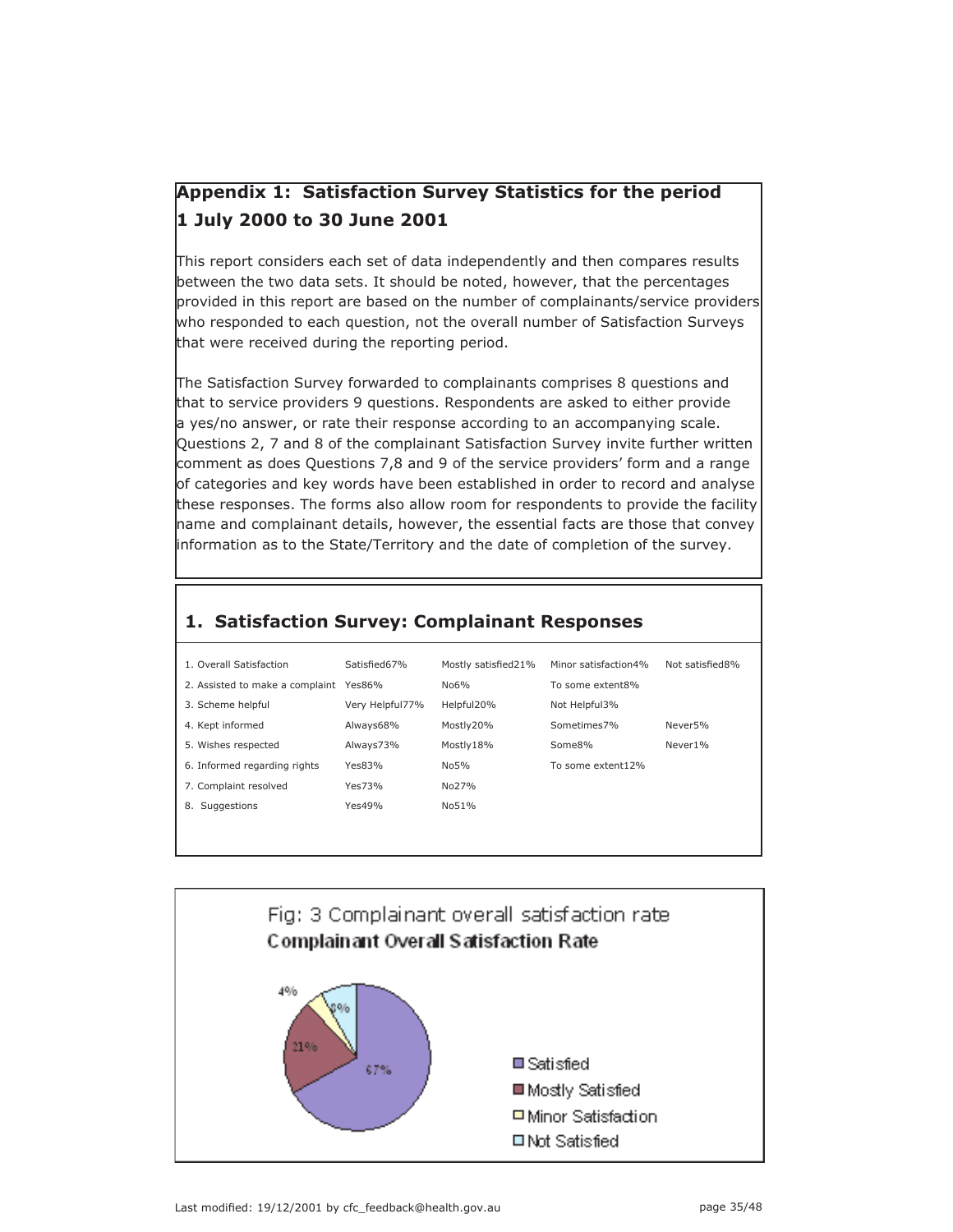The data show that 88 per cent of complainants who returned surveys and responded to this question were mostly satisfied or satisfied with the service provided by the Scheme.

A total of 86 per cent of complainants indicated they were assisted to make a complaint, a further 8 per cent reported they were assisted to some extent. Seventy-seven per cent of complainants found the Scheme very helpful, 20 per cent helpful and 3 per cent reported that they did not find the Scheme to be helpful.

When commenting on the assistance provided complainants were invited to comment on "What else would have helped?" those who responded indicated that communication, timeliness and follow through were important considerations for complainants when making their complaint.



Questions 4, 5 and 6 address the Scheme's ability to keep the complainant informed, respect their wishes and provide information about their rights and options. Sixty-eight per cent, 73 per cent and 83 per cent of complainant responses respectively related this was always done or confirmed this was done. The data indicate that 88 per cent, 91 per cent and 95 per cent of complainants respectively advised that consumer service factors were mostly delivered. The majority (73 per cent) of complainants indicated they felt their complaint was resolved. Those complainants who responded negatively were asked for comment.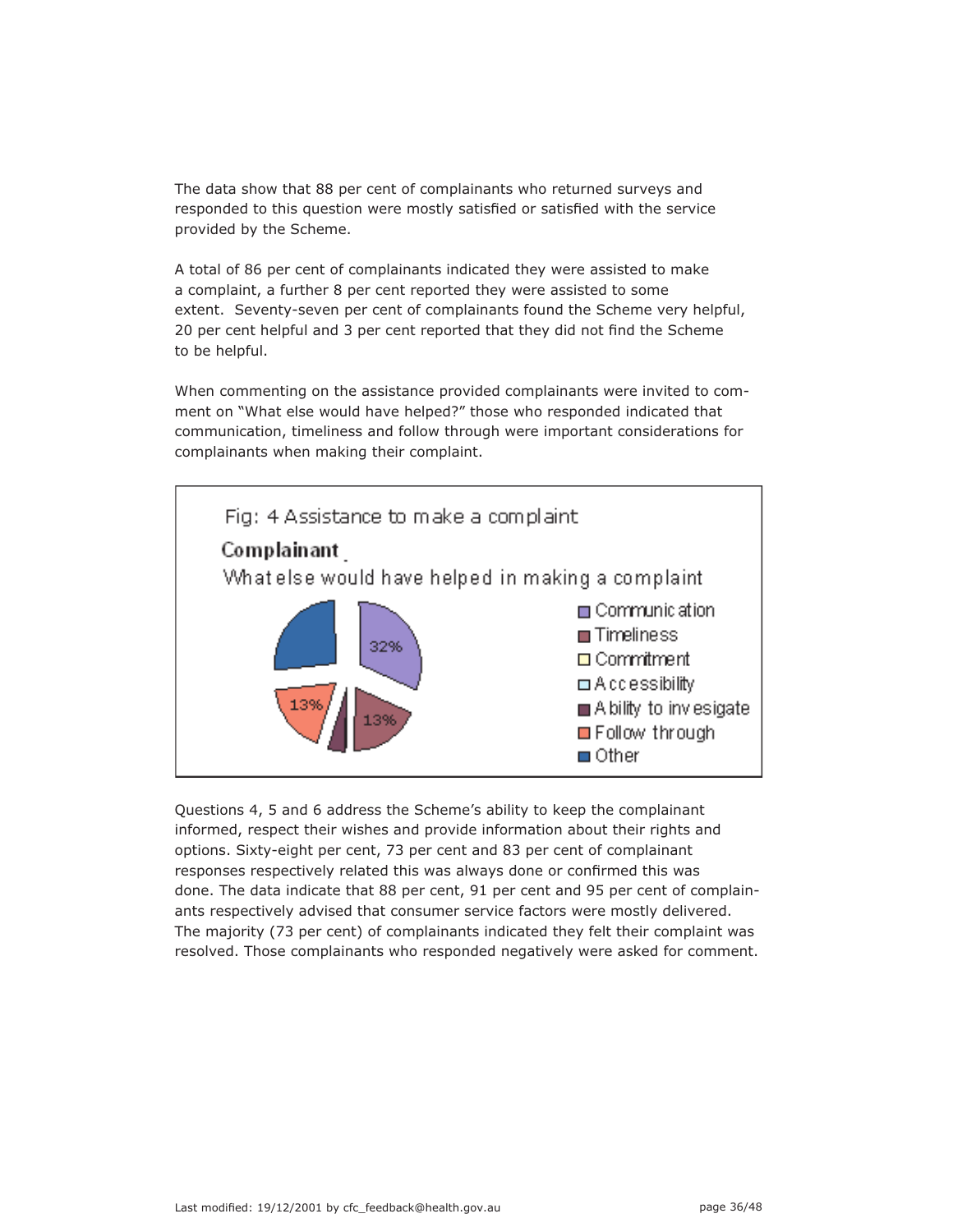

The categories used in the compilation of data indicate that primarily complainants consider resolution had not been achieved because changes were not made by service providers (13 per cent), perceptions of bias (10 per cent). A further 13 per cent of those who responded considered that the legislation hindered resolution and 10 per cent thought there were problems with the process.

The category 'Other' has captured the largest number of responses (42 per cent) and indicates that further examination of raw data is required to draw out these responses. Forty-nine per cent of complainants offered suggestions for improvement in the management of complaints and the responses provided correlate with those given when asked what else would have helped in making your complaint.

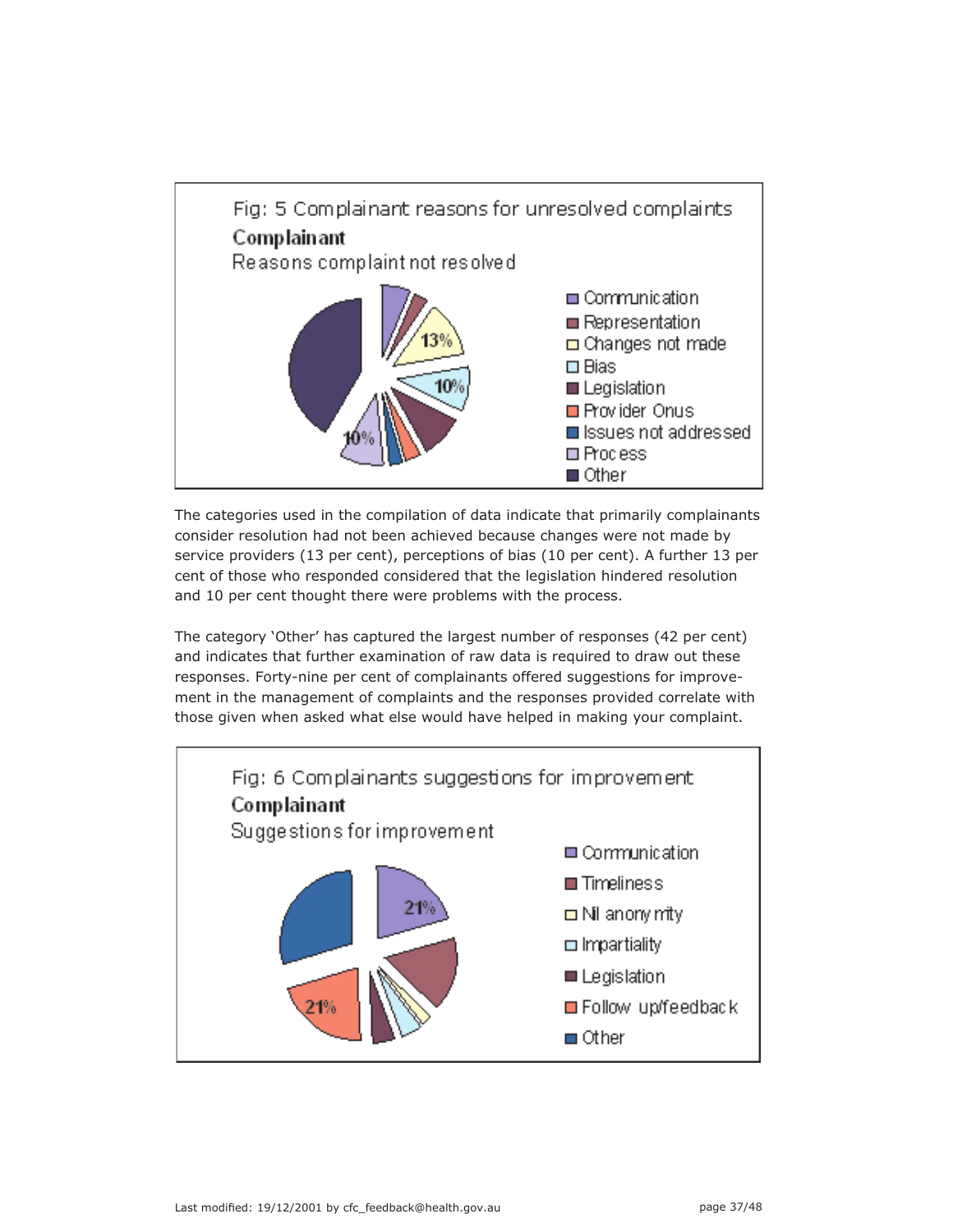| 2. Satisfaction Survey: Service Provider Responses |                 |                     |                      |                 |
|----------------------------------------------------|-----------------|---------------------|----------------------|-----------------|
|                                                    |                 |                     |                      |                 |
| 1. Overall Satisfaction                            | Satisfied71%    | Mostly satisfied19% | Minor satisfaction5% | Not satisfied5% |
| 2. Kept Informed                                   | Always57%       | Mostly30%           | To some extent8%     | Never5%         |
| 3. Needs Respected                                 | Always60%       | Mostly30%           | To some extent5%     | Never5%         |
| 4. Scheme Helpful                                  | Very helpful62% | Helpful35%          | Sometimes3%          | Not helpful     |
| 5. Information regarding rights                    | Yes $80%$       | $No7\%$             | To some extent13%    |                 |
| 6. Opportunity to contribute                       | Yes88%          | No2%                | To some extent10%    |                 |
| 7. Complaint resolved                              | Yes80%          | No20%               |                      |                 |
| 8. Improve business                                | Yes68%          | No32%               |                      |                 |
| 9. Suggestions                                     | Yes41%          | No59%               |                      |                 |
|                                                    |                 |                     |                      |                 |



Seventy-one per cent of service providers who responded to the Satisfaction Surveys and answered the question indicated they were satisfied overall with the Scheme and a further 19 per cent reported that they were mostly satisfied. Together these figures indicate that 90 per cent of service providers were satisfied with the service provided by the Scheme.

Some 62 per cent of service providers found the Scheme very helpful and 35 per cent advised that they found the Scheme helpful. That is, a total of 95 per cent of service providers responding to the survey between 1 January and 30 June 2001 indicated that they found the Scheme helpful or very helpful.

Similar to the complainant Satisfaction Survey questions 2, 3 and 5 asked service providers if the Scheme kept them informed, respected their needs and provided information about their rights and options. Fifty-seven per cent, 60 per cent and 80 per cent respectively indicated that this was always done or confirmed this was done. Together the responses where service providers related this was mostly done, or to some extent done, indicate that 87 per cent, 90 per cent and 93 per cent of service providers respectively reported that these consumer service factors were mostly delivered.

Last modified: 19/12/2001 by cfc\_feedback@health.gov.au bage 38/48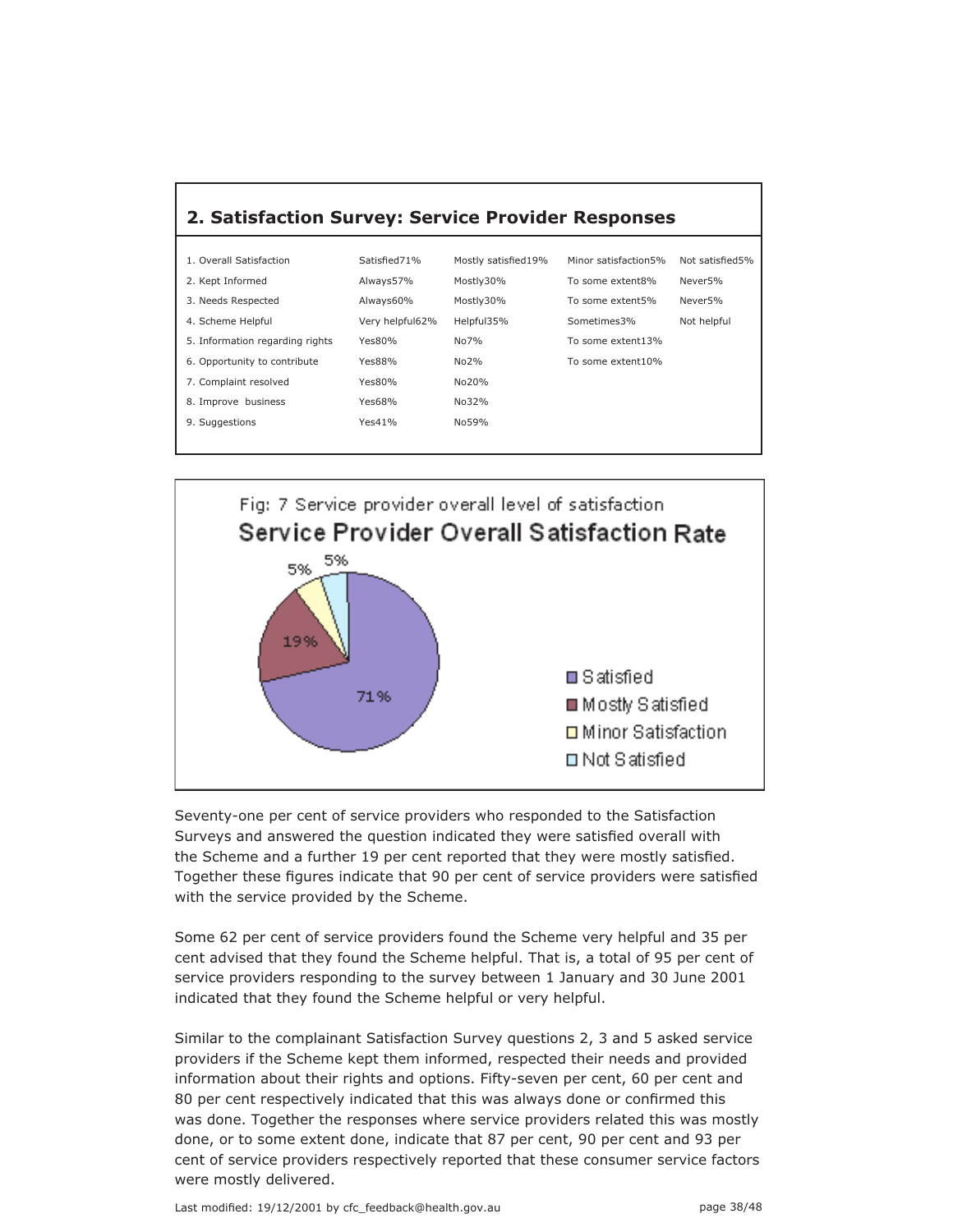Eighty-eight per cent of service providers indicated they had the opportunity to contribute to the resolution of the complaint and 80 per cent of those responding indicated they felt that complaints were resolved. Those service providers who responded in the negative were asked for comment.



Of the categories analysed, the data indicate that service providers considered that a lack of resolution involved communication (19 per cent), consumer expectation (19 per cent) and a perception of bias (8 per cent). Four per cent of respondents considered there were no grounds for the complaint while 8 per cent believed the complaint was ongoing. Twenty-three per cent of respondents considered that anonymous complaints were not resolved. Forty-one per cent of service providers offered suggestions for improvements. Predominately these suggestions related to communication (31 per cent), follow up (9 per cent), impartiality (7 per cent), and anonymity issues (15 per cent). The category "Other" has again captured a large number of responses (30 per cent), indicating that further examination of raw data would be needed to comment on the responses obtained in this category.



Last modified: 19/12/2001 by cfc\_feedback@health.gov.au bage 39/48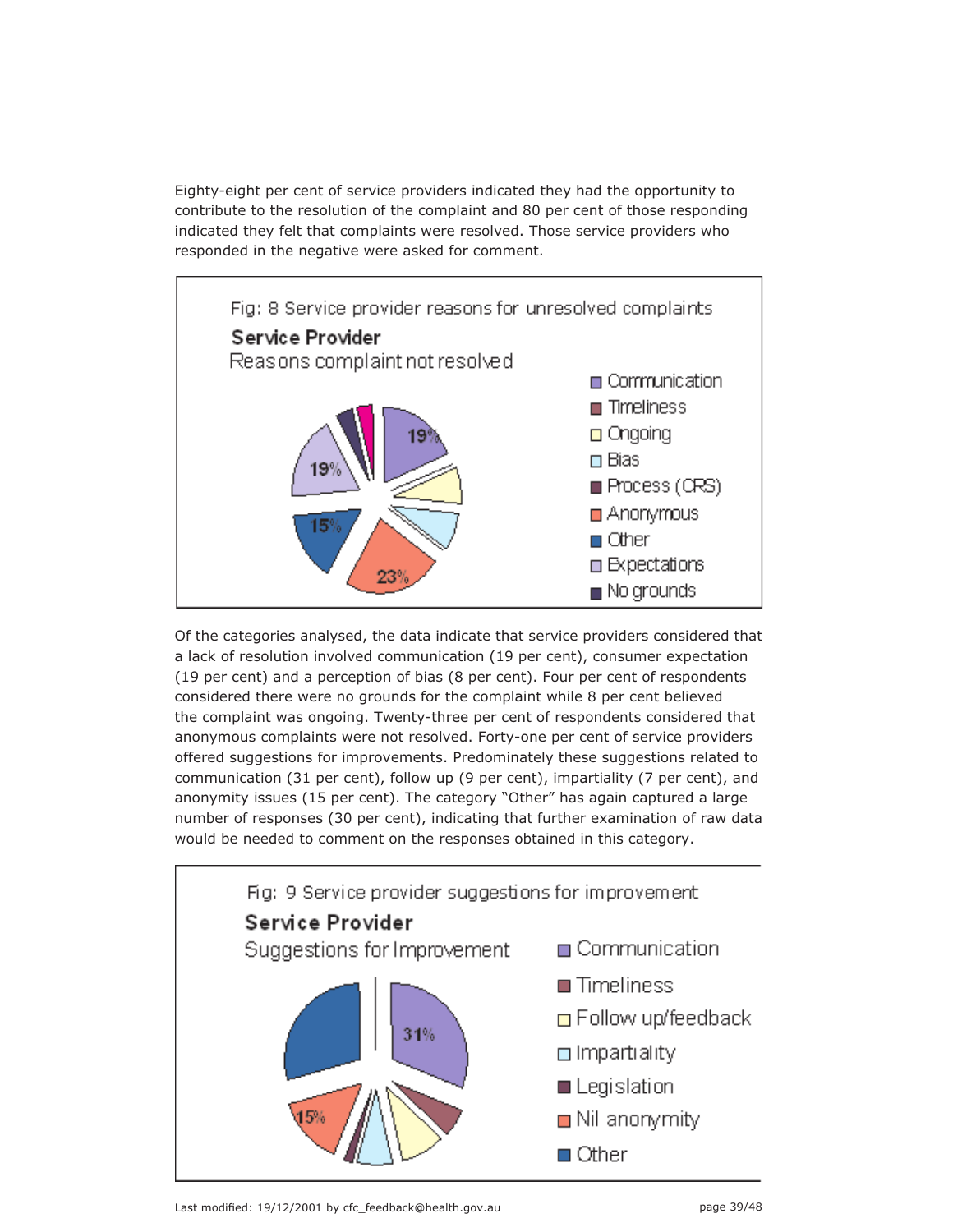Sixty-eight per cent of service providers indicated a business improvement as an outcome of the complaint. This figure is not only encouraging but is also an endorsement of the overall effectiveness of the Scheme. It is also a sign that a significant proportion of service providers understand and believe that complaints present a valuable opportunity to enhance the care and services provided to care recipients within the context of an ongoing quality improvement process.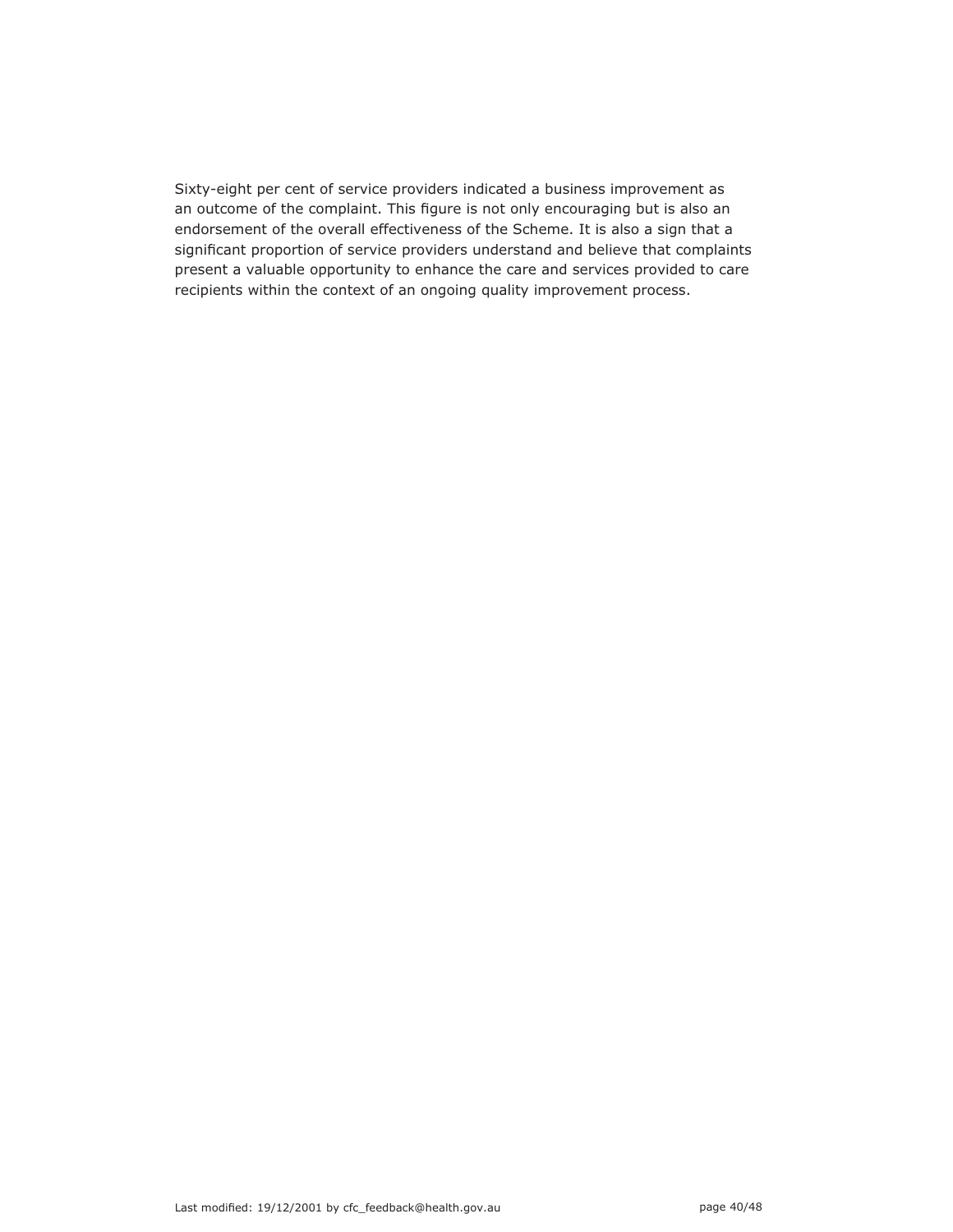# **3. Opportunities for improvement**

The data provided are most encouraging, however there is room for improvement. Both groups responding to the surveys have offered comments and suggestions as to how the Scheme might better assist parties in conflict and the possible nature of future improvements.

The survey results also suggest that, in order to determine the gap between expectations and service delivery, a closer examination of the findings relating to a perceived lack of resolution of complaints is warranted.

As indicated earlier it is intended that the structure of satisfaction surveys will be further developed in the future. This is to allow for a more meaningful collection of data from respondents and greater examination of the factors reported here.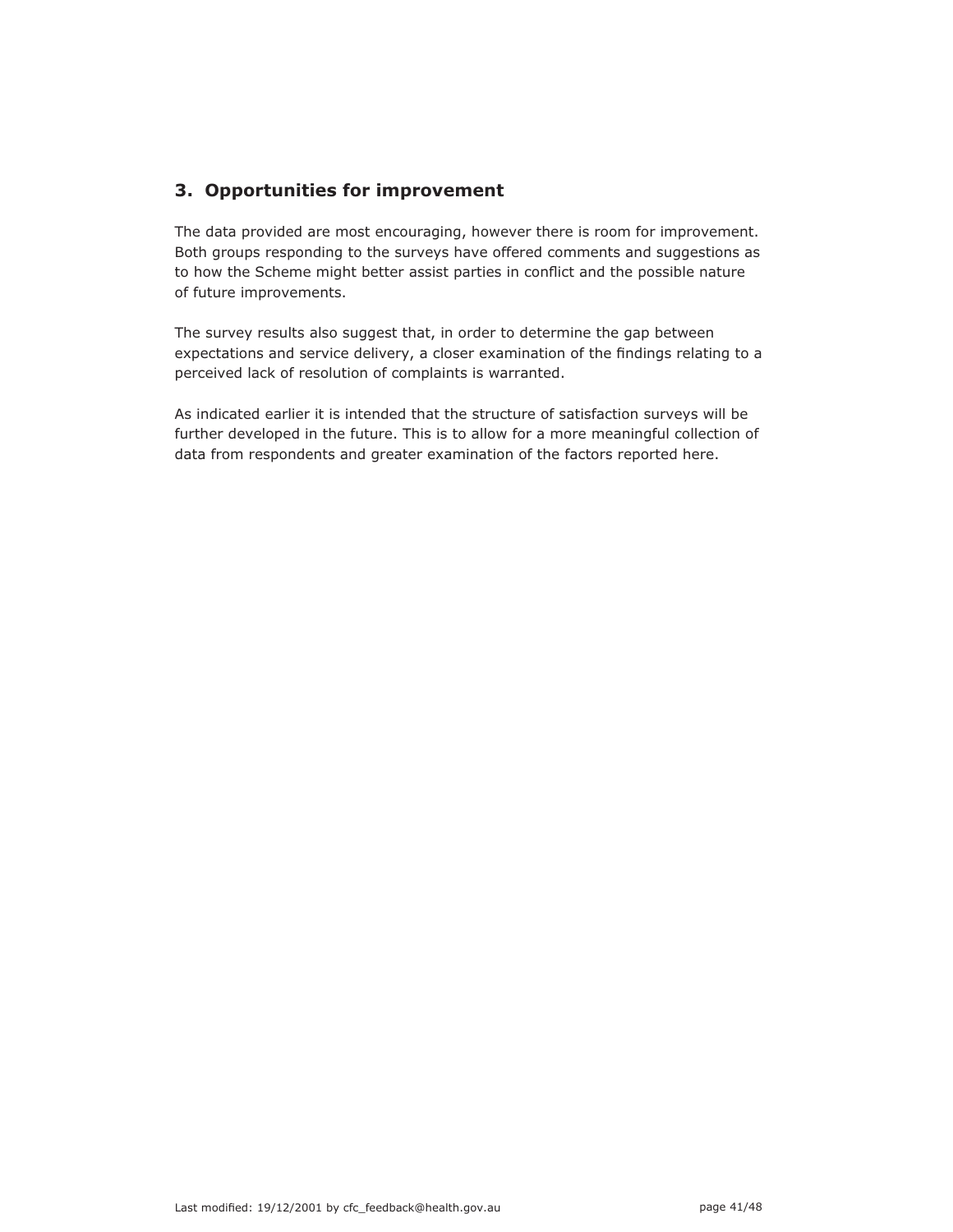# **Appendix 2: Complaints Resolution Scheme: Statistics for the period 1 July 2000 to 30 June 2001**

## **1. Complaints**

Throughout Australia the CRS recorded a total of 1,729 complaints during the reporting period 1 July 2000 to 30 June 2001. Figure 10 below shows that New South Wales recorded the highest number of complaints 604 (36 per cent) of the total received across Australia, followed by Victoria 435 complaints (25 per cent), Queensland 284 (16 per cent), South Australia and Western Australia recorded 146 (8 per cent) and 144 (8 per cent) respectively, Tasmania recorded 88 complaints (5 per cent), 27 complaints (2 per cent) were registered in the Australian Capital Territory, and only 1 complaint was recorded in the Northern Territory.



The majority of these complaints (98 per cent) related to aged residential care services, however, 42 complaints (2 per cent) related to CACPs and 5 complaints were about flexible services.

During the period under review, a total of 539 site visits were undertaken by officers as part of the preliminary assessment and ongoing conduct of the various complaints lodged by the Scheme.

## **1.1 Complaint Type**

During the reporting period 78 per cent of the issues were assessed as complex, 17 per cent were minor and 5 per cent were urgent. Figure 11 shows the breakdown of these categories.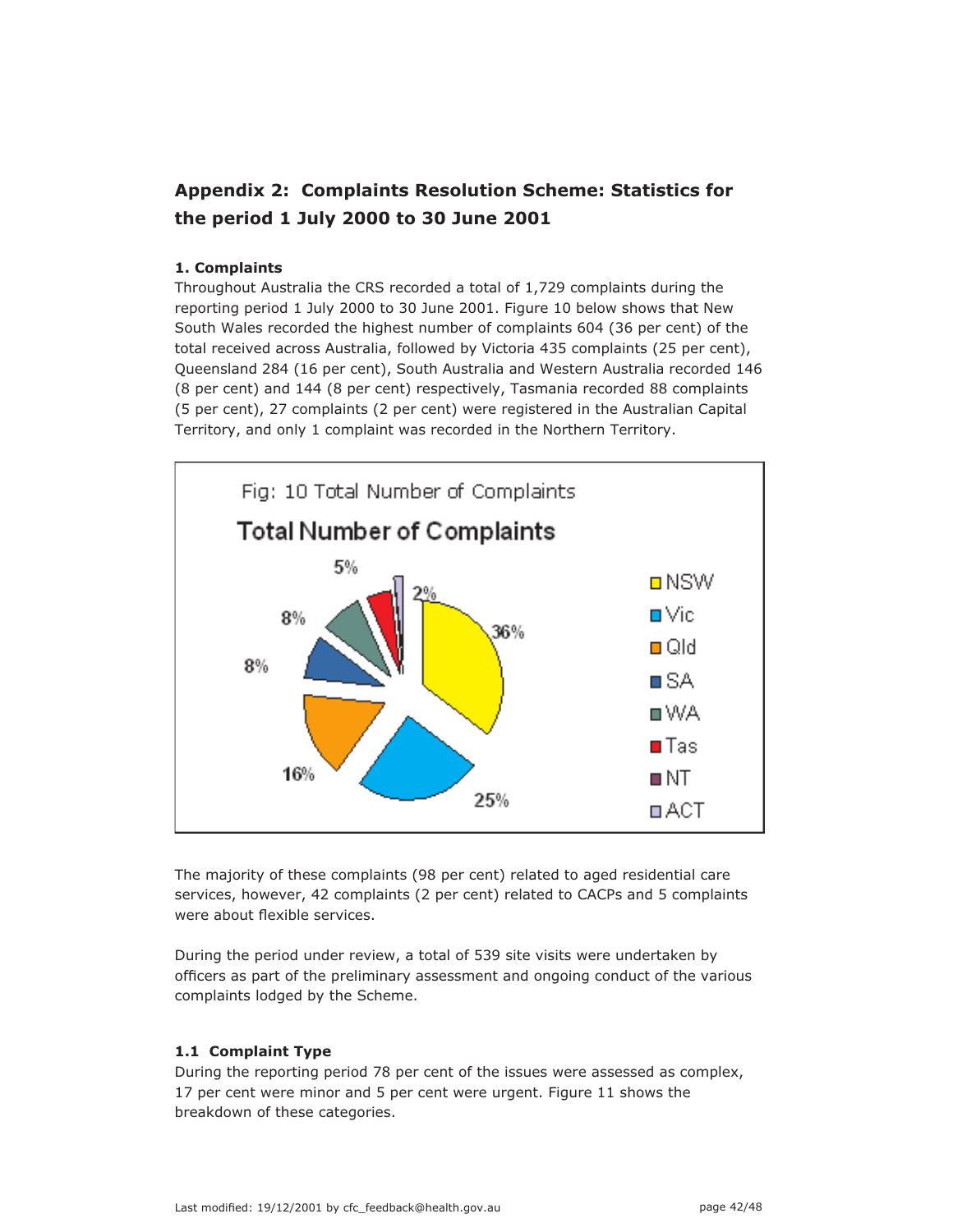# **1.2 Complainant Type**

Of the 1,729 complaints recorded with the Scheme 1,109 (65 per cent) were registered as open complaints, 474 (27 per cent) were confidential and 146 (8 per cent) were anonymous complaints. It should be noted that a proportion of complainants who initially lodge a confidential complaint with the Scheme subsequently amend the status of their complaint and request that the issues being dealt with as an open complaint.



Relatives lodged the majority of complaints (59 per cent) across Australia, 14 per cent were lodged by staff and 10 per cent by residents. Four per cent of complaints were lodged by ex staff, 3 per cent by friends, 2 per cent by advocates 6 per cent by others. The status of 3 per cent of complainants is unknown.

## **1.3 Complaint Issues**

Most issues raised with the Scheme involved a judgement between competing or ambiguous 'goods' and 'rights' and a perception about the best outcome rather than clear cut issues of illegal or immoral behaviour.

Each complaint accepted by the Scheme comprises at least one, but generally multiple issues that must be dealt with. The Scheme has identified some 58 common issues that can be recorded in four main clusters, those being: administration, consumer rights, environment and level of care. The following graphs show the most common seven complaints recorded nationally under each of those headings. The figures are expressed as a percentage of the total number of issues within each category.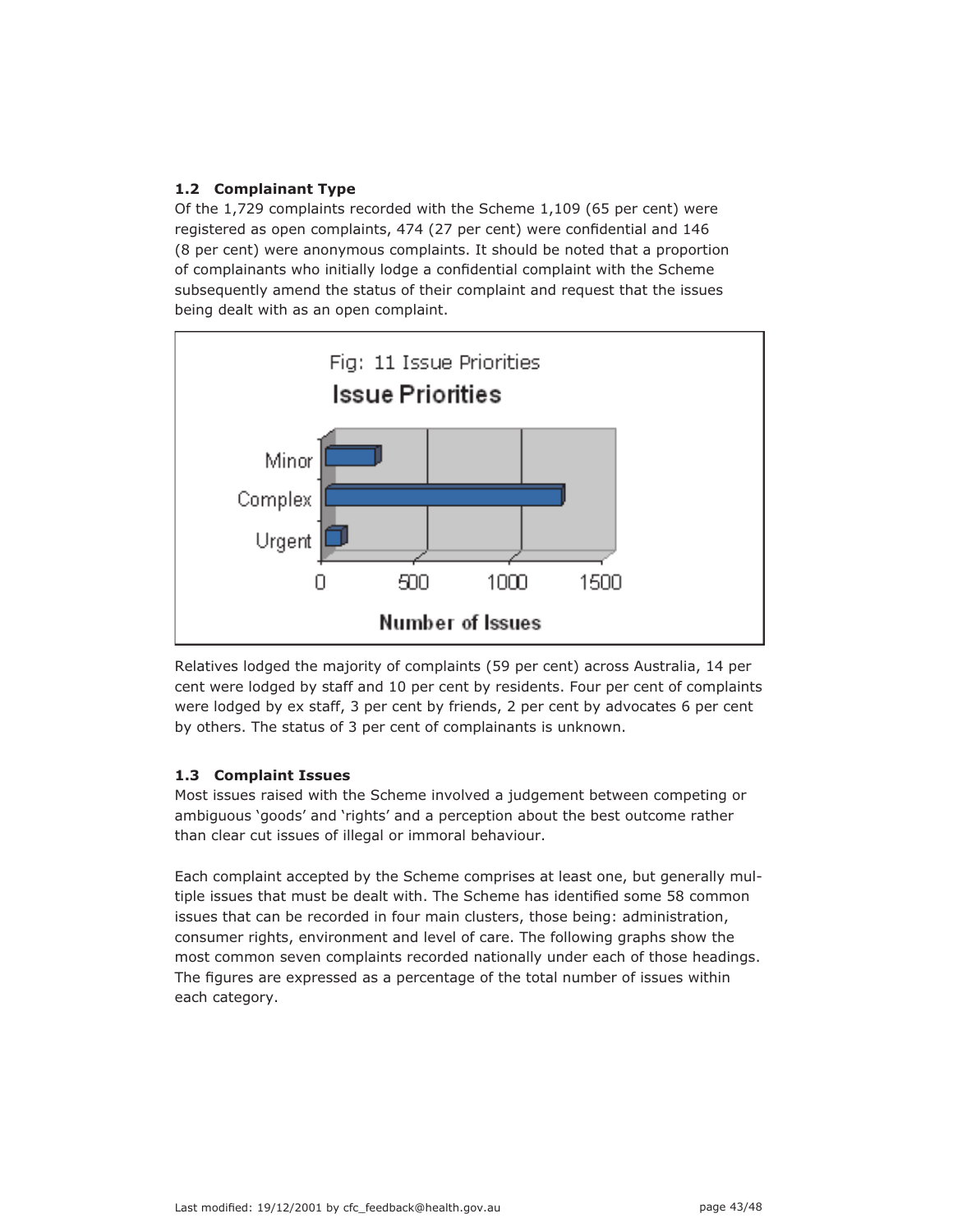

## **1.4 Referrals**

Once a complainant has contacted the Scheme the legislation provides an initial 7 days for Officers to assess the complaint. Officers must examine the issues and ascertain whether the complaint should be accepted by the Scheme or whether another statutory authority or organisation would more appropriately deal with the entire complaint, or some elements of the complaint.

During the reporting period a range of issues (455 in total) have been referred to external agencies. One hundred and eighty-two issues (40 per cent) were referred to Agencies, across all jurisdictions, for their consideration. A total of 166 issues (36 per cent) were referred to other sections of the Department (predominantly Compliance) for further action. Thirty-four matters were referred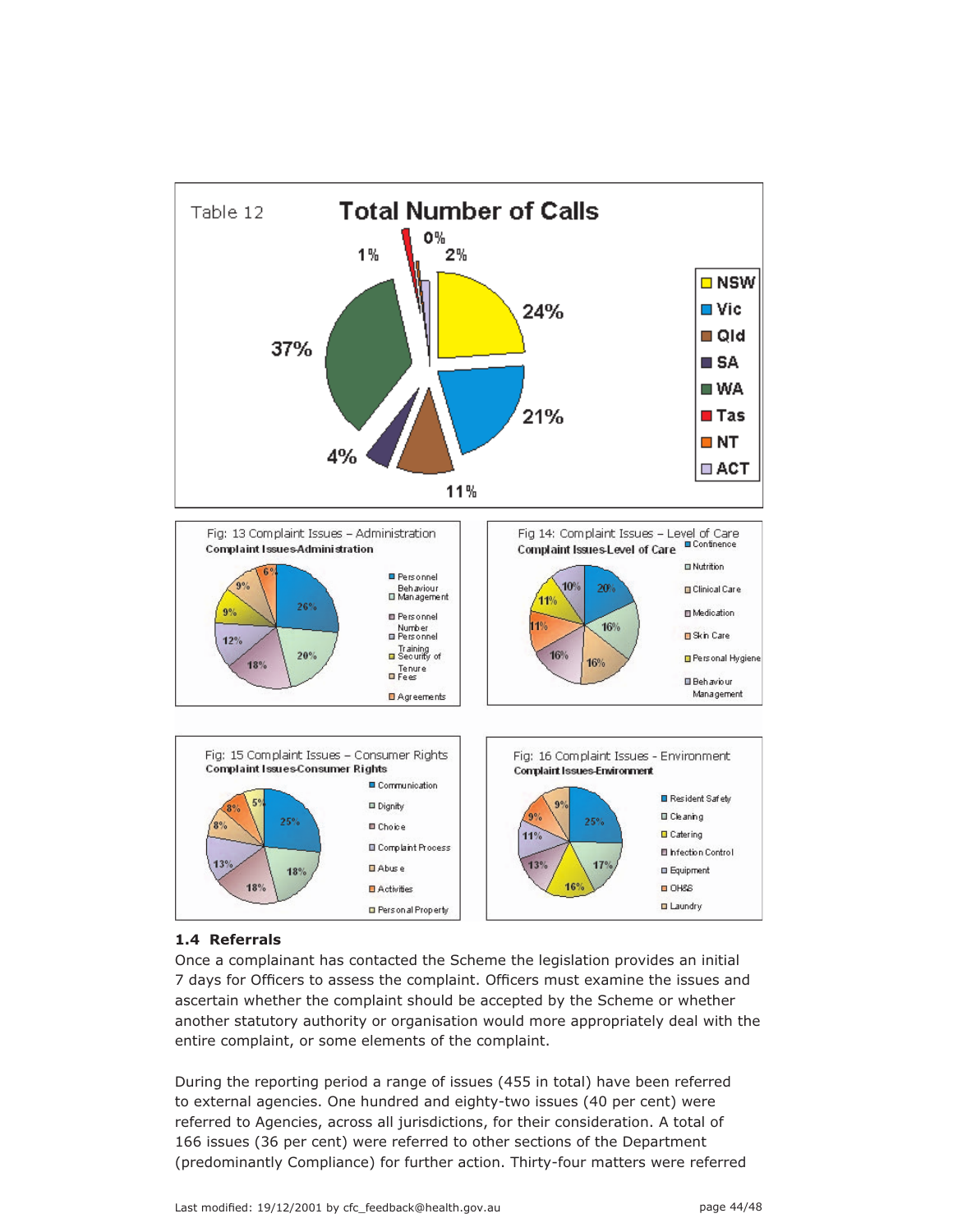to the appropriate State Health Department and 10 matters were referred to the police. Twenty-four issues were referred to other bodies, including medical and nursing registration boards, Health Services Commissioners and the Coroner. During the year a number of complaints have been referred for Mediation and/or to a Committee for determination.

## **1.5 Average time to resolve complaints/issues**

The effective and efficient management of cases is not only dependent on the complexity and number of complaints accepted by the Scheme, but also the number and skill base of the staff available to complete the allocated tasks. Time taken by complainants and service providers to response to requests for additional information also contributes to the length of time taken to resolve this issue. All complaints accepted by the Scheme involve one or more issues. The data indicate that, while there was a wide variance across Australia in the time taken to resolve the number of cases/issues finalised, nationally the average number of days to finalise complaints was 57 days.

The data base shows that, of the total number of complaints received during the reporting period, at 30 June 2001 76 per cent were finalised, 9 per cent are ongoing, 7 per cent are listed on the database as incomplete and 8 per cent of cases were withdrawn.



The following figures show the number of complaints that were received during the reporting period and finalised by each State/Territory. It should be noted that a proportion of complaints received prior to the reporting period will also have been finalised during this financial year and those figures are not reported here. The available statistics therefore do not accurately represent the total number of complaints finalised during the period and are not a true representation of staff workloads.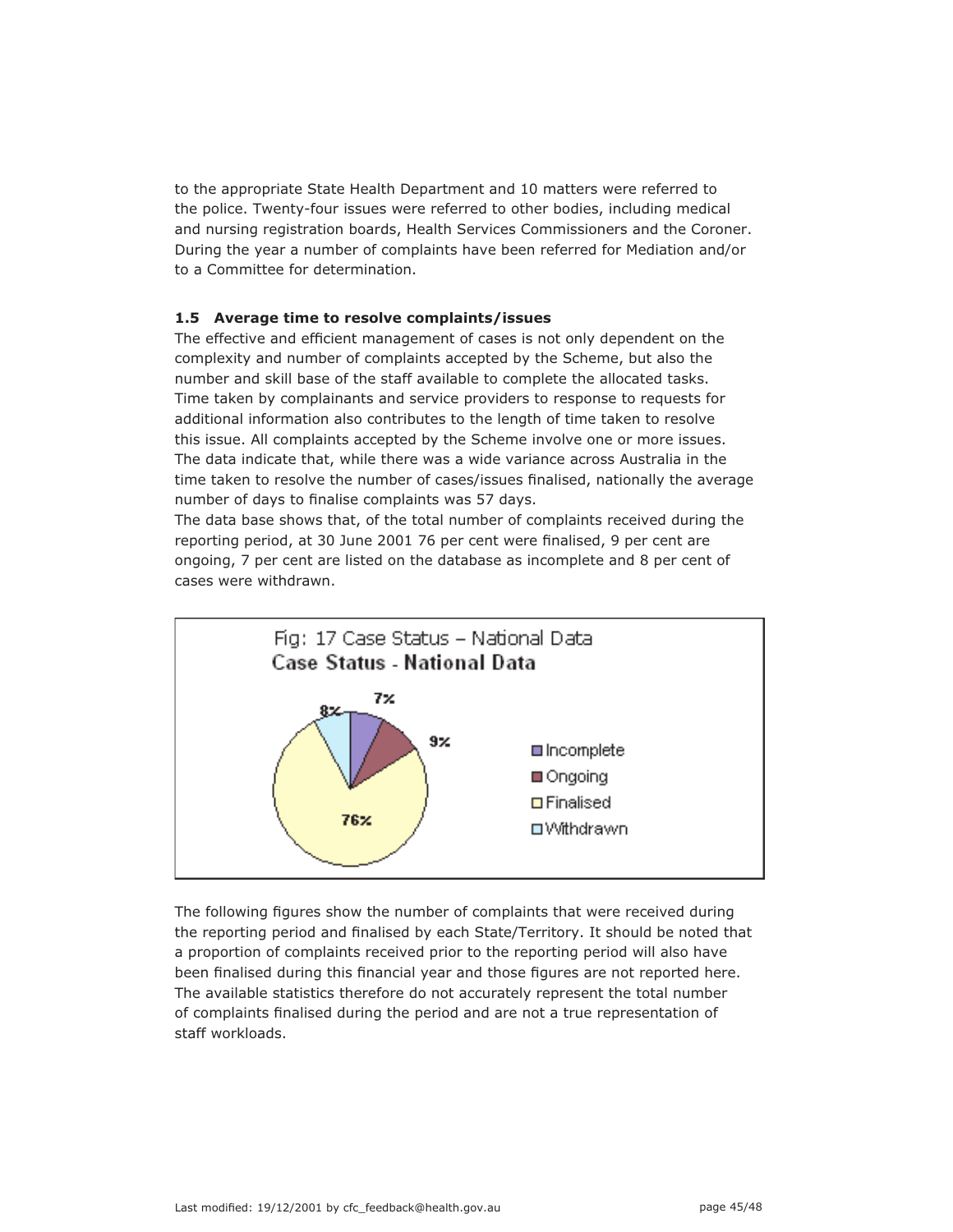



In addition to accepting and managing complaints, staff from the Scheme also respond to inquiries from the public, some of whom later go on to register a complaint with the Scheme. The following table shows the breakdown of all calls to the Scheme recorded in each State/Territory during the reporting period, that is the number of complaints, information and feedback calls shown as a percentage of the total 7240 calls recorded nationally.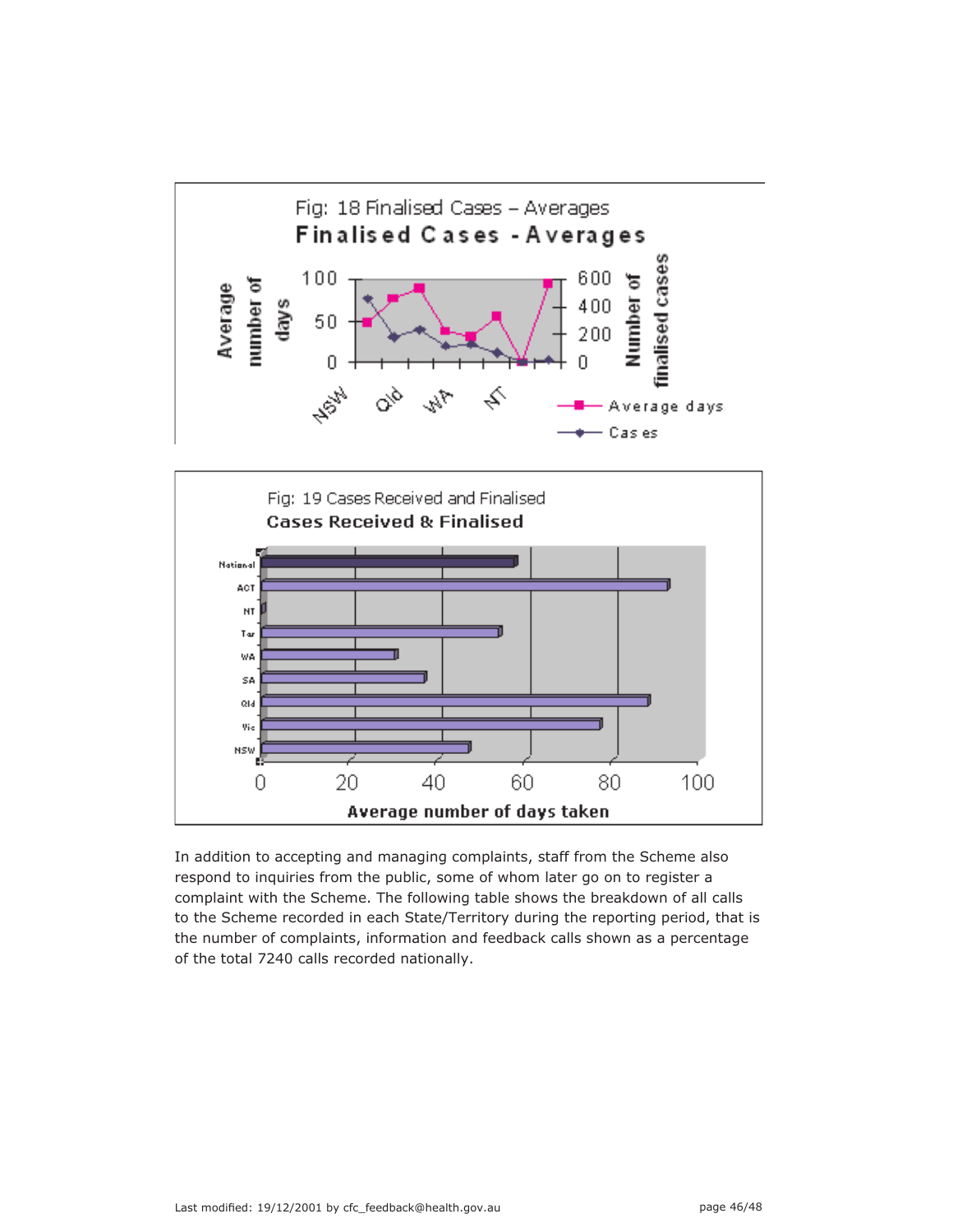

Of the total number of calls taken during the reporting period 1,729, 24 per cent were recorded as complaints, 76 per cent as information calls and 11 calls were recorded as feedback. Nine feedback calls were taken in Victoria, and one in both New South Wales and Tasmania.

In most jurisdictions the majority of calls taken by the Scheme are registered as 'information' calls. The figure below illustrates a breakdown of the number of information and complaints registered, and shows them as a percentage of the total number of calls in each jurisdiction. The small number of feedback calls received are not clearly depicted in the figure.